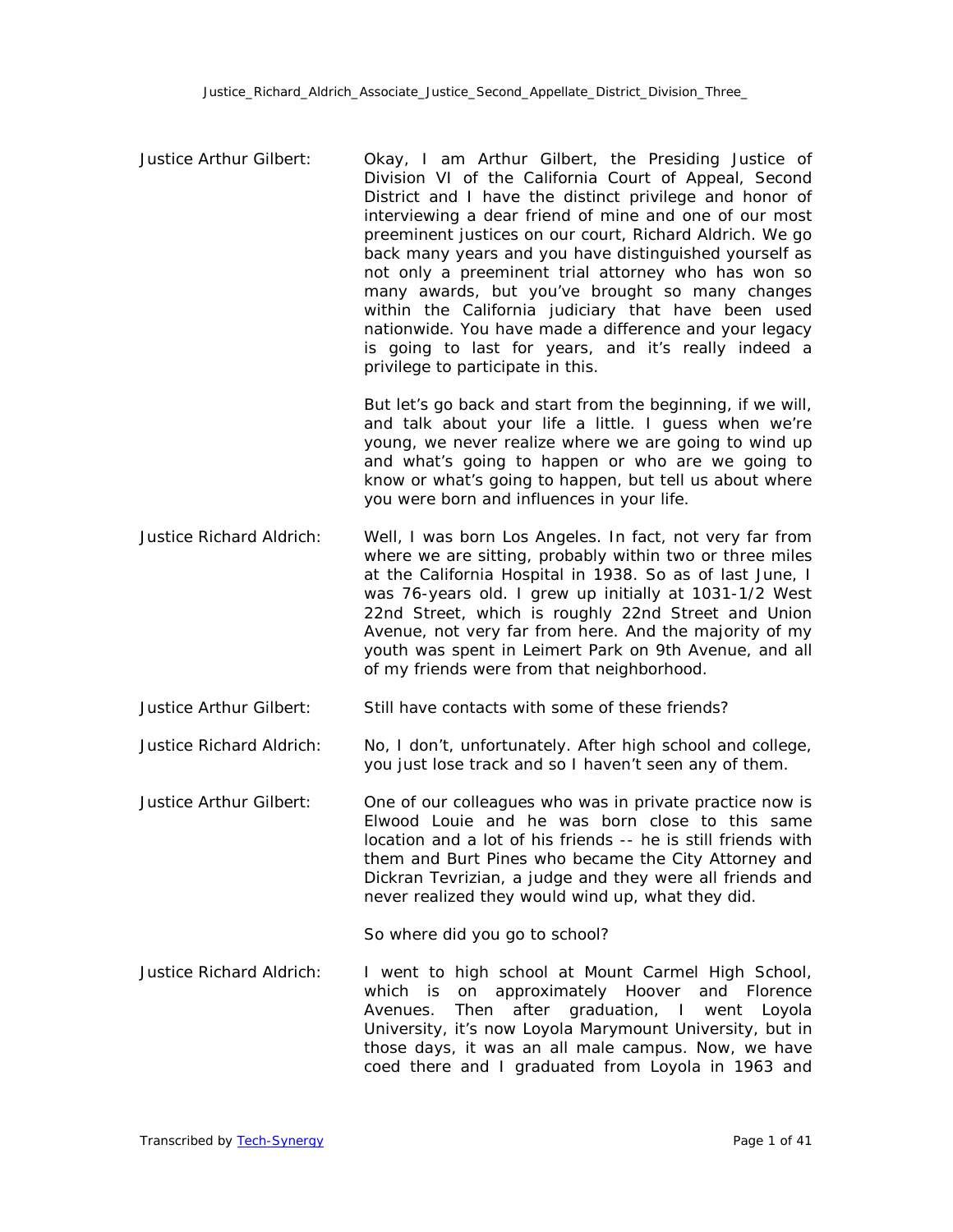then went to UCLA Law School where I earned my LLB, now called a JD Degree.

- Justice Arthur Gilbert: You want to tell us a little bit about your parents?
- Justice Richard Aldrich: My mother was an immigrant from Mexico. Her whole family came here in the late 20s, all of them became United States citizens. I remember as a young child being in my grandmother and my aunt's home while they were studying for their citizenship examination. All of them went to work immediately in the garment industry. My aunt, Aurora, became a designer of costumes for the Shipstads & Johnsons Ice Follies and my mother who is quite pretty, become an extra in the movies in Hollywood.

My father was born in Los Angeles. He went to Manual Arts High School. This was during the Depression, and after he finished high school he had to go work to help support the family. There were five children and so he became a plumber. He was plumber during his entire work life. Unfortunately, my mother died quite young when she was 49 of cancer and my father died when he was 79 of lung cancer, which is not too surprising because he was a heavy, heavy smoker.

- Justice Arthur Gilbert: So you went to -- you didn't have any brothers or sisters?
- Justice Richard Aldrich: I do. I have sister, Linda, who was five years, my junior; and then I have a brother, Ronny, who is sixteen years, my junior.
- Justice Arthur Gilbert: When you were growing up, tell us a little bit about growing up.

Justice Richard Aldrich: Well, it was -- I had some very wonderful experiences growing and some not so pleasant experiences.

(00:05:02)

When I was twelve years old, 1950, there was a large polio epidemic that swept through Southern California, and about the middle of December of 1950 I came down with what I thought was a bad cold. I was lethargic, I had no energy, a sore throat, elevated temperature and so I stayed home for about a week and it didn't seem to be getting better, it seemed to be getting worse. And so on Christmas Eve of 1950, my mother called the doctor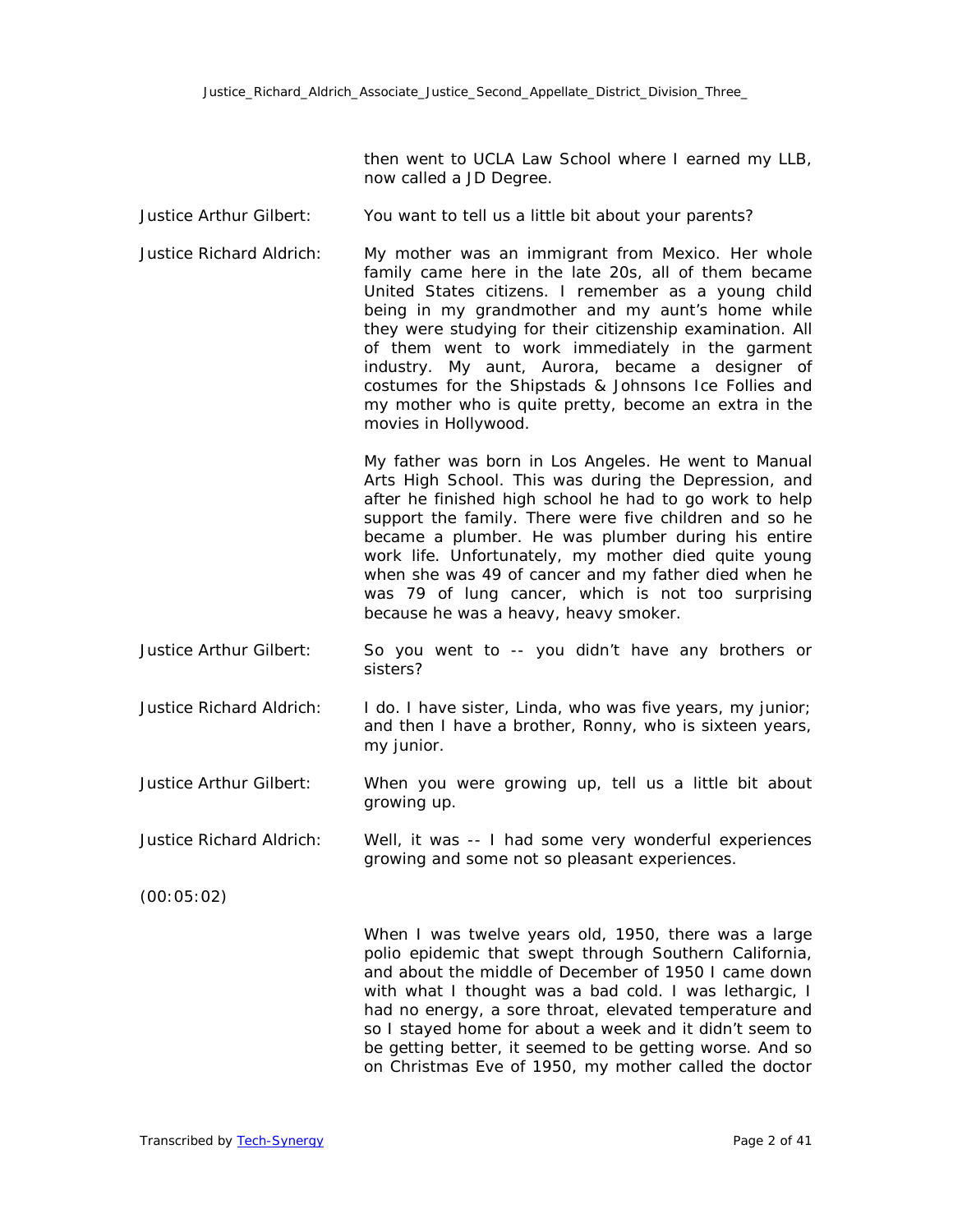and in those days, doctors made house calls. So he came to the house and examined me and then asked to speak to my mother in the other room, and even at twelve years, I know that probably wasn't good. I really didn't know anything about polio at that time, but he told my mother that he strongly suspected that I had polio.

So that afternoon, my father, of course, came home and they took me to the only hospital in Los Angeles that would take polio patients, that was the Los Angeles County General Hospital, and I can remember walking in to the hospital, no ill effects at all and not knowing that would be the last time I would walk without assistance. So I stayed at the Los Angeles County General Hospital from Christmas Eve until the day after New Year, January 2nd of 1951 and then I was transferred to the orthopedic hospital in Los Angeles, where I stayed for a month where they gave me physical therapy and hot packs on my legs and extremities.

I can remember, very clearly, losing the strength of my left leg and left arm while I was in the County Hospital. It was one day, they had just finished with the hot packs and I was lying there alone and I don't know what came over me, but I had this sensation that I was losing the strength in my legs and I started moving, lifting my legs up off the bed and flailing my arms in the air and I kept doing it and gradually I could feel the left leg, all of a sudden I couldn't lift it off the bed anymore.

As a result, after I came out of the hospital, my left leg and left arm were paralyzed. Fortunately, the left arm came back with practically no ill effects. The left leg, I still wear a leg brace from inside my shoe to my hip, and when I walk I have to walk with the leg, the knee locked, because without muscle -- musculature quadriceps on that leg, if I flex or bent my leg at all and put weight on, it would collapse. So that's how I spent my childhood. After that, from age twelve to the present, in trying to overcome, if you will, overcome my disability, adjust to my disability -- I was always a very competitive type of person, even before the polio, I loved athletics and sports and I was a fierce competitor, I wanted to win.

After the polio, it was a competition not with anyone else, it was a competition with myself of being "normal." I wanted to be normal. I wanted to wear normal shoes. I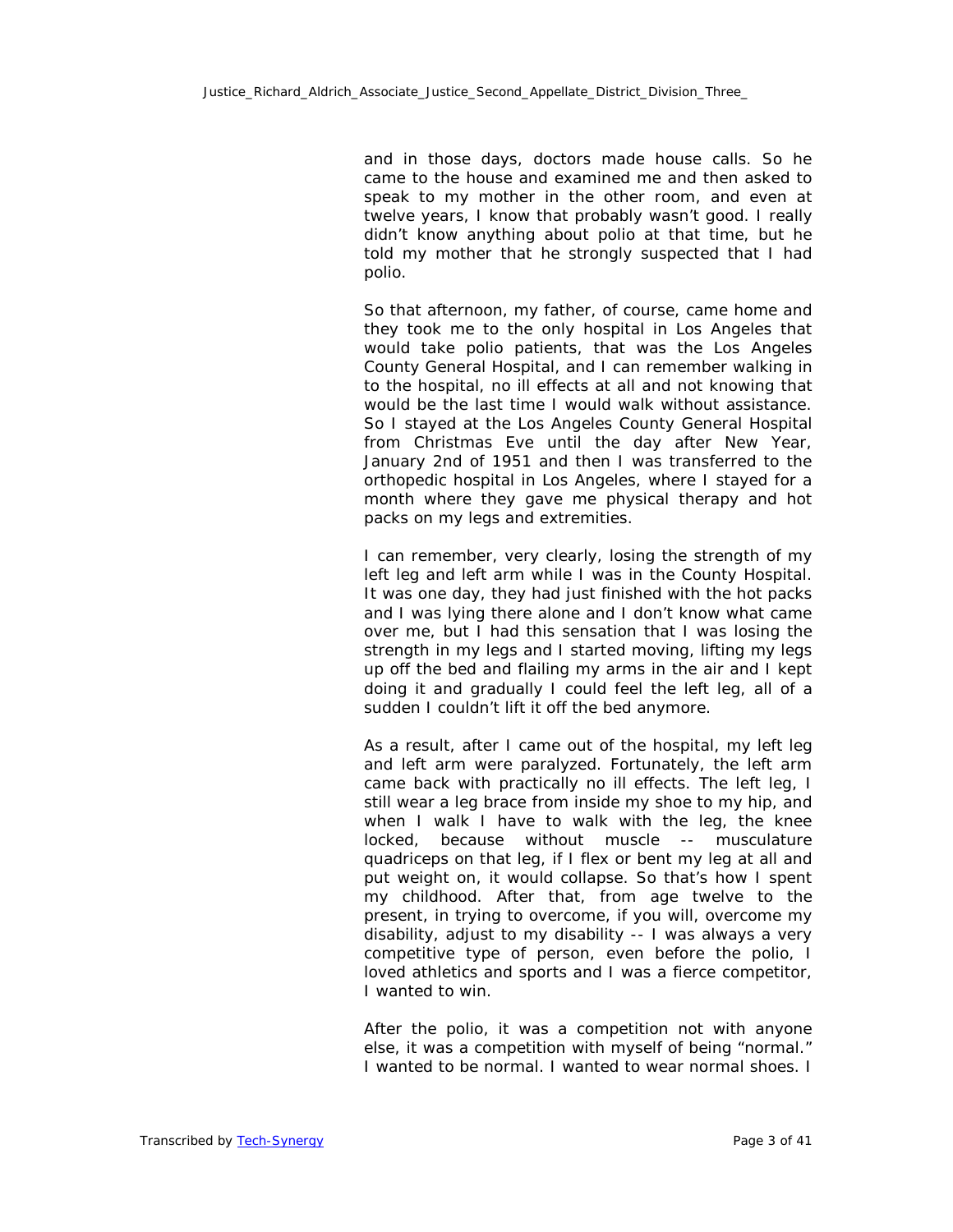wanted to walk normally. Everything in my mind was to be normal, whatever that means. So I just had to work harder to overcome the disability. And looking back on it, I think it was both character building and instilled in me a strong self of achievement, of having to overachieve in everything I did.

- Justice Arthur Gilbert: Well, you've certainly achieved. So that was an important part of the formative of the years of your life?
- Justice Richard Aldrich: It was. It was a life altering experience and I think it did give me a greater appreciation of life, of the health that I've enjoyed throughout my life other than that.
- (00:10:01)

Of course, it also -- I wanted to say it gave me a great empathy for people with disability, but that didn't come until much later because, frankly, with only one leg affected, I never considered myself disabled. I knew that I had a much more difficult time in my law practice, especially in Federal, when I had a Federal Court cas, because there were no parking lots near the Federal Courthouse. I usually had a very heavy document bag or briefcase that I was carrying to and from my hearings or trials, so I'd have to park to my car, walk the block or more to get to the courthouse, climb a set of stairs, try to struggle with those enormously heavy doors in the old Federal Courthouse and then start to do my job as a lawyer for my client. So all of that was character building.

- Justice Arthur Gilbert: So, what got you into law in the first place? So you went to high school and then you went to -- you decided you are going to -- you said you are the first person in your family to go to college.
- Justice Richard Aldrich: I was the first person in my family to ever go to college.
- Justice Arthur Gilbert: And you were -- when did you decide you were going to college?
- Justice Richard Aldrich: Well, when I was in high school, my second year, in my sophomore year, there was a Carmelite priest who was my history teacher, Kevin Morrisey. And in those days, when he'd assign homework to us, say a paper where you have to write on George Washington. When we came in the next day, he would call upon certain of the students to get up in front of the class and orally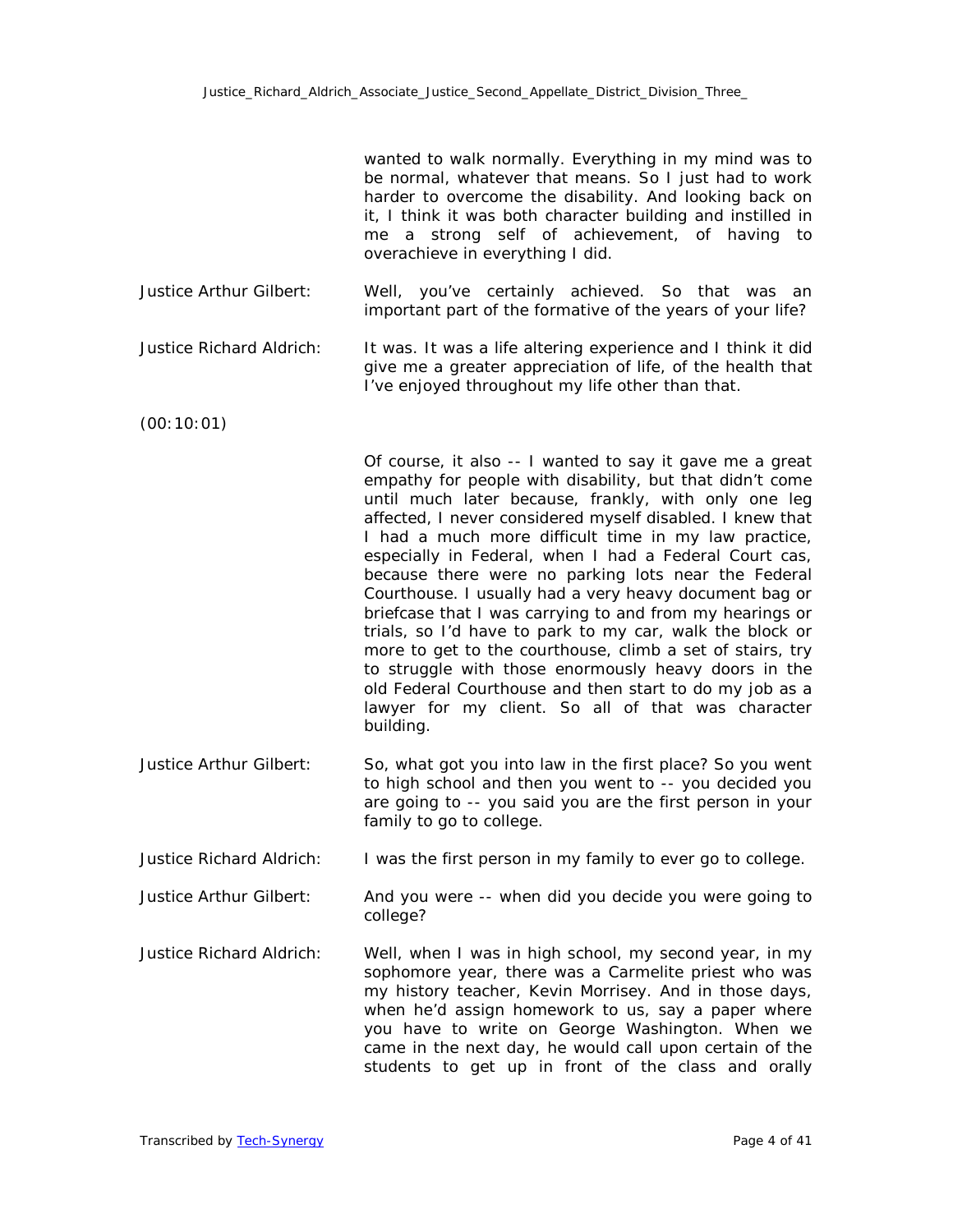present their paper to the class. I don't remember exactly what my paper was on. I don't think it was George Washington. But I did, I got up in front of the class and I read my paper to them and told them a little bit about my studying of my subject whoever it was. And as soon I had finished, Father Morrisey up there in the parochial schools, their desks were on platforms and I remember him looking down at me and he said, "Richard, you would make a fine lawyer," and it stuck. From that day forward, the only thing I ever wanted to be was a lawyer.

- Justice Arthur Gilbert: That's really quite a story. And you hadn't -- you know, like you talk to people and they say, "Well, I watch Perry Mason," or, "I saw this." This wasn't that, this was just something someone said to you, a teacher you respected, obviously?
- Justice Richard Aldrich: Perry Mason triggered a memory of my first trial as a lawyer, when you go back to that. I didn't know any lawyers. There were no lawyers in my family or judges. When I applied to UCLA Law School, on the application they asked that you list references, and under that section of references there was a little parenthesis, we prefer lawyers or judges. Well, I didn't know any lawyers or judges, but I had car and so I drove down to downtown Los Angeles and at that time they were trying cases in the old Hall of Records.
- Justice Arthur Gilbert: Yes, I remember that.
- Justice Richard Aldrich: In Downtown.
- Justice Arthur Gilbert: Yes, I've tried a few cases there.
- Justice Richard Aldrich: And I remember the elevator was freight elevator, and so I parked my car in a parking lot or maybe on the street, went up in the elevator to a floor there were courtrooms on and I walked down this hallway until I found a courtroom, opened the door and it was dark. But at the other end of the courtroom, I could see a door that was opened with light coming from it. So I went to the door and I knocked on the door and there is rather gruff voice that said, "Who is it?" "Excuse me, Your Honor," I said, "My name is Richard Aldrich." He said, "What do you want?" And I said, "Well, I am applying to law school and they've asked that I have reference by a judge or a lawyer and I don't know any judges or lawyers and I was wondering if I could talk to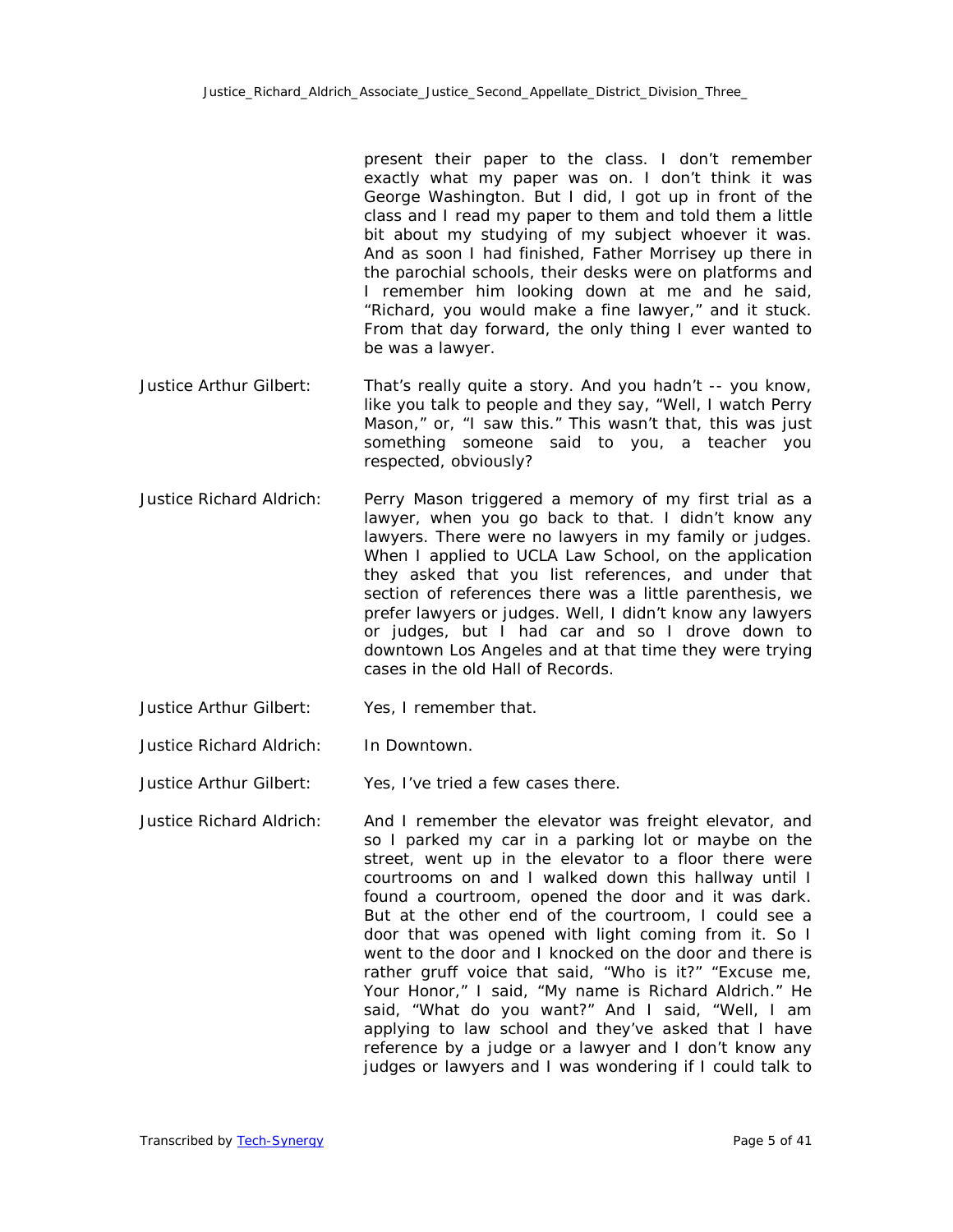you about maybe putting you down as a reference." He said, "Come in." So I came in and I sat down. The judge was Clement D. Nye.

- Justice Arthur Gilbert: I remember him. Oh, my heavens!
- Justice Richard Aldrich: And his nickname was "Clemency Denied."
- Justice Arthur Gilbert: Yes.

Justice Richard Aldrich: Because he was a very tough sentencer.

- Justice Arthur Gilbert: He was a tough guy.
- Justice Richard Aldrich: He couldn't have been more charming. We sat and we talked for over an hour.
- Justice Arthur Gilbert: Terrific!
- (00:15:00)
- Justice Richard Aldrich: And at the end of it he said, "I'll be glad to be your reference. Do you want me to write a letter?" Well, I said, "No, I just like your permission to put your name down and they might contact you." He said "Fine, put my name down and if they contact me, I will write you a good letter of recommendation."
- Justice Arthur Gilbert: So enterprising of you?
- Justice Richard Aldrich: Well, and that was my only -- that was first time in a courtroom. So, when I got out of law school, I had a job already lined up and I took the job because my boss assured me that I would be in trial within three weeks of the time I was sworn in.
- Justice Arthur Gilbert: How were you able to line up a job so soon? Were you a good law student or were you interested in moot court or?
- Justice Richard Aldrich: All of those things. I was a good law student. I love moot court. I watch Perry Mason, is what started this, and I knew how lawyers acted in the court room. If you had a point you wanted to make, you walk right up to the witness and you told them. So in my first trial and my boss didn't quite make it three weeks, but a month after I was sworn in, I was assigned my first personal - a plaintiff's personal injury lawsuit.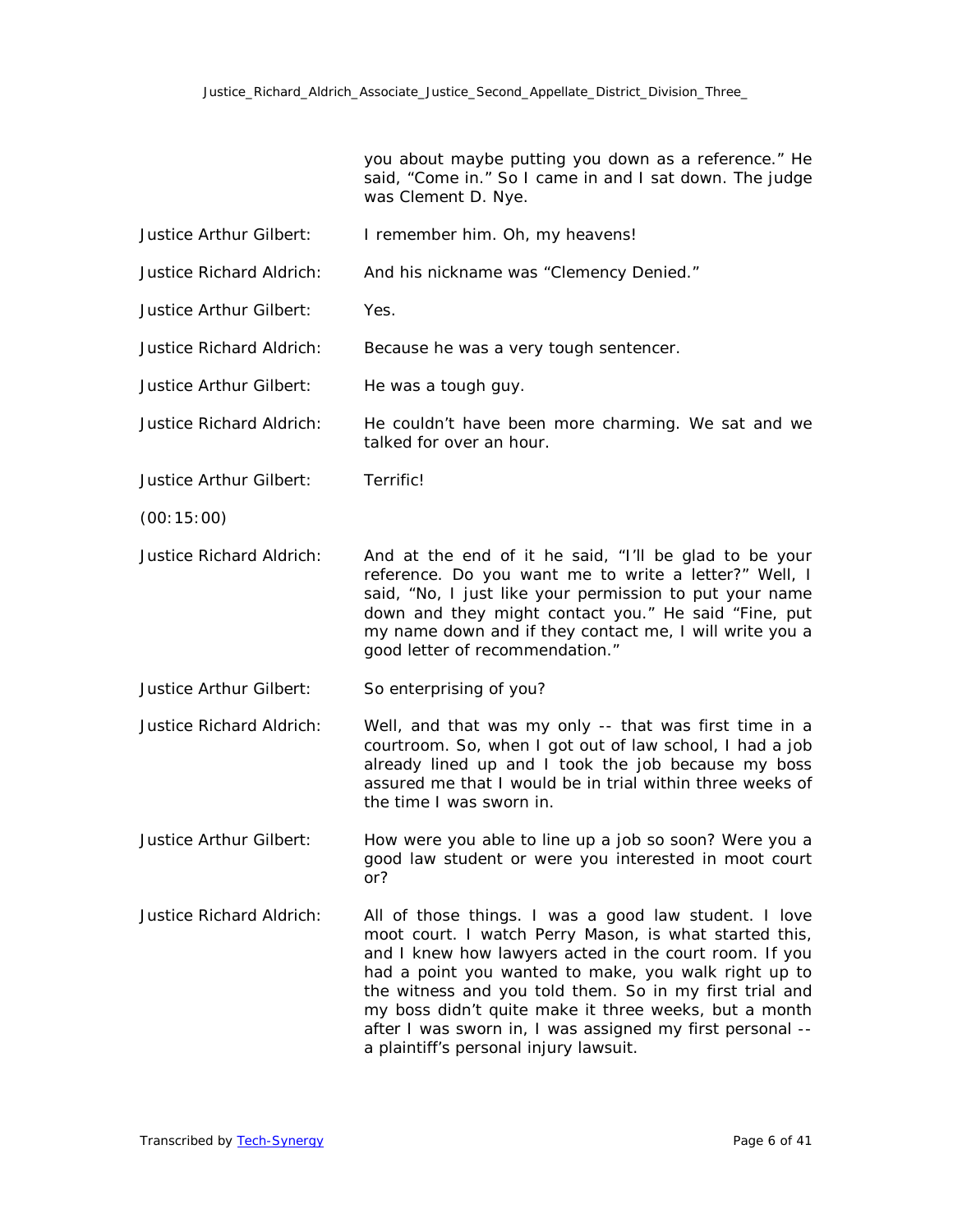- Justice Arthur Gilbert: So this was a plaintiffs, because you actually went to the other side, eventually?
- Justice Richard Aldrich: For a while.
- Justice Arthur Gilbert: Yeah, for a while then you went back?
- Justice Richard Aldrich: Then I went back.
- Justice Arthur Gilbert: Yeah.
- Justice Richard Aldrich: And so this was a plaintiff's firm. The lawyer that hired me was David Harney who was quite famous, brilliant.
- Justice Arthur Gilbert: One of the most brilliant lawyers. I've watched him in action, we all have.
- Justice Richard Aldrich: Brilliant trial lawyer. So he gave me this rear-end automobile accident case to go take to trial. Having seen Perry Mason, whenever I wanted to show the witness a document, I just walked right up to the witness and showed them and sometimes I got right up on the witnesses face, if I was cross examining the witness. At the first break, the judge, who was a very kindly man. The name is Bernard Jefferson --
- Justice Arthur Gilbert: Oh, yes.
- Justice Richard Aldrich: -- who came to this court later.
- Justice Arthur Gilbert: Absolutely.

Justice Richard Aldrich: And he knew it was my first trial. The defense lawyer knew it was first trial. It was probably painfully obvious to the jury that it was my first trail. But Bernard Jefferson, being the perfect gentleman that he was, didn't want to embarrass me in front of the jury. So at the first recess, he asked his bailiff to come over and talk to me and tell me. So at the first break, the bailiff came up to me and he said, "Mr. Aldrich." He said, "I want to tell you something," he said, "When you question witnesses, you question them either behind the counsel table or from the lectern. You never approach them. If you have to approach them to show the witness a document, you ask the court's permission, "Your Honor, may I approach?" and the court will then say yes you may approach, then you go up to the witness." And he said that, "That area between the counsel table and the bench," he said, "That's no man's land. That's the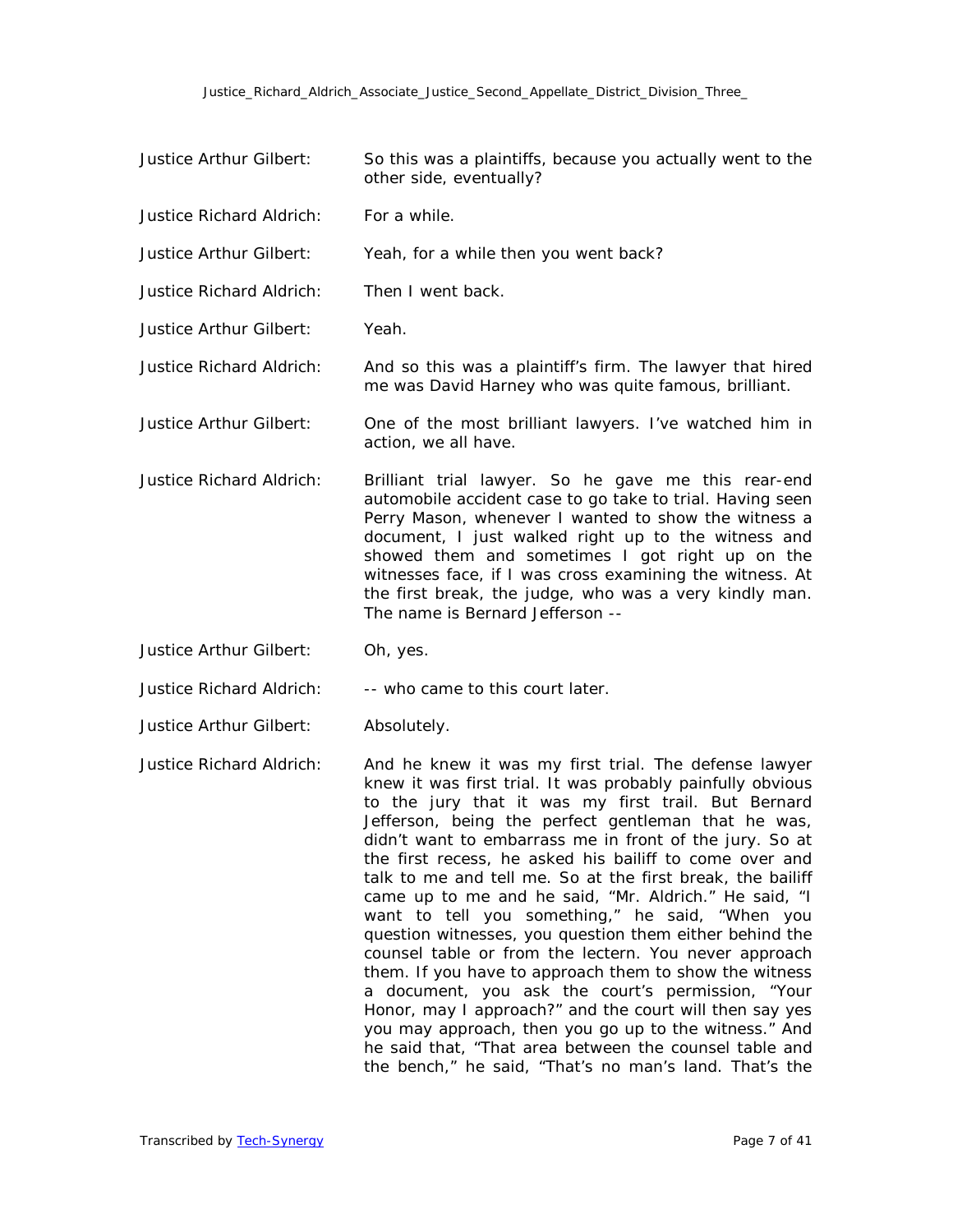well. You never ever, under any circumstances, go in there. Now, you understand that?" I said, "Oh yes, I get it. I get it."

Of course, the adrenaline was pumping, it's my first jury trial, I had this -- so the very next session, not only did I approach the witness without permission, not only did I stand in the well, I think at one point I even may have put my elbow up on the bench. As soon as my elbow hit the wood, I thought, "Oh no, what I have done?" And I looked up and this kindly Bernard Jefferson was leaning over the bench with a big grin on his face and I backed out so quickly I said, "I am sorry, You Honor, I forgot it won't happen again," and it never did happen again.

- Justice Arthur Gilbert: That's a great Bernard Jefferson story too as well.
- Justice Richard Aldrich: He was a great man and a brilliant jurist.
- Justice Arthur Gilbert: Right.
- Justice Richard Aldrich: Wrote the definitive book on evidence.
- Justice Arthur Gilbert: I know. I actually edit the part of that book. I'm just finishing editing a chapter today. So wasn't that amazing?
- Justice Richard Aldrich: Well, at that time, his brother was already on this court.
- Justice Arthur Gilbert: Yes, Edwin -- was that it?
- Justice Richard Aldrich: Edwin Jefferson.
- Justice Arthur Gilbert: Yes.
- Justice Richard Aldrich: And then he joined much later.
- Justice Arthur Gilbert: Yes, right, right. And these stories stay with you forever?
- Justice Richard Aldrich: Forever. They are defining moments.
- Justice Arthur Gilbert: So you were with the Harney firm?
- Justice Richard Aldrich: I was with --
- Justice Arthur Gilbert: And that was a -- may I ask, do you remember how the case turned out?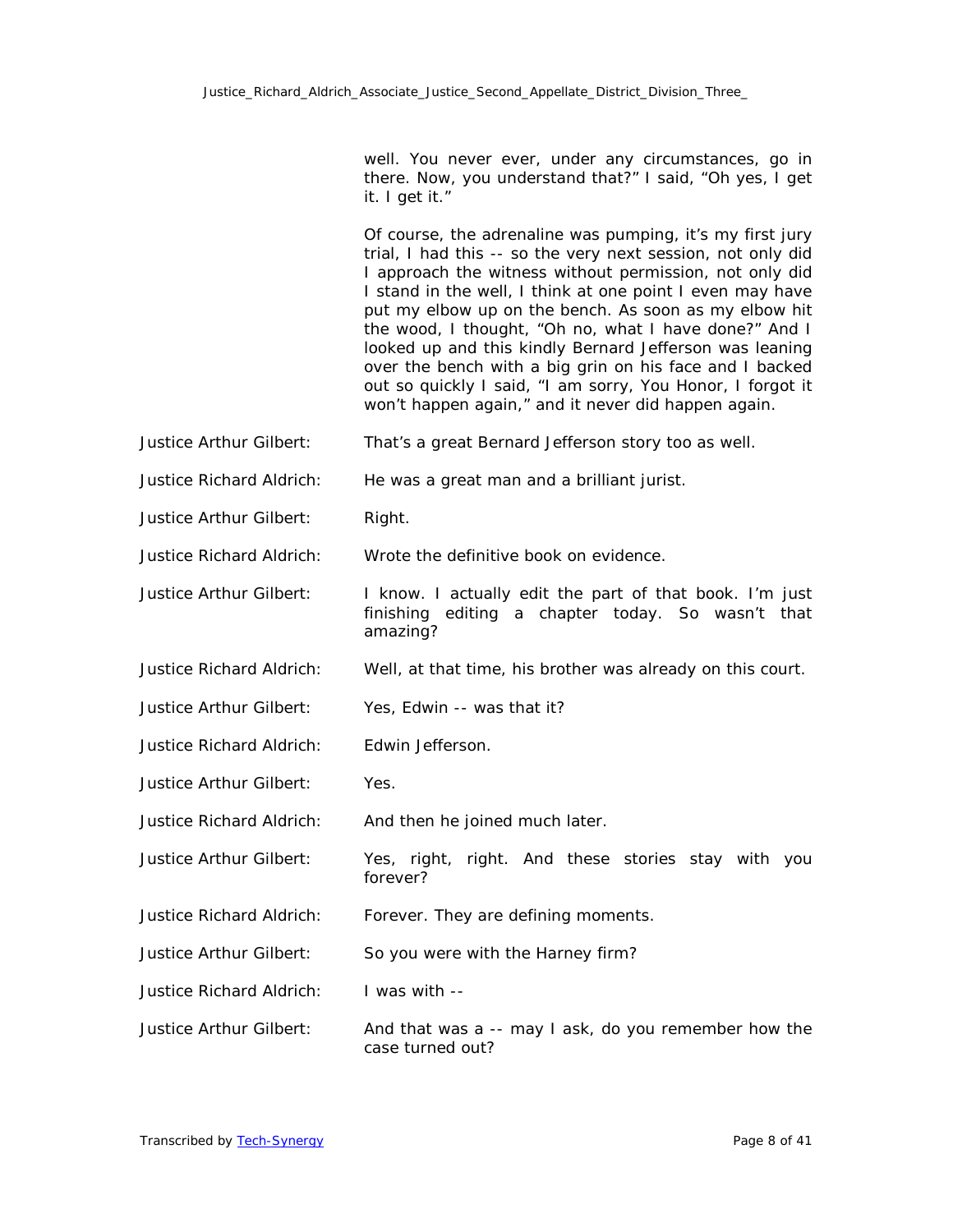Justice Richard Aldrich: I lost. I lost resoundingly. In fact, before that case, the defendant was insured with the auto club and the auto club was represented by the firm it was known in those days as Gilbert Thomspon & Kelly.

(00:20:05)

- Justice Arthur Gilbert: Thompson & Kelly. I tried a case against Gilbert, the two Gilbert.
- Justice Richard Aldrich: Tough.
- Justice Arthur Gilbert: Tough guys, huh?
- Justice Richard Aldrich: Tough guys.
- Justice Arthur Gilbert: Oh boy!
- Justice Richard Aldrich: Well, the lawyer I drew from that firm was a man by the name of George Quinton, Kit Quinton, and he was probably meanest man I ever met in my life up to that point. And before the case started, he came up to me in the hallway and he said, "Aldrich,," he said, "They are setting the jury up. How much do you want for this turkey?" So I swallowed hard and I said, "\$5,000." He said, "I will tell you what I am going do. I'm going to give you a \$2,500 for this case and it's not worth any of that. And if you don't take it, I'm going to chew you up and I am going to spit out all over that courtroom." So for the next week-and-a-half, he did precisely that.
- Justice Arthur Gilbert: What a great learning experience?
- Justice Richard Aldrich: It was great learning experience and that's how I got my taste for trial work.
- Justice Arthur Gilbert: So the -- so you licked your wounds, then what happened next?
- Justice Richard Aldrich: I got another case to try, and it was a more difficult case and I lost that one too, but that is okay. That's the way you learn. I licked my wounds from that and then I started winning a few cases. And David Harney rest his soul, what a great lawyer he was. He really trail-blazed for the rest of the legal profession, products liability, as we know it today. His partner, just before I joined the firm, was a man to the name of Ralph Drummond, and Ralph Drummond became a judge and also a very close personal friend. Ralph Drummond's stepson, Donnie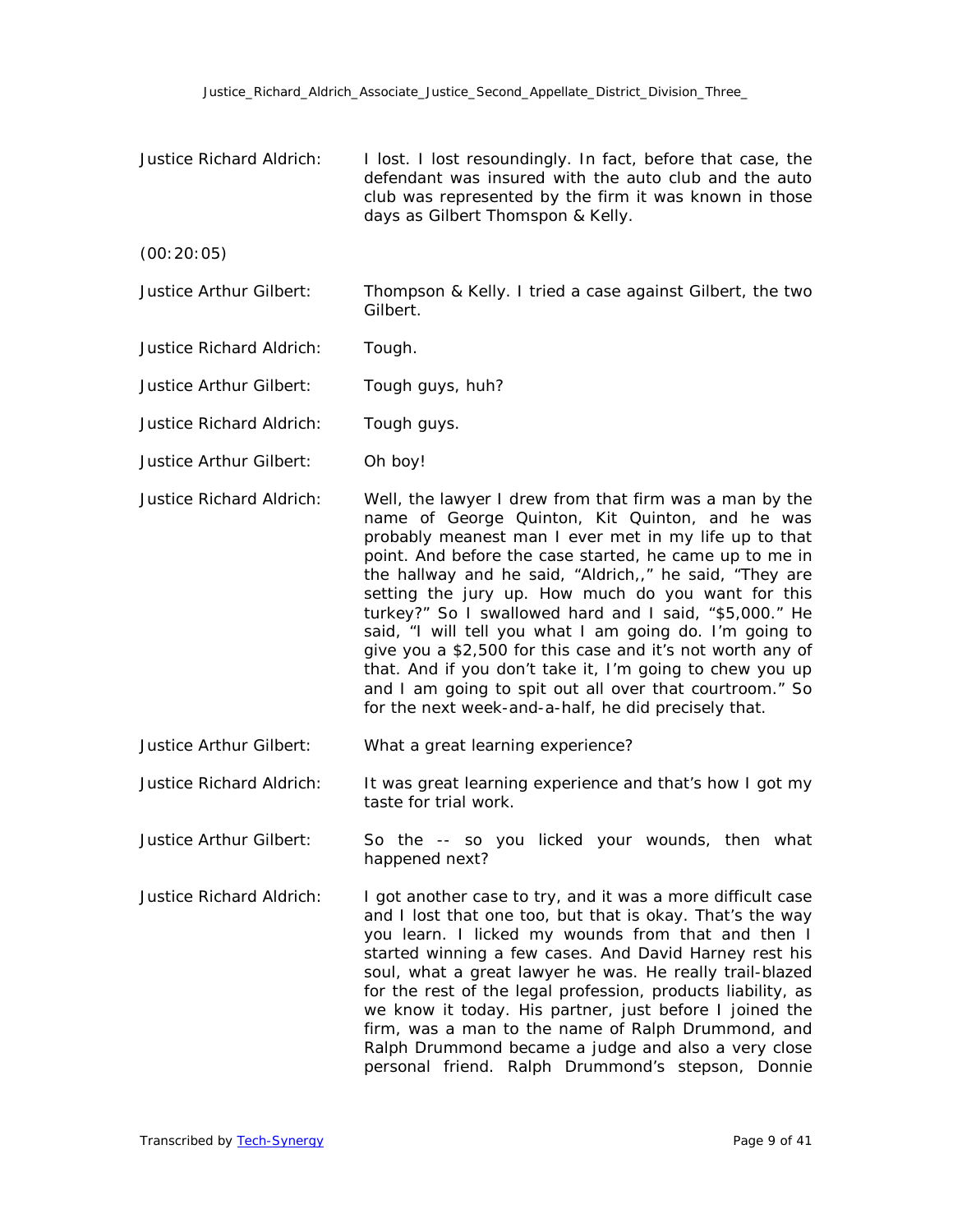Lyford, was killed in between Carmel and Monterey on Highway 68, in what they call the Carmel Pacific Grove cutoff while driving a Corvair automobile. The police couldn't put together why the automobile had gone out of control and gone across the center lanes and into the oncoming traffic and of course Donnie was killed.

I think probably out consideration for his former partner Ralph, Dave took the case and he started looking into the automobile dynamics of the Corvair automobile and become convinced that the Corvair was defectively designed, and this is early the 1960s.

- Justice Arthur Gilbert: I remember the case.
- Justice Richard Aldrich: He didn't have all -- there were no seatbelts in cars in those days. So, Dave had tried -- taken three of those Corvair cases to verdict and lost them all. General Motors had won them all and in fact General Motors were winning the cases across the country, I think, partly because the public just couldn't imagine that General Motors, at that time, the largest corporation in the world could ever put a car on the road that was defectively designed and one of the examples they all used to use and they did in my trial was the Volkswagen. We don't see a lot of Volkswagen cases around. Well, you did later, but there was no question in my mind that the car was defectively designed.

Anyway, David lost the first three cases and he was in trial on his fourth and one day I was sitting in my chambers minding my own business.

Justice Arthur Gilbert: No, not chambers then --?

Justice Richard Aldrich: I mean, in my office. Excuse me. Thank you.

- Justice Arthur Gilbert: Yes, I've done that, too.
- Justice Richard Aldrich: My office and Dave was on a break. I don't know -- I guess it was after court and Dave walked in with two arms full of files and I looked up and I said, "What's that?" He said, "This is your next trial." I said "Oh, okay. What is it?" He said "It's a Corvair case." And my heart sank, I said, "I'll be glad to try it. But one, I am not an engineer; two, I didn't do very well in math. I'm not an automobile dynamics expert, by any means." He said, "Don't worry about it. You will spend a month with our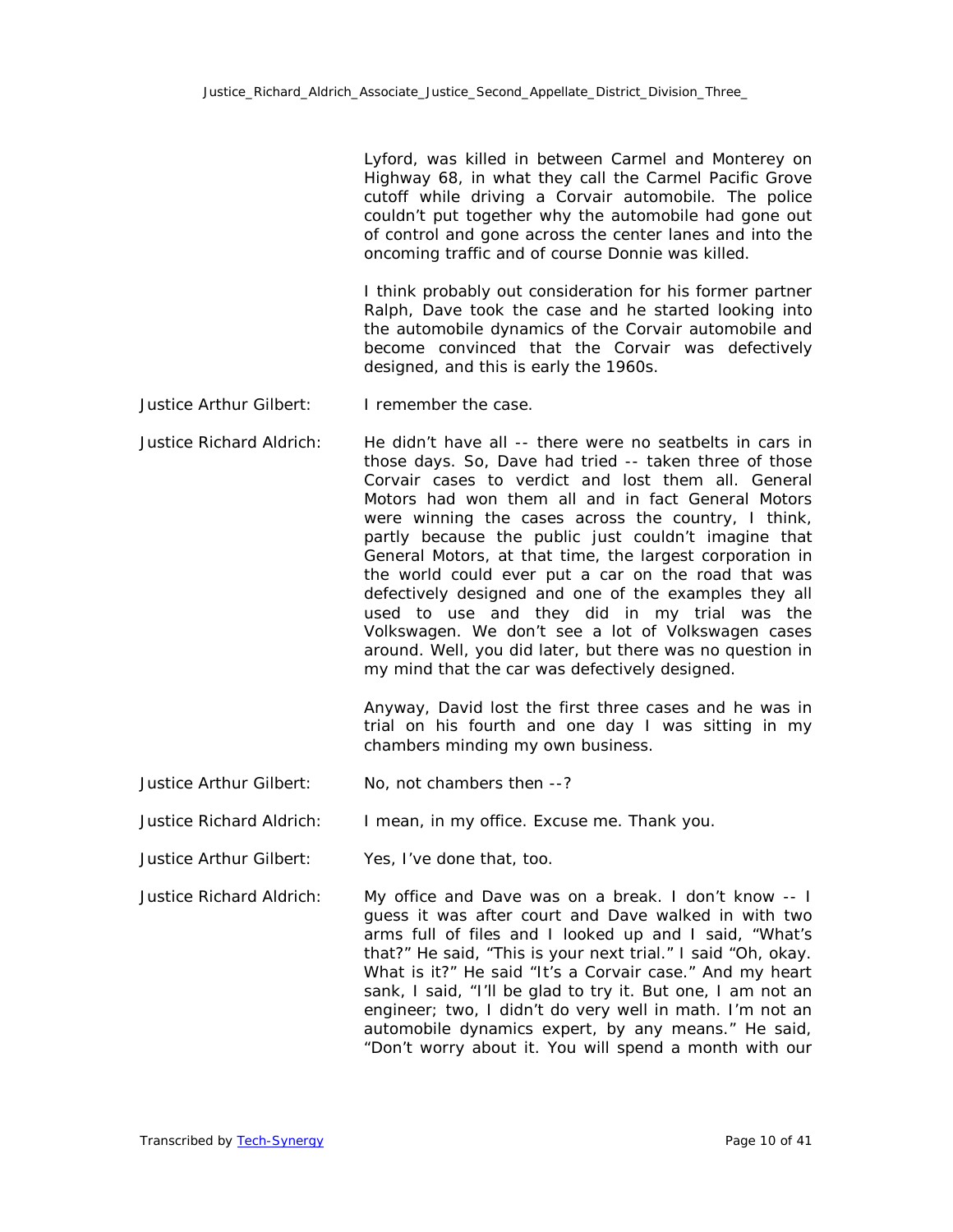expert, Paul O'Shay. He will teach everything you have to know about automobile dynamics."

(00:25:01)

By that time, that was 1966, and I remember putting my family on the airplane the week before I started trial to Hawaii for a vacation, and I said "Look, I am going to settle this case, so I will join in about a week." It was a terrible Corvair case. It didn't really fit the Corvair rollover pattern that we had developed. And so Dave said, "Look, settle the case for whatever and can get out of it." But I don't want to dismiss the case for no money because that's going to show a sign of weakness. So with that kind of carte blanche authority, I was sure I was going to settle case.

So I had forgotten what my initial demand was, but \$5,000, \$10,000 and we were looking at a six to eightweek trial. So I walked in the first day of trial to the chambers of the judge. The General Motors' attorney was there, the attorney for -- Tom Carroll -- Chevrolet was there and I said, "Well, maybe I can make this easy on everyone. I have authority to settle this case for \$25,000," and the General Motors' attorney looked at me and he said, "We are not paying one nickel to settle this case."

So I said, "All right," and we tried that case for almost eight weeks in front of the jury, and at the end of the case, the jury came on with a plaintiff's verdict, and it was the first plaintiff's verdict, one of the only plaintiff's verdict against General Motors involving the defectively designed Corvair in the country.

- Justice Arthur Gilbert: Boy, that must have felt good. And didn't Bernie Jefferson try some of the Corvair cases?
- Justice Richard Aldrich: He tried one.

Justice Arthur Gilbert: He tried one. I remember seeing a Corvair engine in his courtroom when I was a young lawyer.

Justice Richard Aldrich: In fact, we had the rear-end assemblies on the Corvair, on the Volkswagen and on the Renault. All rear engine automobiles and we had them put on stands, so you could actually turn the entire rear of the automobile over to show the jury exactly the parts that were defectively designed. Bernie Jefferson actually tried the Drummond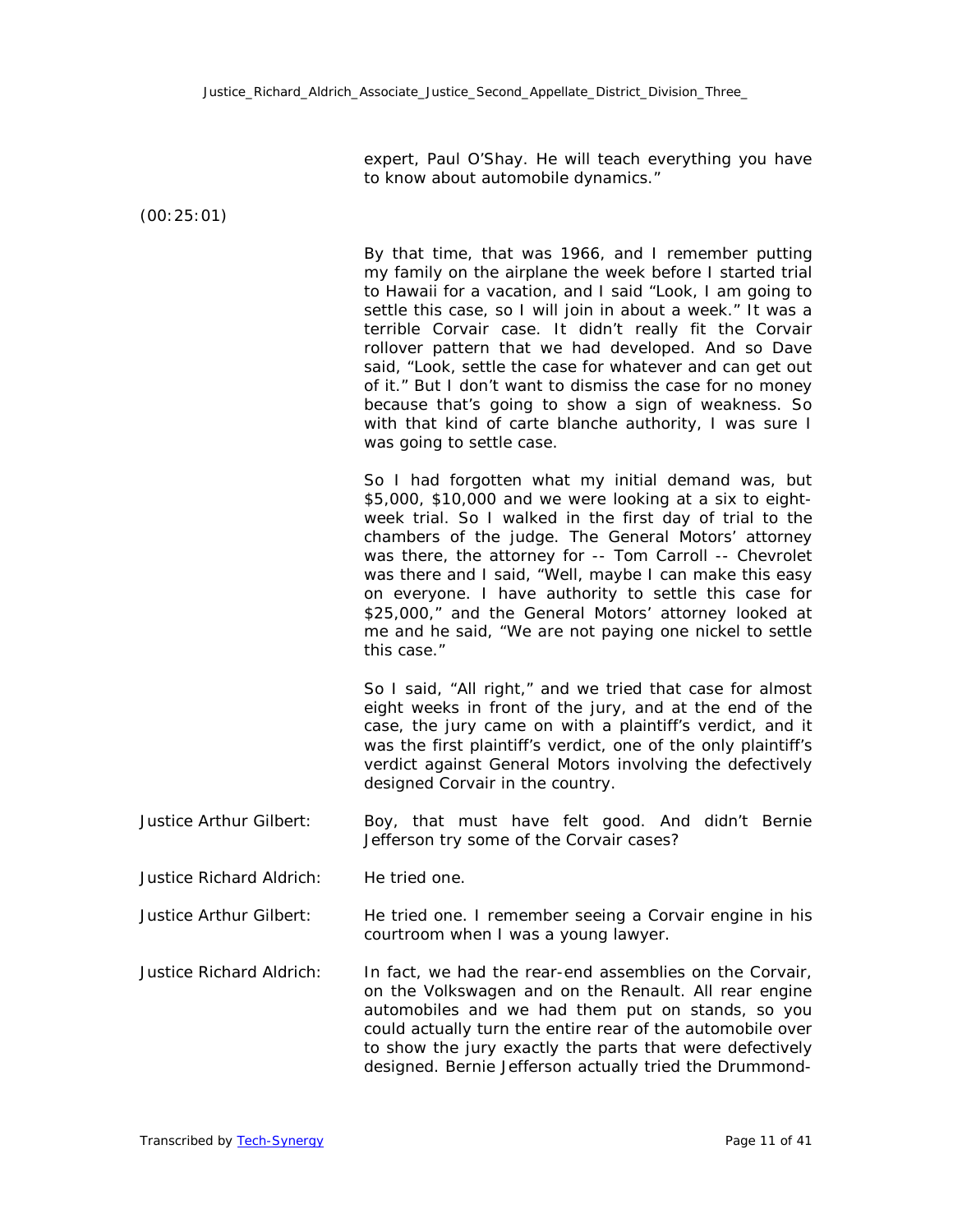Lyford case and for some reason Dave waived jury in front of Bernie. That turned out to be a big, big mistake because Bernie not only found in favor of General Motors, but he wrote a 90 page opinion not only exonerating General Motors from any liability, but pointing out that the Corvair was not defectively designed and really tearing our only expert apart, saying he wasn't qualified to give the opinions that he gave.

## Justice Arthur Gilbert: Wow!

- Justice Richard Aldrich: That opinion was used by General Motors in my case later on an authority for my trial judge where we would be arguing a legal point and I would be citing the California Court of Appeal and the Supreme Court and they would be citing Bernie Jefferson's opinion. So, shortly after the jury came in my case, I was getting ready to pick a jury in another Corvair case when General Motors' asked Dave to come back to Detroit for a settlement conference and they've settled all the Corvair cases, so we didn't have to try anymore.
- Justice Arthur Gilbert: That's something to have one -- that's quite an accomplishment.
- Justice Richard Aldrich: I didn't come down for weeks, I was --

Justice Arthur Gilbert: I can imagine. And your family were -- they were in --?

Justice Richard Aldrich: Well, in fact, when the day after the jury came in, I hadn't taken a vacation and Dave, as a reward for me, he said, "You didn't get to go to Hawaii, so I am going to send you back to Hawaii," and the Mauna Kea Beach Hotel hadn't been open very long at that time. And I remember him, we were sitting in his office and he reached back to his phone and buzzed his secretary on the phone, his assistant and said, "Lee," he said, "I want you to call the Mauna Kea Beach Resort and make reservations for Mr. Aldrich and his family for a week, all expenses."

(00:30:02)

So, the next morning, we were getting ready to go to the airport and the phone rang, and the gentleman on the other end identified himself as representing NBC News, and they had heard about the Corvair verdict and they want to know if they could come over to the house and tape an interview for the evening news, the NBC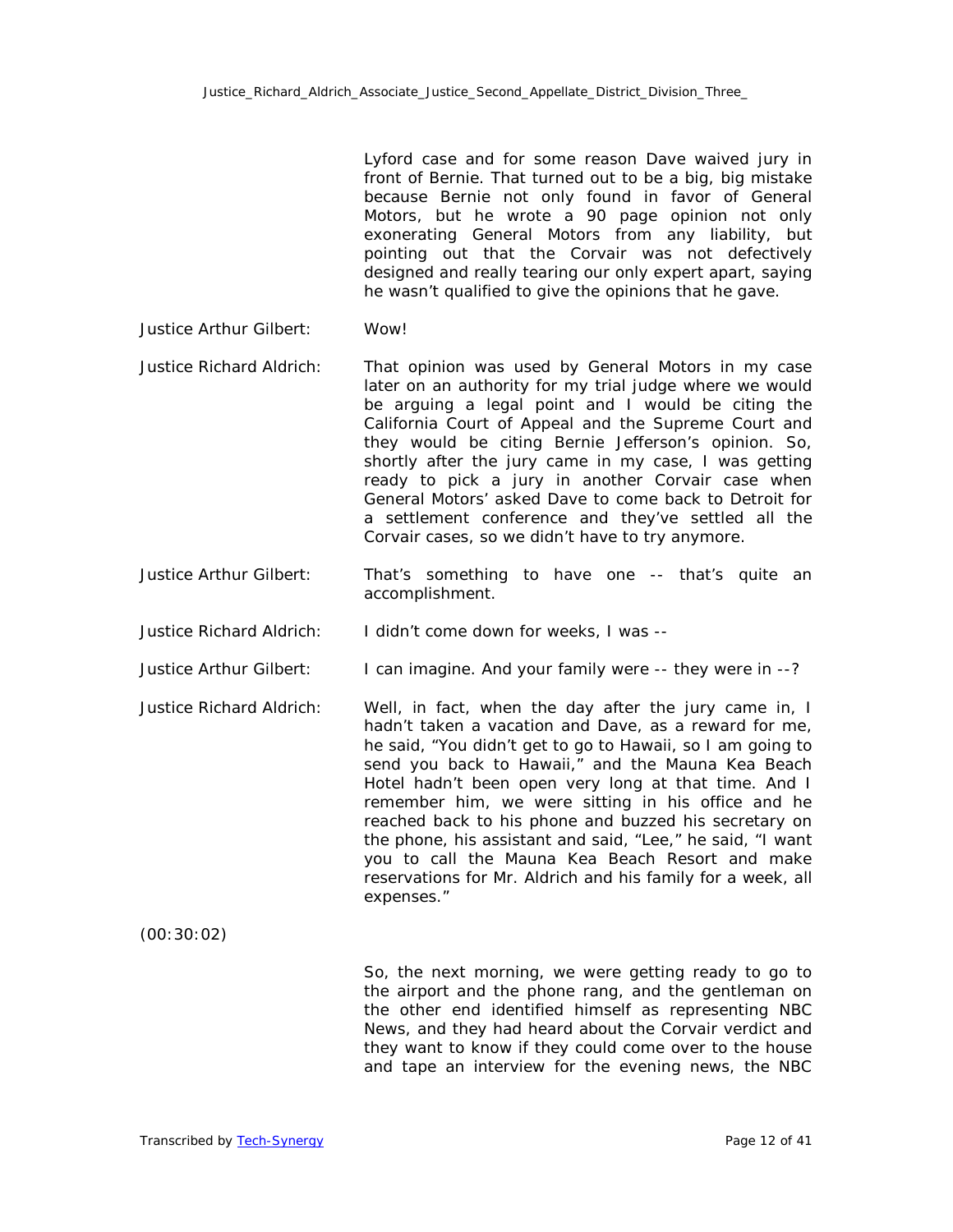Nightly News. And I said, "Well, I'm sorry. I'm on my way to the airport to catch a plane to Hawaii." So they said, "Well, would you mind if we meet you at the airport?" I said, "Well, fine. That would be wonderful."

So I told them I was flying. I forgot it's a United Airlines. So I said, "We'll meet you at the United counter." Hung up the phone and finished packing, the phone rang again, and this time it was ABC News. So I made the same arrangements and said, "Well, meet me at the United Airline counter." "Okay." But boy, by the time I pulled up to the curb at the United Airlines --

- Justice Arthur Gilbert: You were the celebrity of the --?
- Justice Richard Aldrich: I mean, I was the celebrity of the year. People, were whispering, "Who's that?" And so I gave a very brief interview and never got to see the airing because, of course, I was in Hawaii on vacation.
- Justice Arthur Gilbert: That's so wonderful. So moving along -- boy! We could talk about your cases and we would be here -- they're so fascinating. So you were with Harney's firm for how long?
- Justice Richard Aldrich: I left. I left in about 1967, about a year after the Corvair case. Then things were getting a little difficult at the firm for me with Dave. He was a wonderful brilliant man, but he had an ego as big as all outdoors, and it was a little tough, I think, having this young whippersnapper win this Corvair case when he had now lost four Corvair cases in a row.

So it got to the point where I just felt that it'd probably be better if I left, and I had a lot of offers from law firms around Los Angeles to come to work, especially in light of that Corvair case. But I had just purchased my first home in South Pasadena.

Justice Arthur Gilbert: You were married and you had --?

Justice Richard Aldrich: A child on the way.

Justice Arthur Gilbert: Yeah.

Justice Richard Aldrich: And here, I'm out watering my front lawn. I planted a dichondra lawn, and my next door neighbor came over, and he said, "Well, how are things going?" And I said, "Well, Pete, funny you should ask. I am married with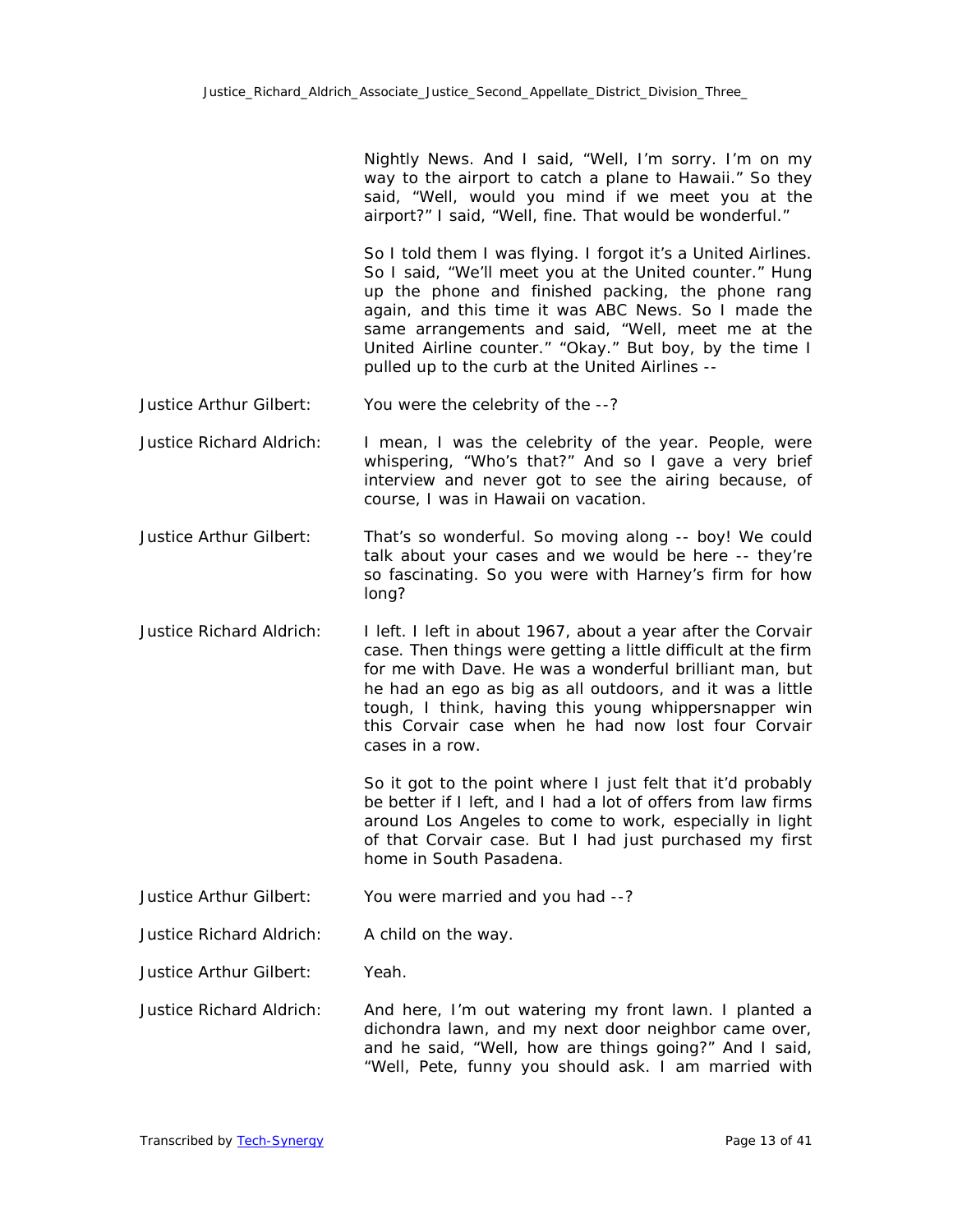house payments and an expectant wife, and I'm out of a job." And he said, "Well," he said, "Do you remember Bob Stevens?" He was a lawyer that I met at one of Pete's parties. He said, "Well, he's working for a holding company out in Orange County that owns some insurance companies and they're looking for a general council. Why don't you call Bob and --" so I called, and they were, and I went out and interviewed and they grabbed me.

- Justice Arthur Gilbert: Now, you're going to the -- some plaintiffs' lawyers with say the dark side, but you're going -- how did you feel about going into insur -- this is a different -- tacked on together?
- Justice Richard Aldrich: Well, I was doing their legal work, but not personal injury legal work. I was doing their corporate legal work, and within six months I became president of the company.
- Justice Arthur Gilbert: Wow!
- Justice Richard Aldrich: So I was president of Casualty Insurance Company of California.
- Justice Arthur Gilbert: My goodness! So now, you had been a trial lawyer. That's what you were and you were good at it, and suddenly you're being a corporate lawyer now. How was that change? That must have been a --
- Justice Richard Aldrich: It was a big change, but it was a tough change because the company was under a -- not a receivership, but it was being overseen by the California Department of Insurance because it had some huge losses, and so what I was trying to do was recapitalize the company to satisfy the Insurance Department. And we were ultimately successful in doing that, and then about three years later, the company was sold to --
- Justice Arthur Gilbert: Okay. So after that -- wow, that's quite a change. So then, after that, what happened?
- Justice Richard Aldrich: I was out of a job again. I had no clients, no job. but during the time I was president of Casualty Insurance Company, I was trying to purchase a piece of property from Manufacturers Bank between San Diego and the Mexican border, where I had reason to believe that there was going to be a big freeway interchange.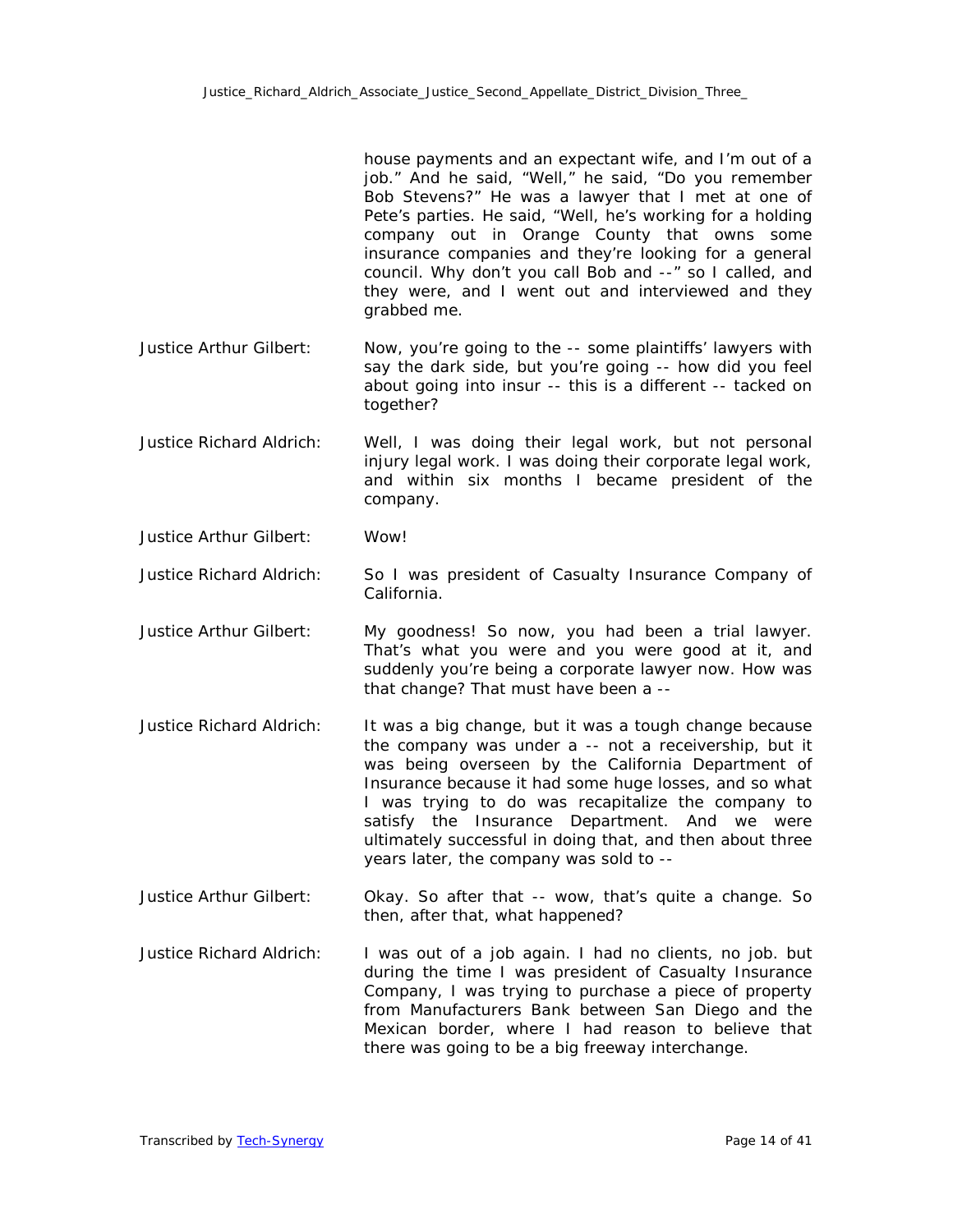(00:35:09)

Of course, the only problem was I didn't have any money, but I had testified at a bankruptcy hearing. The property was being held by a bankrupt estate. One of the lawyers who was representing Manufacturers Bank apparently was impressed with me because he called me after I had opened my office in Hollywood at Highland Avenue and Franklin, and the --

- Justice Arthur Gilbert: Yes, I live near there.
- Justice Richard Aldrich: Stanley Fold Building, and he called me and he said, "Richard," he said, "How much do you know about savings and loan law?" "Well, what do you need to know?" I knew what the financial code was, that's about all. He said, "Well," he said, "I have a very good friend, Charles Wellman." Charlie was really, really founded Glendale Federal Savings and Loan, and he also founded American Savings and Loan that -- I forgot the name of the man who owned American -- in any event, Charlie was the man behind that, and Preston Martin, the Savings and Loan Commissioner, had just put Charlie in charge of a lot of troubled savings and loan associations, Lytton Savings & Loan, Long Beach Federal. There were 85 branches and they need a general council.
- Justice Arthur Gilbert: This was in the `70s, right?
- Justice Richard Aldrich: This was in the early --
- Justice Arthur Gilbert: Early `70s, yeah.
- Justice Richard Aldrich: Early `70s, `71.
- Justice Arthur Gilbert: Yeah. And Bart Lytton on one of those --
- Justice Richard Aldrich: Bart Lytton was a character.
- Justice Arthur Gilbert: That name just came up.
- Justice Richard Aldrich: Bart Lytton was a character.
- Justice Arthur Gilbert: Yeah, real. I've met him, yes. He was a character.

Justice Richard Aldrich: He had an art collection. The only problem was I think he was using the Savings & Loan's money to buy that collection.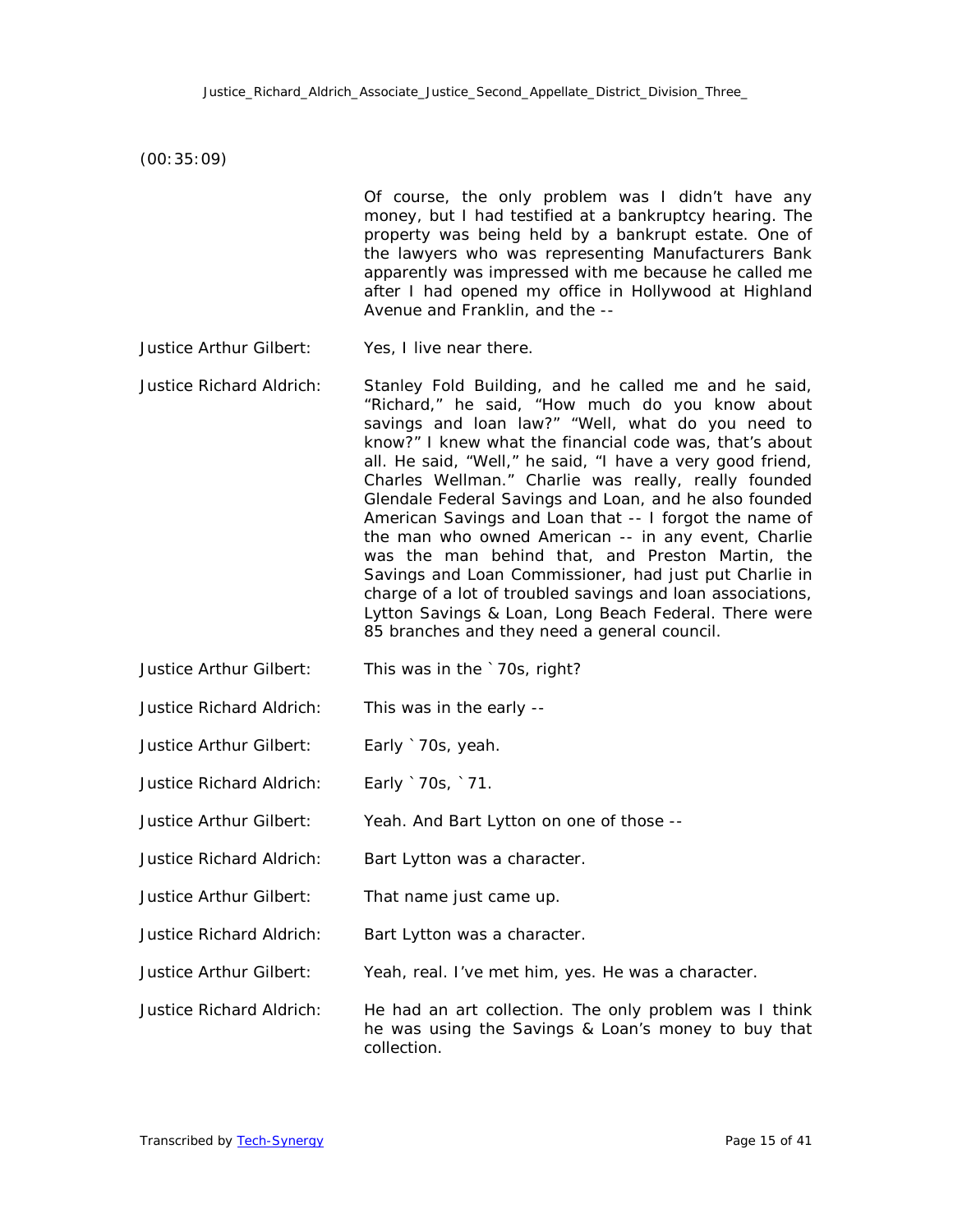Justice Arthur Gilbert: Yeah.

| <b>Justice Richard Aldrich:</b> | But anyway, it went under in the Savings & Loan crisis<br>of the late `60s. And so I met Charlie and he liked me,<br>and he said, "Would you represent us?" So I was a<br>Savings & Loan lawyer for about two or three years until<br>Equitable was merged into Great Western Savings &<br>Loan, and I really wanted my own practice at that time.                                                                                                                                                                                                                                                                                                                                                                                                                                                                                                                                                                                                                                                                                                             |
|---------------------------------|----------------------------------------------------------------------------------------------------------------------------------------------------------------------------------------------------------------------------------------------------------------------------------------------------------------------------------------------------------------------------------------------------------------------------------------------------------------------------------------------------------------------------------------------------------------------------------------------------------------------------------------------------------------------------------------------------------------------------------------------------------------------------------------------------------------------------------------------------------------------------------------------------------------------------------------------------------------------------------------------------------------------------------------------------------------|
|                                 | So Great Western offered me a job of council for them,<br>but it would an in-house counsel job, and I said, "No. I<br>really want to do my own thing." So I opened my --                                                                                                                                                                                                                                                                                                                                                                                                                                                                                                                                                                                                                                                                                                                                                                                                                                                                                       |
| Justice Arthur Gilbert:         | You opened your own practice?                                                                                                                                                                                                                                                                                                                                                                                                                                                                                                                                                                                                                                                                                                                                                                                                                                                                                                                                                                                                                                  |
| <b>Justice Richard Aldrich:</b> | My practice alone in --                                                                                                                                                                                                                                                                                                                                                                                                                                                                                                                                                                                                                                                                                                                                                                                                                                                                                                                                                                                                                                        |
| Justice Arthur Gilbert:         | In Beverly Hills?                                                                                                                                                                                                                                                                                                                                                                                                                                                                                                                                                                                                                                                                                                                                                                                                                                                                                                                                                                                                                                              |
| <b>Justice Richard Aldrich:</b> | I was still in Hollywood, and I had met an absolutely<br>wonderful man as a client. His name was Robert N.<br>Gold. Bob Gold was an expert at the shopping center<br>law. And in fact, I don't know, people don't realize, but<br>the supermarket, as we know it today, was started in<br>Southern California by the Weinstein Brothers. And up to<br>that time, you'd go in to a market and the grocer would<br>get your purchase off the shelf behind him and fill your<br>shopping bag for you. But the Weinstein Brothers were<br>the first people to innovate the supermarket as we know<br>it today, and Bob Gold was their lawyer. And I<br>represented Bob and his partner, Jerry Schneider, in<br>some real estate litigation that they were in.<br>And so just about the time I lost savings -- Great<br>Western, as a client, Bob came to me and said, "Let's<br>open up an office together." And so then, we moved to<br>Beverly Hills into the Ray Holmes Building on El Camino<br>Drive, and that's where we practiced for the next 12<br>years. |
| Justice Arthur Gilbert:         | Yeah. You were there for a while.                                                                                                                                                                                                                                                                                                                                                                                                                                                                                                                                                                                                                                                                                                                                                                                                                                                                                                                                                                                                                              |
| Justice Richard Aldrich:        | A long time.                                                                                                                                                                                                                                                                                                                                                                                                                                                                                                                                                                                                                                                                                                                                                                                                                                                                                                                                                                                                                                                   |
| Justice Arthur Gilbert:         | And you did all kinds of things in there.                                                                                                                                                                                                                                                                                                                                                                                                                                                                                                                                                                                                                                                                                                                                                                                                                                                                                                                                                                                                                      |
| <b>Justice Richard Aldrich:</b> | I did all kinds of work, but I was getting more and more<br>into the plaintiffs, personal injury practice, major injury<br>cases and more and more into medical malpractice.                                                                                                                                                                                                                                                                                                                                                                                                                                                                                                                                                                                                                                                                                                                                                                                                                                                                                   |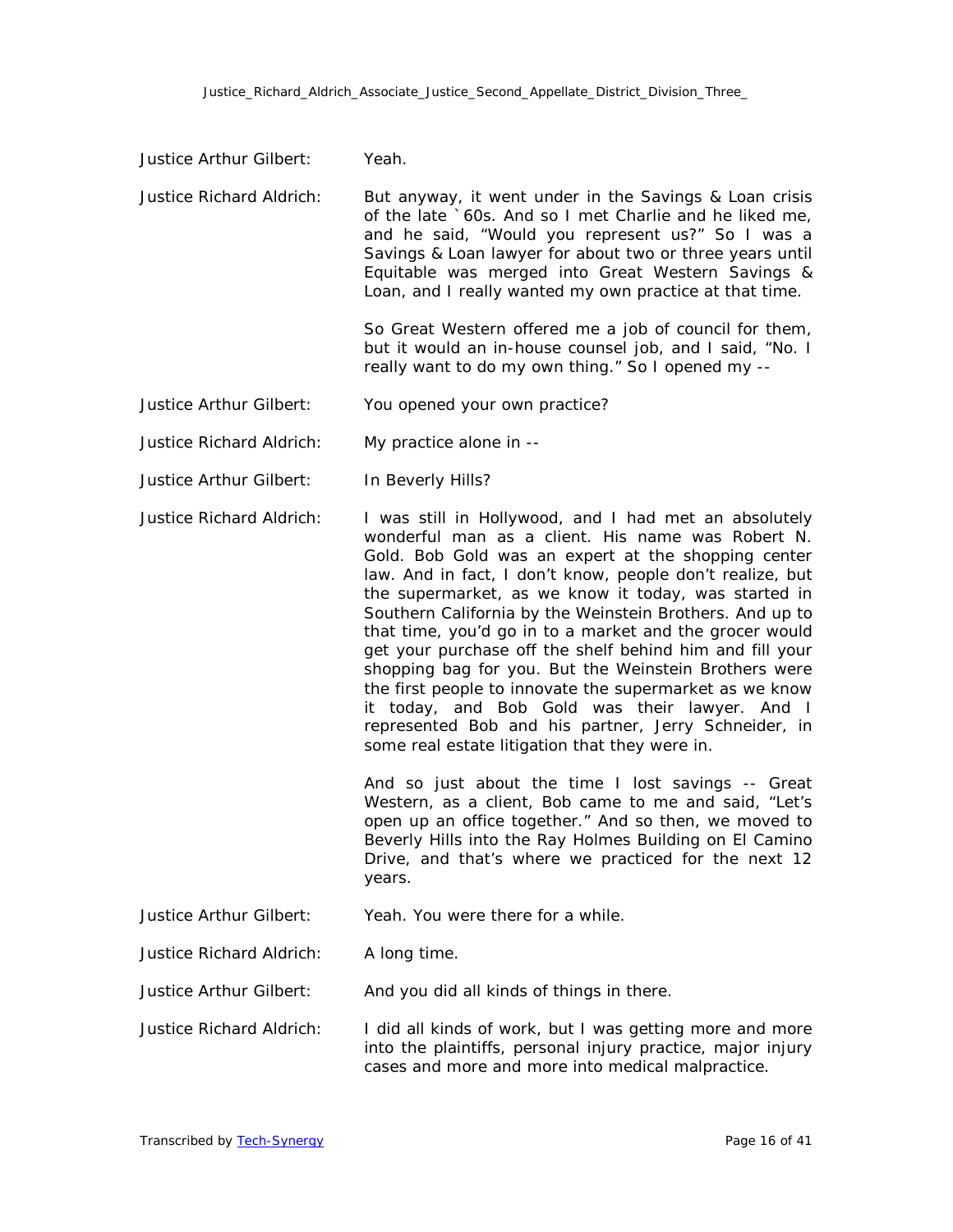| Justice Arthur Gilbert:         | And you became -- I mean, you were a preeminent trial<br>lawyer, a famous lawyer, very well-regarded.                                                                                                                                                                                                                                                                                                                                                                                                                                         |
|---------------------------------|-----------------------------------------------------------------------------------------------------------------------------------------------------------------------------------------------------------------------------------------------------------------------------------------------------------------------------------------------------------------------------------------------------------------------------------------------------------------------------------------------------------------------------------------------|
| Justice Richard Aldrich:        | Well, thank you.                                                                                                                                                                                                                                                                                                                                                                                                                                                                                                                              |
| Justice Arthur Gilbert:         | And respected. I know federal judges who would talk<br>about you and use the word preeminent.                                                                                                                                                                                                                                                                                                                                                                                                                                                 |
| <b>Justice Richard Aldrich:</b> | Well, thank you.                                                                                                                                                                                                                                                                                                                                                                                                                                                                                                                              |
| Justice Arthur Gilbert:         | Yeah. So you had a talent and a work ethic.                                                                                                                                                                                                                                                                                                                                                                                                                                                                                                   |
| <b>Justice Richard Aldrich:</b> | Well, I had a work ethic and I credited a lot of that to<br>my experience with polio. I was always overcoming and<br>always wanting to be "normal," and that took something<br>extra for somebody with a disability. It took an extra<br>push, and I had to better than I ordinarily would have<br>been.                                                                                                                                                                                                                                      |
| (00:40:15)                      |                                                                                                                                                                                                                                                                                                                                                                                                                                                                                                                                               |
| Justice Arthur Gilbert:         | But you have always been, because I've known you all<br>these years as well. So well-liked by everybody. I mean,<br>even the stories you're telling, people are coming to<br>you, "Hey, why don't you do this?" I mean, it's like your<br>personality attracted people.                                                                                                                                                                                                                                                                       |
| <b>Justice Richard Aldrich:</b> | Well, perhaps. I will tell you, I'm still living off the<br>reputation of that Corvair case. People say, "Oh, you're<br>the one that tried the Corvair case." So that was what<br>really, I think, launched my career and I started to get<br>referrals from other lawyers. Being a sole -- I was a sole<br>practitioner for the next 16 years and that meant I was<br>responsible for taking all the depositions and answering<br>all the interrogatories and taking the case to trial, and<br>keeping my law office doors open while I did. |
| Justice Arthur Gilbert:         | I think that made you also a preeminent trial judge<br>because you knew what it was to really practice law.<br>What prompted you to go on the bench?                                                                                                                                                                                                                                                                                                                                                                                          |
| <b>Justice Richard Aldrich:</b> | Probably a lot of things. I've been thinking about that a<br>lot. Since almost all of my cases, when they went to<br>trial, were long trials; six, eight weeks and not all in Los<br>Angeles or Ventura. Some in Riverside, San Bernardino,<br>and cases that would cause me to live in a hotel room<br>for six or eight weeks, maybe getting home on<br>weekends.                                                                                                                                                                            |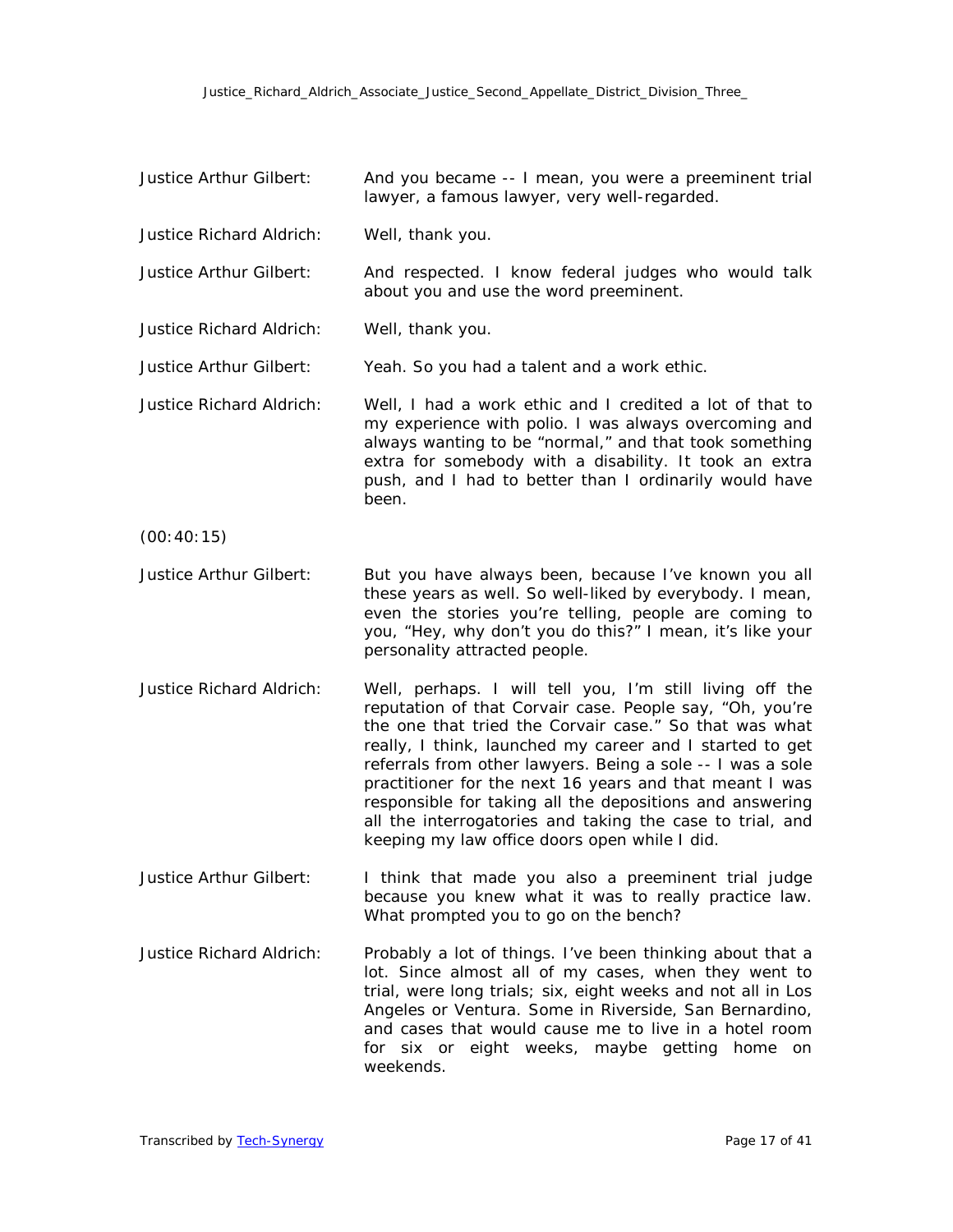It got to a point in the `80s where I think I felt if I had to index another deposition, preparing for another crossexamination, it just started to take its toll. I didn't know what I wanted to do, except I knew I did not want to retire. I did a very, very smart thing in the late `89 or late `80s. My wife and I bought a second home.

- Justice Arthur Gilbert: Now, tell us about your wife and your head. Tell us a little bit about when you were married, if you don't mind.
- Justice Richard Aldrich: Well, I met my wife Joan, Joan Sullivan in a parking lot in my building in my law office in Beverly Hills. I had dated some wonderful ladies, but along about `89, I'll never forget it. I was sitting in my office after-hours with my secretary who had been with me for 14 years. I had a practice. Maybe I inherited this from Harney, but after-hours, when I had some lawyers working for me, I had a bar in my office.

And so after five, six o'clock, when the lawyers would get back from depositions or court, we'd open up the bar and we'd have a cocktail and we'd talk about our cases and talk about -- well, that evening, it was just my secretary and I and so we were having a cocktail and talking about things, and I said, "You know?" I said, "Almost word for word, I've had my fill of dating, I've dated some wonderful ladies, but none of them have I wanted to marry." And she said, "You know what's going to happen to you? You're going to meet someone who's going to happen like that. You're going to get married." That was in March of 1979. And in April of 1979, I drove my car into the little parking lot in the back of our building in El Camino Drive and somebody was parked in my parking place, and parking places were golden.

- Justice Arthur Gilbert: They still are.
- Justice Richard Aldrich: And out of the corner of my eye, I saw this little white Fiat sports car pull into a parking space across the way. I went to say, "Do you know who's parked in my --" and I did a double take, and I saw the most beautiful woman, I think, I've ever seen in my life, and it was my wife Joan. And in October of `79 on Halloween, we were married.
- Justice Arthur Gilbert: Oh, how wonderful!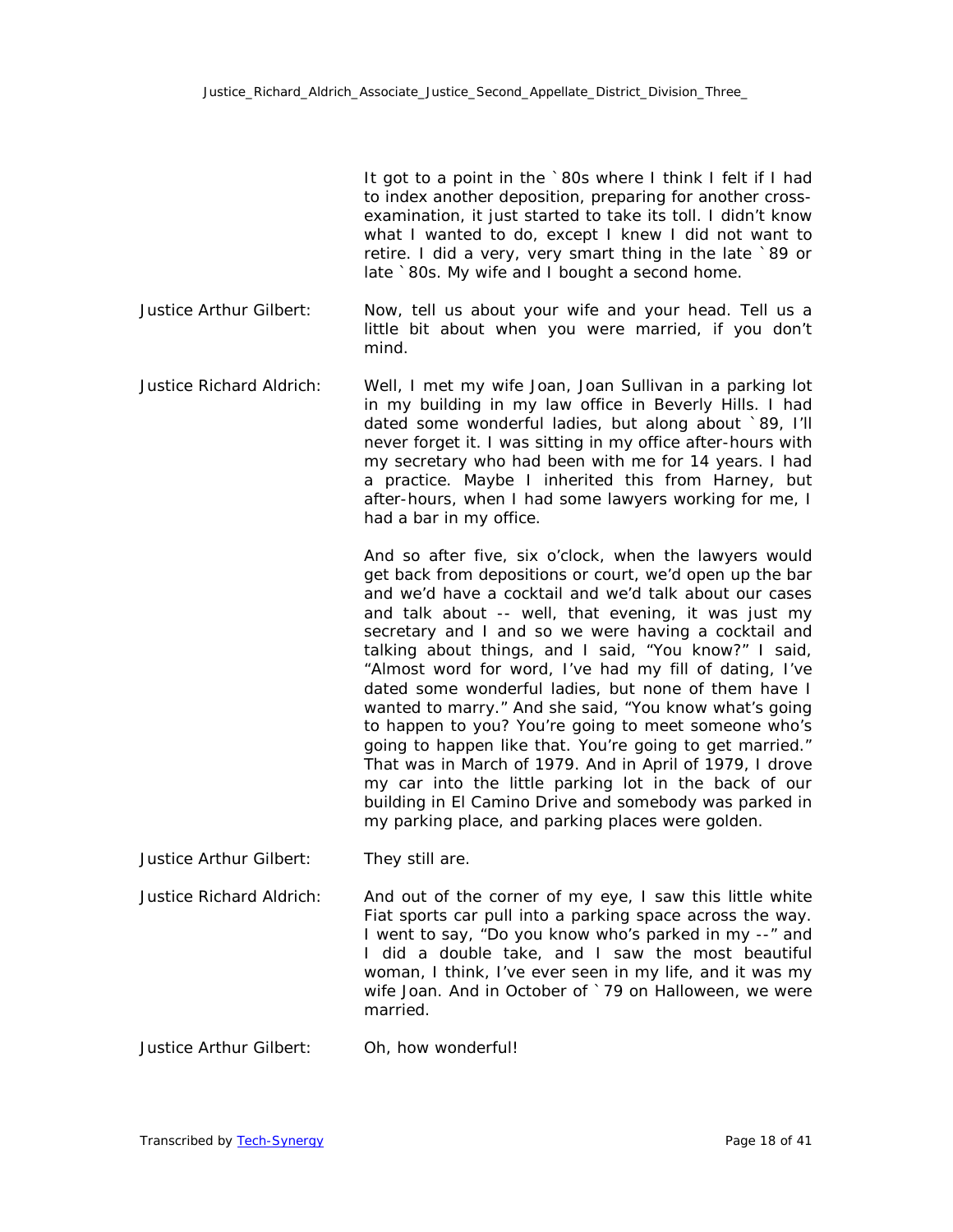- Justice Richard Aldrich: In the study of our home in Westlake Village where I had moved. In fact, I was building a home in Westlake Village when I met her, and we've been married now for over 35 years.
- Justice Arthur Gilbert: So yes. Now, you mentioned just before -- we'll get to the bench in just a moment, but you mentioned one of the smartest things you did was to have two homes. Were you saying something?
- (00:45:03)

Justice Richard Aldrich: Well, one of the smartest things I did was not to have two homes.

- Justice Arthur Gilbert: Not to have two homes.
- Justice Richard Aldrich: It was not to have the two homes. But in `89, late `80s, I was actually thinking about retiring. So I told Joan, I said, "Let's do this," I said. I'll tell her anything, I asked her. "So let's go up to Pebble Beach and spend two weeks. I won't call the office. Nothing. We'll just go up there and stay." After about five days, I was going crazy. I knew at that point, I was not going to retire.

When I got back, I was having lunch with a person that you mentioned earlier in this interview, Dickran Tevrizian, a wonderful friend --

- Justice Arthur Gilbert: Yeah. He was federal judge, he was also on the Municipal Court when I first went on the Municipal Court, we became friends. He was a superior court judge, a very successful practitioner, then he was on the Federal Court; now, he is one of the leading mediators in the State.
- Justice Richard Aldrich: He is one of the brightest people you'll ever meet and a very positive person. He said, "Well," he said, "Richard, have you thought of maybe going on the bench," and I said, "Well, no, but it sounds like a good idea." And he said, "Well, put your application in." So I did and I credit with Dickran a lot with being able to get me appointed to the Ventura Superior Court. I only applied to Ventura because I lived in Ventura.

So I didn't get an appointment for a long time because one, there were no openings until your colleague currently, Ken Yagan, was elevated to the Court of Appeal in Division VI that a vacancy was created, and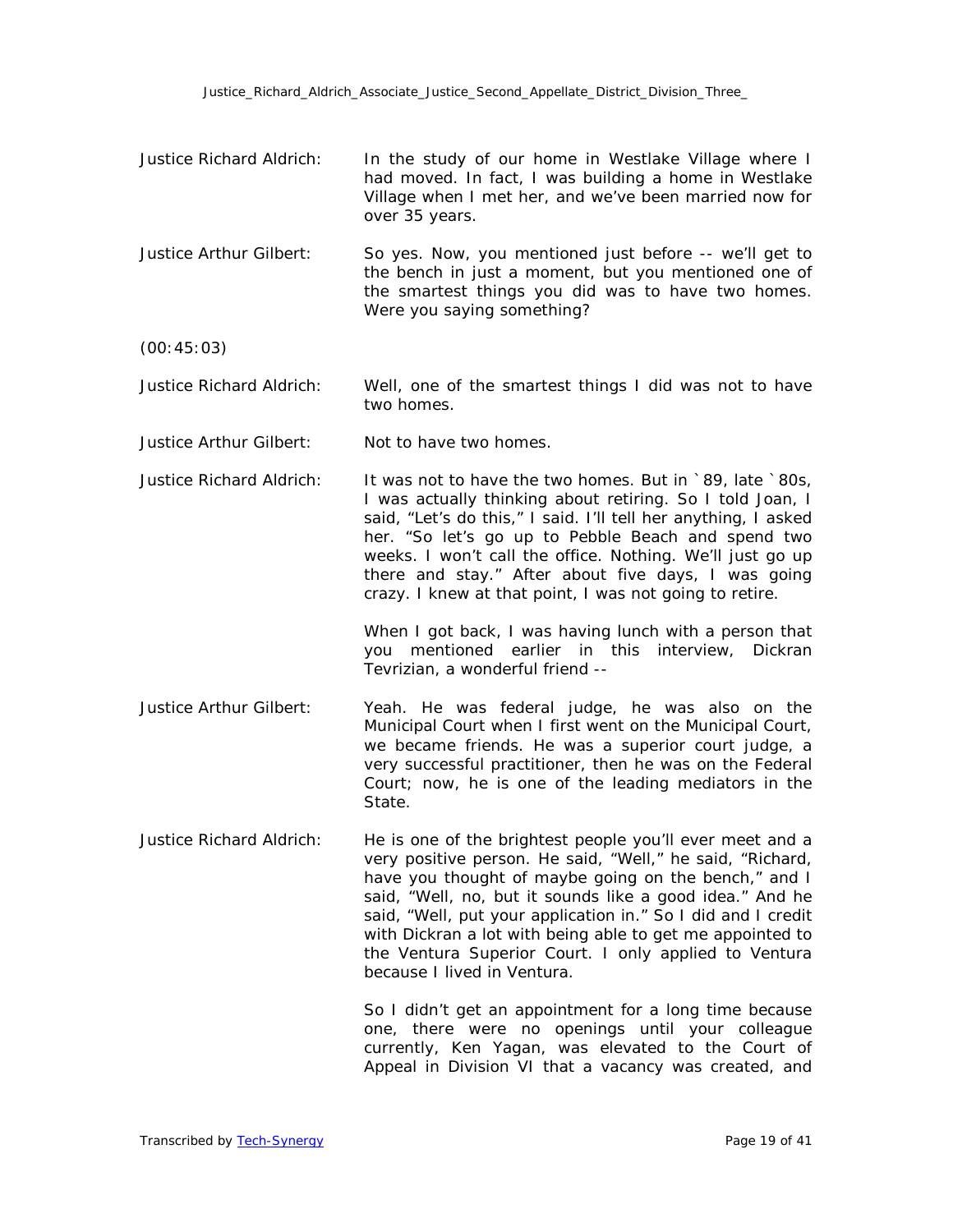George Deukmejian, bless his heart, I think I was probably the last appointment he made as he was leaving his governor's office at the end of his term. I am sure in my mind's eye, he was reaching to turn out the light when he says, "Oh, I better appointment Aldrich to the Superior Court."

- Justice Arthur Gilbert: So you came on to the Superior Court there and you hit the ground running?
- Justice Richard Aldrich: I have to tell you just a very quick funny story about that.
- Justice Arthur Gilbert: Yes, please.
- Justice Richard Aldrich: I had pretty much given up because it was the end of December, December 28th, 29th, and the Duke was leaving office and so I had given up getting an appointment. So I asked Joan if she would like to spend the week between Christmas and New Year's in San Francisco on vacation just the two of us. I said, "I won't call the office," and she said, "Okay, it's a deal." I said, "And we'll do whatever you want to do. If you want to go shopping, I'll go shopping with you. If you want to go see a play, I'll go see a play with you, whatever you want to do." That worked until -- I think December 28th was a Friday, and I was taking her to Postrio restaurant on Post Street in San Francisco.
- Justice Arthur Gilbert: Yes, I know it.
- Justice Richard Aldrich: And so it was a lovely restaurant partly owned by Wolfgang Puck at that time, I think. It were the three owners, thus the trio. And as you walked in to the restaurant, there was a wide staircase going down into the main restaurant. And so the hostess was seating us, and as we got to the bottom of the stairs, out of the corner of my eye, I saw a bank of pay telephones. This is before cellphones and I said to Joan, I said, "Why don't you go ahead and take a seat? I'm going to call just to make sure everything's okay at the office."

Now, the only one at the office at that time was our receptionist, a young woman, Tammy was her first name. I can't remember her last name, and my secretary had gone back to visit her family back east, and she had left Tammy a sheet of instructions. "If the governor calls, explain that Mr. and Mrs. Aldrich are out of town. Explain that you could reach him immediately,"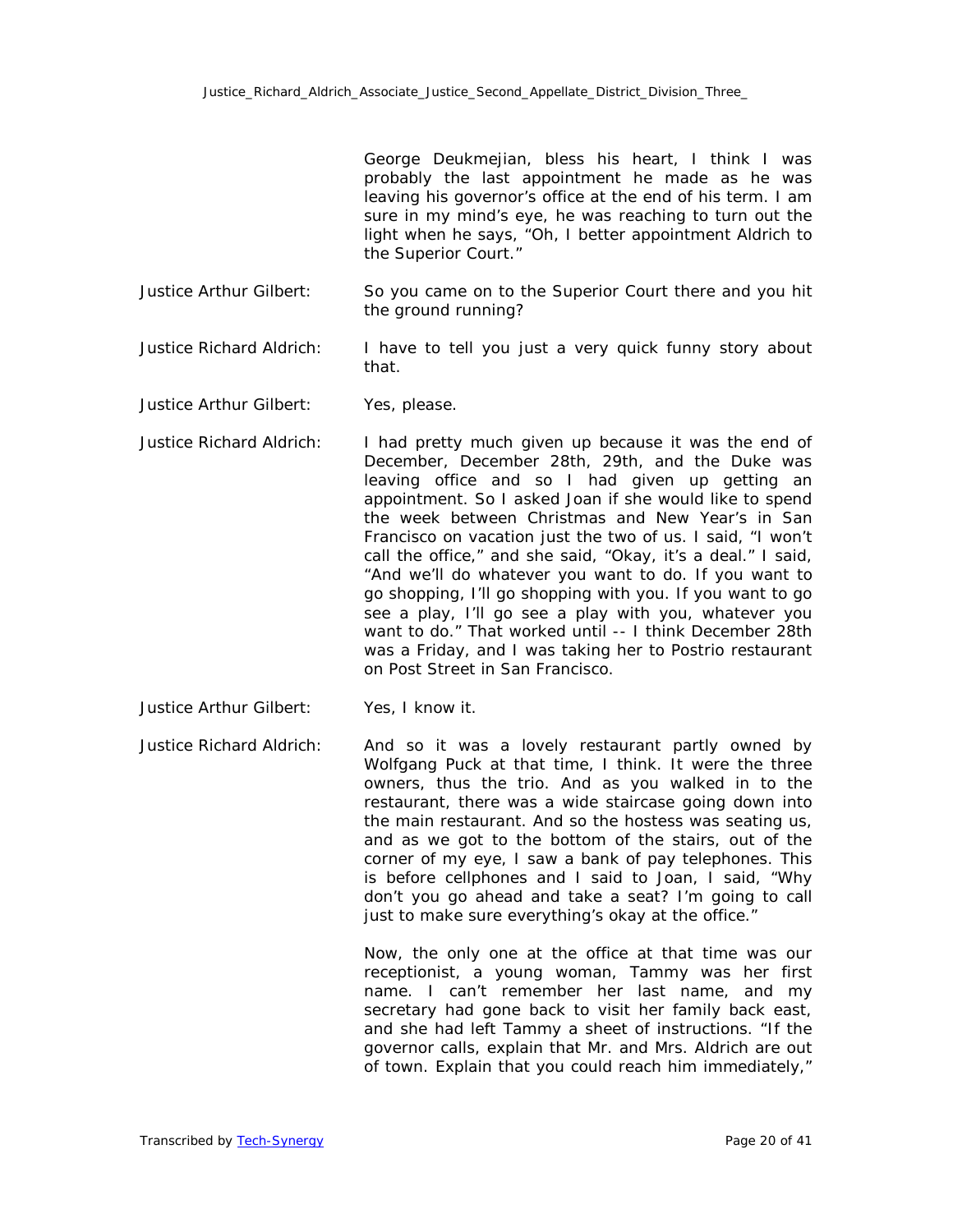and a full sheet of instructions and at the bottom in caps, "DO NOT PUT THE GOVERNOR ON HOLD."

- Justice Arthur Gilbert: And no cell phones then.
- Justice Richard Aldrich: And there were no cell phones then, so when I called the office, I said, "Oh, Tammy, it's Mr. Aldrich calling." "Oh, Mr. Aldrich, where have you been? Where have you been?" I said, "Well, I'm here, Tammy." Now, hearing the tone of her voice -- so just some voice in the back of my mind that told me what was going on.
- (00:50:04)

I said, "What's the matter, Tammy?" She said, "He called, he called." I said, "Well, who called?" She said, "The governor." I said, "The governor?" I said, "What did the governor want?" She said, "He wants you to call him." I said, "Okay."

So I called back and I didn't talk to the governor, but his appointment secretary, Terry Flanagan at that time and Terry said, "The governor would like to appoint you to the Superior Court in Ventura County." And so that's the story of my --

- Justice Arthur Gilbert: So that's it? Wow! You had a drink to celebrate?
- Justice Richard Aldrich: We had a couple of glasses of wine.
- Justice Arthur Gilbert: Now, I know all about you on the Ventura.
- Justice Richard Aldrich: You reviewed my cases.
- Justice Arthur Gilbert: I was reviewing cases that were appealed from you. Now, I can say this, and I'm not saying it just because of our friendship or the great respect that I have for you. Well, it's part of the reason for the great respect, but your decisions were actually -- I mean, they were stunning. They were so good that if we saw Aldrich's name on it, we'd say -- in fact, this is true. I'm revealing this. I didn't tell this to you before. So it's for all for posterity here. Our whole division, we said, "What's he doing on the Superior Court? He belongs at least on the Court of Appeal, if not the Supreme Court."

Justice Richard Aldrich: Well, thank you.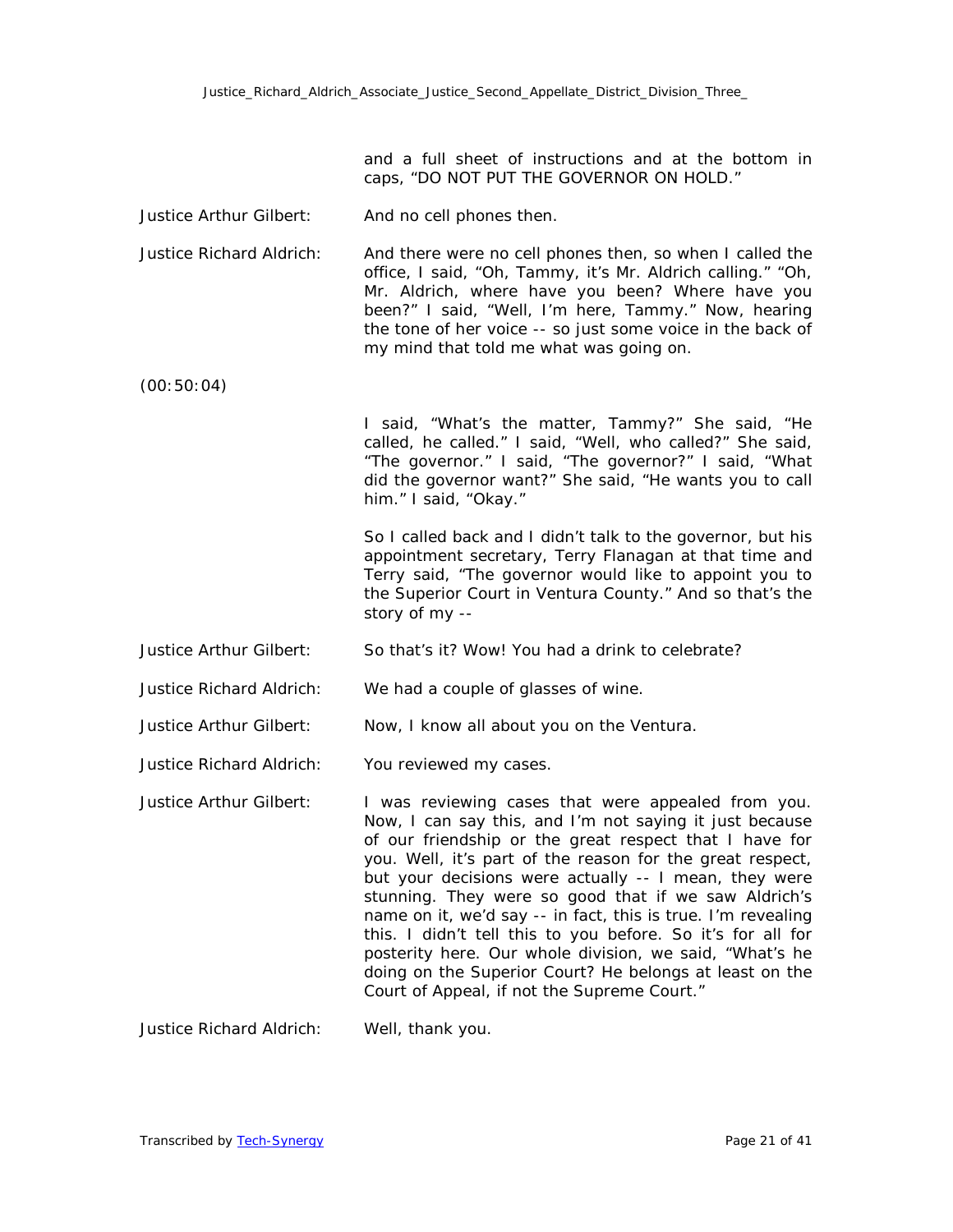- Justice Arthur Gilbert: Your statements of decision were so crystal clear and you had such insight into the practicalities of practicing law, as well as the application of the law. It was really truly remarkable.
- Justice Richard Aldrich: Thank you.
- Justice Arthur Gilbert: And you had -- I mean, you wrought changes on the court right there, didn't you?
- Justice Richard Aldrich: Yes, I did. We instituted what we called our Multi-Door Courthouse. The fast track and direct calendaring were just getting started in Ventura County then.
- Justice Arthur Gilbert: Now, fast track, just so -- who knows who's going to be looking at this year's, hence, they may not understand that. But just briefly, maybe you can tell us.
- Justice Richard Aldrich: The fast track was a program instituted by the Judicial Council to speed up the resolution of cases. When I was trying cases in the Superior Courts around the state, it was not unusual for my cases to be five years old and undergo to civil procedure. If you don't bring a case to trial within five years of the time it's filed, it's subject to mandatory dismissal. So it was not at all unusual to call up your opposing lawyer when the five-year statute was getting close and say, "Will you stipulate to extend the five-year statute for six months or a year?" So cases were languishing in the Superior Court.

The legislature saw this and said, "You have to get your house in order," judicial branch. And so they passed a Delay Reduction Act. What that did is mandated that -- I think it was 80% of the cases be resolved in 18 months and 100% of the cases be resolved within two years. With that, they went to a direct calendaring method by which when a case was filed, it would be assigned to a particular judge and that judge would be responsible for that case from beginning to end.

- Justice Arthur Gilbert: Whereas in past, like law and motion matters and so on, might be in front a different judge.
- Justice Richard Aldrich: Correct.
- Justice Arthur Gilbert: A judge different than the one that would ultimately hear the trial of the case.
- Justice Richard Aldrich: Exactly.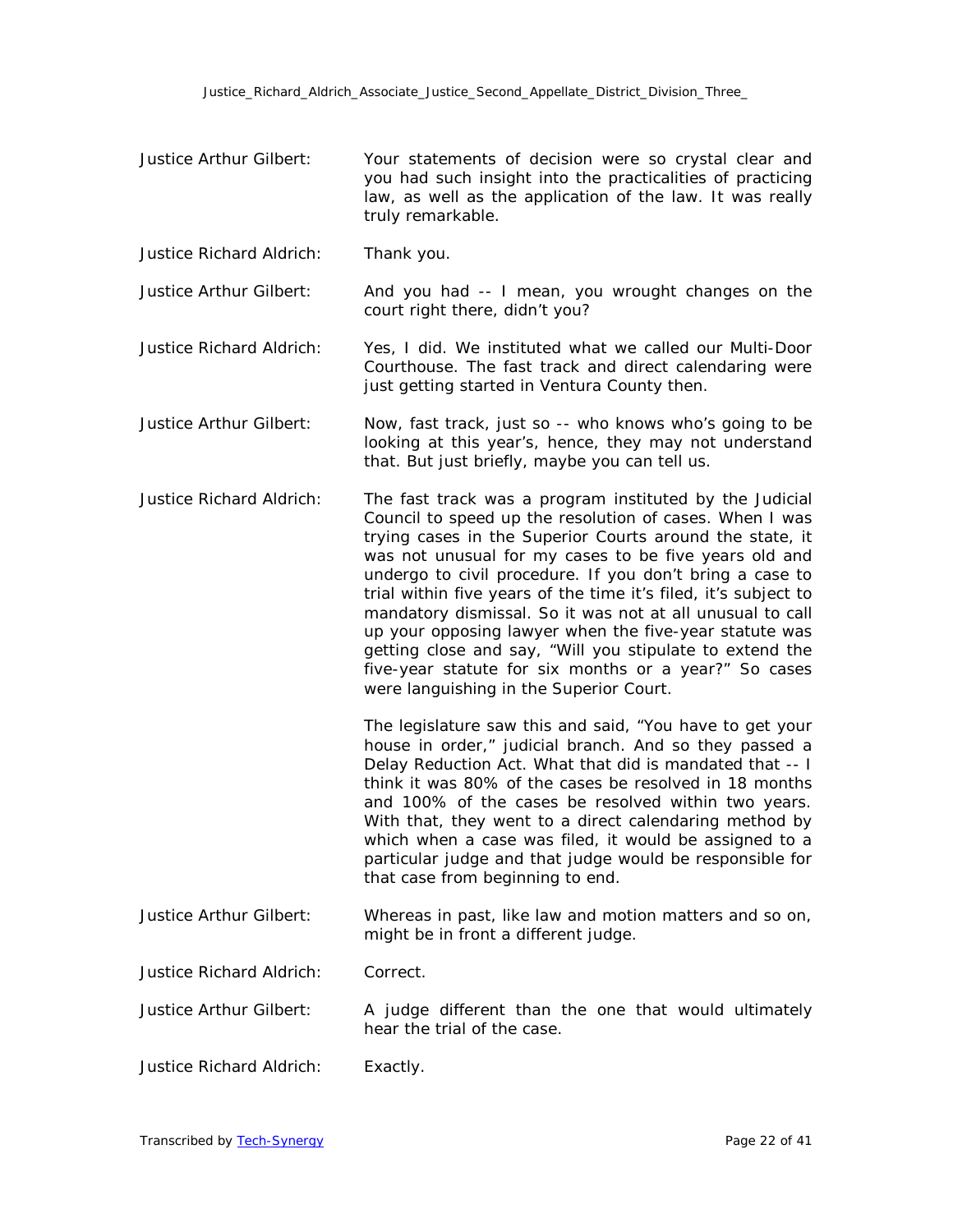Justice Arthur Gilbert: So one judge is responsible for all aspects of the case.

- Justice Richard Aldrich: And the theory was that that judge would then be knowledgeable about that case.
- Justice Arthur Gilbert: Up to speed on the case.
- Justice Richard Aldrich: And up to speed, so the judge could make rulings quicker. I understand today, the condition of our law and motion departments, for example, are in abysmal shape. You have to call in Los Angeles Superior Court and reserve a date for a hearing on demur, and I've been told by some Superior Court judges that if you called today, you wouldn't get a hearing date for six months. That's not justice.
- Justice Arthur Gilbert: No.

Justice Richard Aldrich: And so in Ventura, we started the Multi-Door Courthouse, which gave the parties multiple ways they could resolve their case. Arbitration, mediation, abbreviated jury trials where you might agree to only try certain issues to a jury, and then try other issues to a judge to shorten the length of the trial.

(00:54:57)

So Bench-Bar-Media Committee that I helped start was a committee we started to foster the relationship and understanding between the judicial branch and the media where many times got cases wrong, didn't understand why cases were decided in a certain way. So things like that, I tried to help the system.

Justice Arthur Gilbert: Not only did you help the system, I mean, you were there a short time within a year or two. You were receiving awards all over the place.

Justice Richard Aldrich: If I could just digress just one other thing and go back to that.

Justice Arthur Gilbert: Sure, please. Yes.

Justice Richard Aldrich: San Francisco, when I was appointed, because I have to say in all humility or lack thereof, by being appointed at the Superior Court, I was a little puffed up. So after a couple of glasses of wine -- oh, I told Tammy in the office I -- she said, "Oh, you're in all the Ventura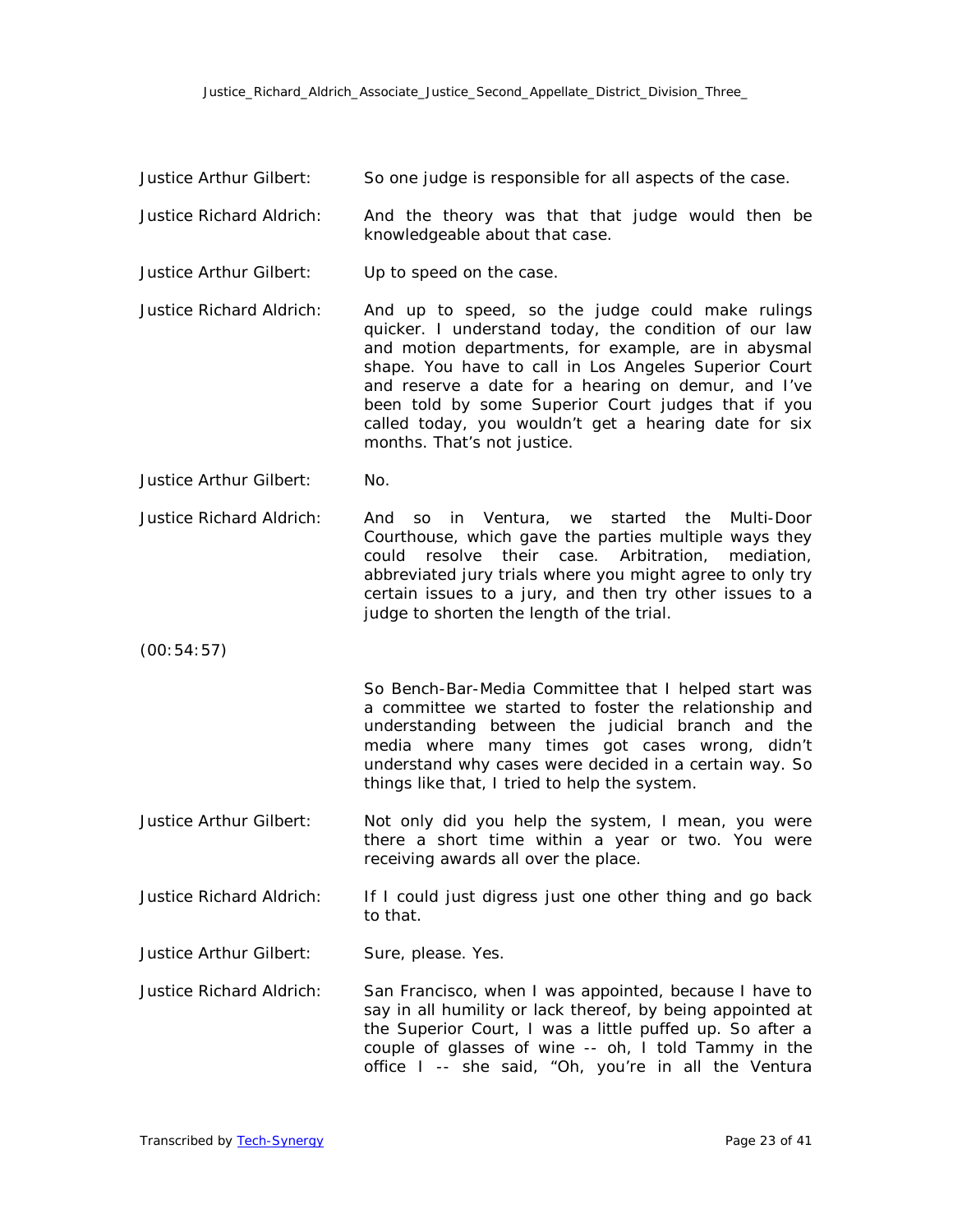papers." I said, "Well, Tammy, make photocopies and fax them up to the hotel," we were staying and she said, "Okay."

So when my wife and I had finished lunch, the hotel was only across the street, so we walked across the street and I walked up to the desk and I said, "I'm Richard Aldrich and I believe you have some faxes for me." "Oh," he said, "Yes, we do." And he reached around and he pulled up a stack of papers and on the top sheet was a headline from one of the Ventura papers, "Unknown Picked for Superior Court." That took the wind out my sails.

- Justice Arthur Gilbert: But you became known pretty quickly. So you won some awards. I mean, I remember those awards, and you'd only been on the pinch for such a short time. You were the Outstanding Jurist of the Year by the Ventura County BAR Association, right?
- Justice Richard Aldrich: Yes.

Justice Arthur Gilbert: And you were Judge of the Year. I mean, you had all these -- and this is -- I've never seen anything like this. You were only on the court a few years before you moved up the ladder, so to speak.

Justice Richard Aldrich: I did.

Justice Arthur Gilbert: But even in that short period of time -- and you're sort of -- people didn't know you. Your practice was not in Ventura, right? It's another thing.

Justice Richard Aldrich: No, and that's why the headline, I think they had called the president of the Ventura County BAR Association.

Justice Arthur Gilbert: Yeah. Who is this guy?

Justice Richard Aldrich: They said, "Who? Richard who?" When I got on the bench, having been a trial lawyer for 28 years before going on the bench, I had a great respect for what trial lawyers go through when they ask for a continuance. I understand why they're asking for a continuance or for more discovery on a certain issue. I got it.

Justice Arthur Gilbert: You've been there.

Justice Richard Aldrich: I've been there.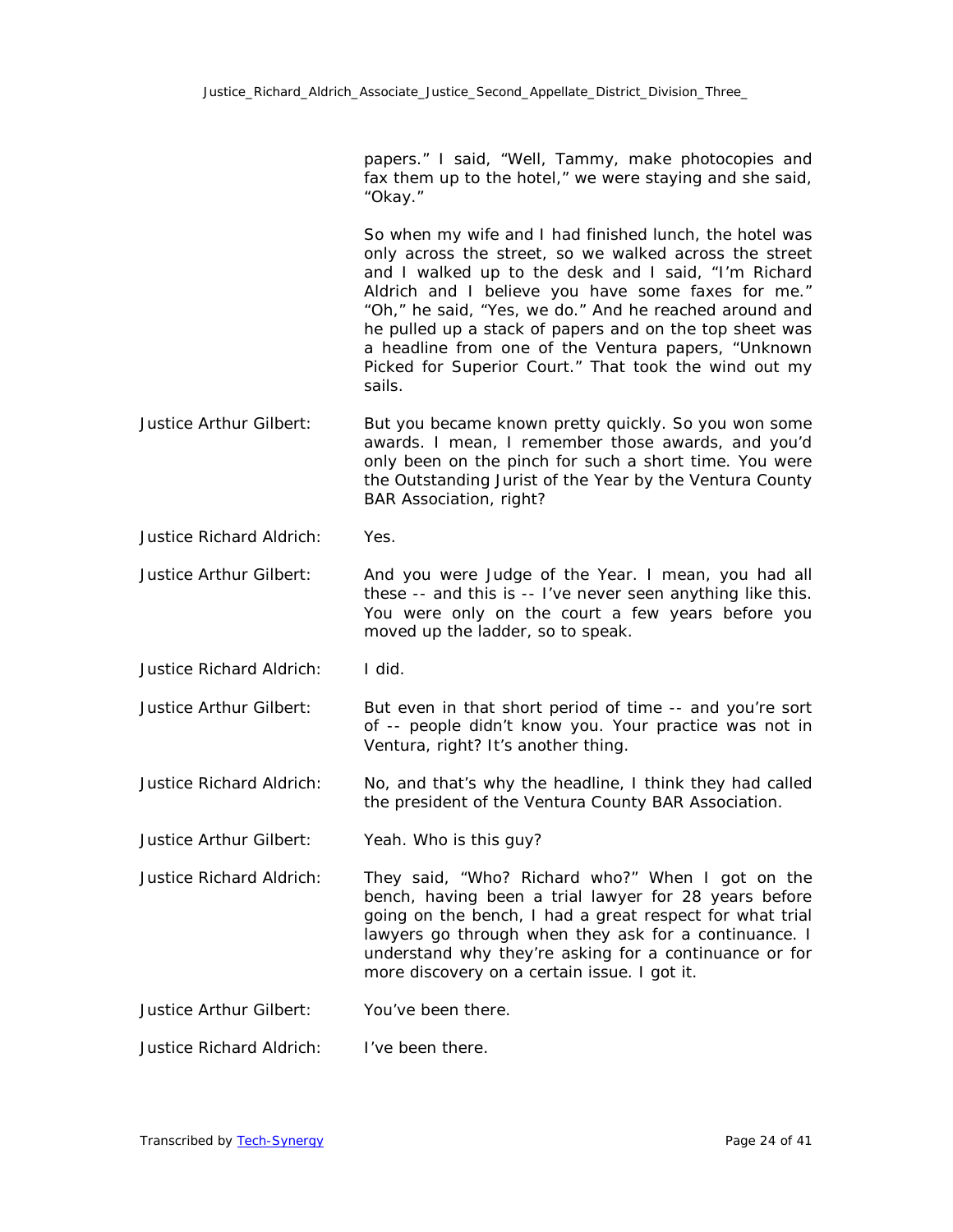Justice Arthur Gilbert: You've been there and you understood it.

- Justice Richard Aldrich: And I still understand it.
- Justice Arthur Gilbert: Yes, of course. Got to keep that in mind. In 1992, you were the Trial Judge of the Year. A BAR just adored you, and you were -- I mean, everybody wanted to appear in front of you, and then the County BAR Association, the larger BAR association, you were the Outstanding Jurist of the Year in 1992, and those kind of awards are not easy to come by, and you're the new guy on the block and you get these awards. So it was really quite a significant achievement.

So we're talking about all of these awards you have received, and you had a short stay on the Ventura Superior Court, didn't you?

- Justice Richard Aldrich: In many ways too short because I really liked that court. I like the people on it, the collegiality, the lunch we gathered everyday with -- we had a municipal court and a superior court then and we all had lunch together and could talk about things. I've very enjoyed my time there. And in fact, I had no thought of applying to the Court of Appeal. In fact, I remember two of my colleagues on the Ventura Superior Court who took me out to lunch one day, Larry Stuart and Allan Steel, and I remember, they were sitting on one side of the booth and I was on the other, and they said, "I suppose you're going to apply to the Court of Appeal," and I said, "Well, no. I hadn't really given it any thought." And then people who I had gone to judicial college with were getting appointed to the Court of Appeal, and I thought, "Oh my gosh! If they could do it, I could it."
- Justice Arthur Gilbert: Now, the judicial college, just so viewers will know what that is.
- Justice Richard Aldrich: The judicial college is a two-week indoctrination course, a course teaching judges how to judge.
- (01:00:07)

It's put on by CJER, which is the California Judicial Education and Research arm of the California Judicial Council and I taught at that judicial college for 20 years.

Justice Arthur Gilbert: You certainly did. We both did, yes.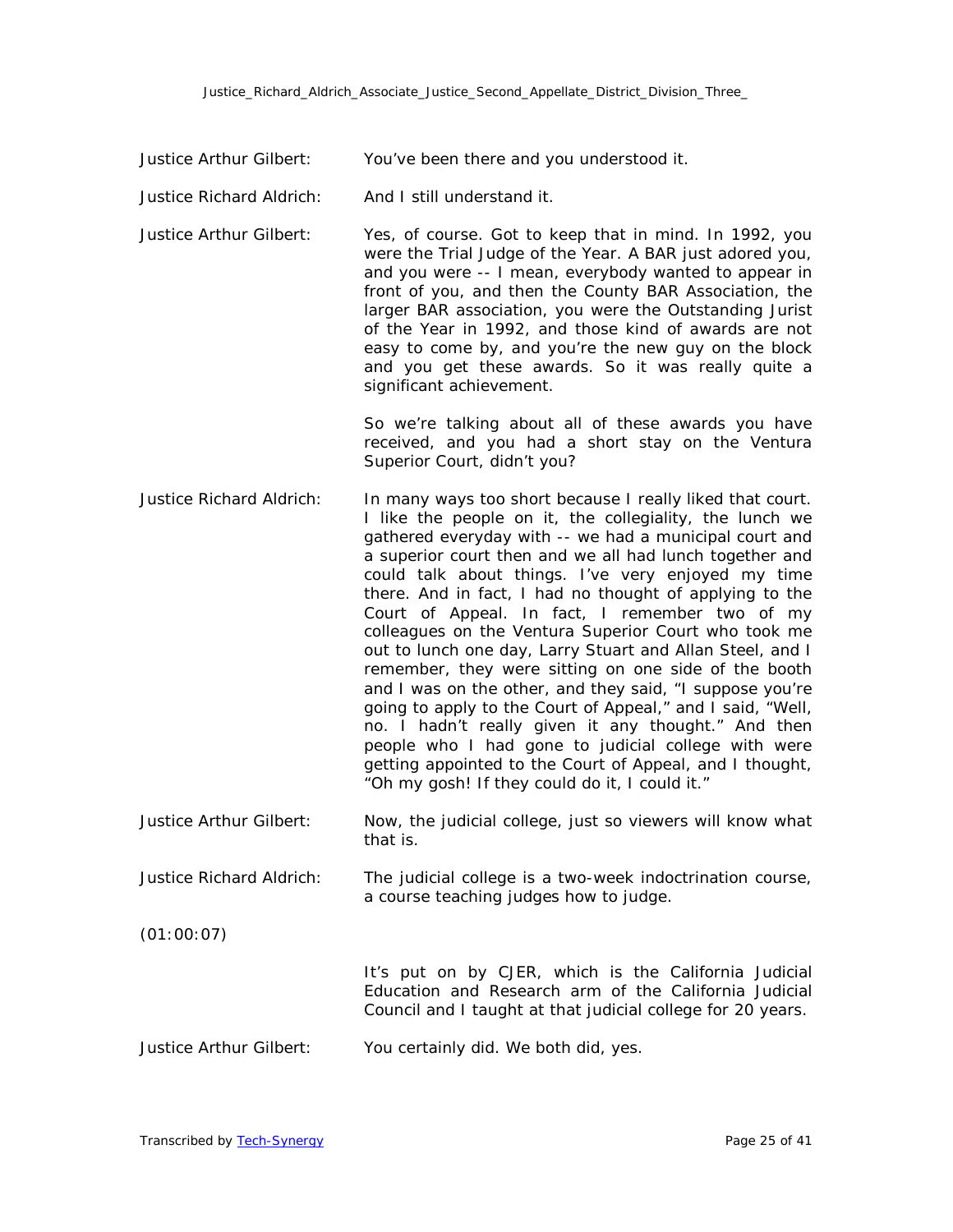| Justice Richard Aldrich:        | So, it's a very worthwhile two-week course.                                                                                                                                                                                                                                                                                                                                                                                                                                                                                                                                    |
|---------------------------------|--------------------------------------------------------------------------------------------------------------------------------------------------------------------------------------------------------------------------------------------------------------------------------------------------------------------------------------------------------------------------------------------------------------------------------------------------------------------------------------------------------------------------------------------------------------------------------|
| Justice Arthur Gilbert:         | So, you know other people were applying, so you<br>applied.                                                                                                                                                                                                                                                                                                                                                                                                                                                                                                                    |
| <b>Justice Richard Aldrich:</b> | So, I applied. Governor Pete Wilson, the governor then,<br>appointed me to the Court of Appeal in Division III.                                                                                                                                                                                                                                                                                                                                                                                                                                                                |
| Justice Arthur Gilbert:         | So, you had been on the Superior Court for about three<br>years?                                                                                                                                                                                                                                                                                                                                                                                                                                                                                                               |
| <b>Justice Richard Aldrich:</b> | About three years.                                                                                                                                                                                                                                                                                                                                                                                                                                                                                                                                                             |
| Justice Arthur Gilbert:         | Three years and you've accomplished so much in three<br>years. You turned that place upside down, made it more<br>efficient, made it work better and here you are in the<br>Court of Appeal.                                                                                                                                                                                                                                                                                                                                                                                   |
| <b>Justice Richard Aldrich:</b> | Well, I had a lot of help, I want to tell you. I mean, one<br>of the spark plugs in Ventura at that time was Sheila<br>Calabro, who was the court administrator there and I<br>met Sheila the first day I came in to meet Ed Osborne,<br>who was the presiding judge of the Ventura Superior<br>Court, and Sheila and I hit it off immediately and she<br>really spurred me into getting into doing things. She had<br>boundless energy and an unbounded imagination. So, I<br>didn't do any of this myself. I had a lot of help.                                              |
| Justice Arthur Gilbert:         | Well, you're being modest, I understand. And we all<br>know her and she was quite a dynamo and help get<br>things done.                                                                                                                                                                                                                                                                                                                                                                                                                                                        |
| <b>Justice Richard Aldrich:</b> | She did.                                                                                                                                                                                                                                                                                                                                                                                                                                                                                                                                                                       |
| Justice Arthur Gilbert:         | So now you're on the Court of Appeal, Division III, the<br>division you're still in.                                                                                                                                                                                                                                                                                                                                                                                                                                                                                           |
| <b>Justice Richard Aldrich:</b> | Before I got here, as you said, you and I have been<br>friends for a longtime and in fact, when I was on the<br>Superior Court, you were on the Court of Appeal, we<br>became friends and we used to have lunch together<br>periodically, and I remember one lunch particularly.<br>We'd gone out to lunch and apparently there was some<br>word around that I might get appointed to the Court of<br>Appeal. I remember you're telling me, you said, "Well,<br>you know, Richard, I live in Los Angeles County and in<br>here I'm on the Ventura Court of Appeal, you live in |

Ventura County and they're talking about appointing you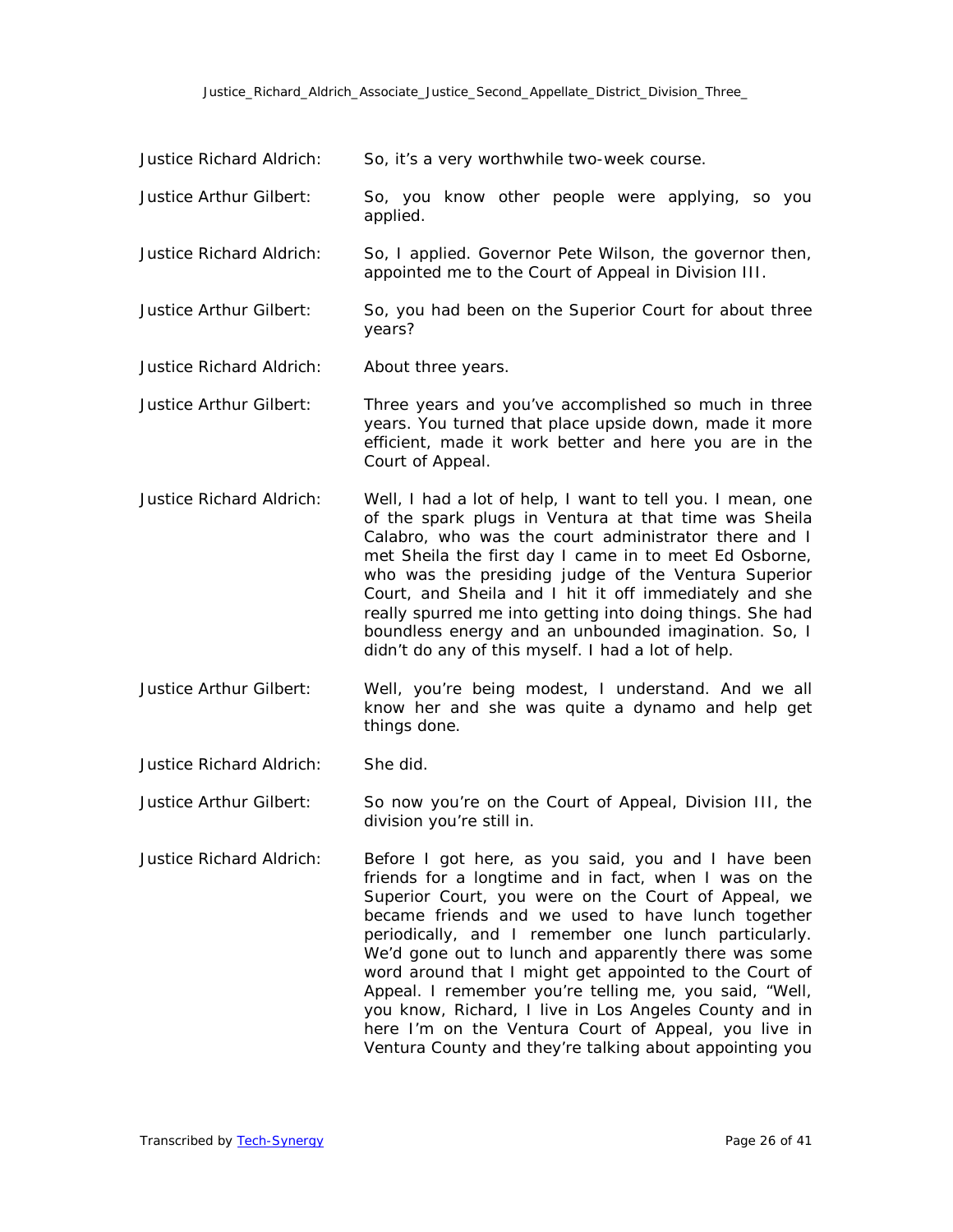to the Los Angeles Court of Appeal. Maybe if you're appointed, how about we switch positions."

- Justice Arthur Gilbert: We did have that discussion.
- Justice Richard Aldrich: And I remember after getting appointed to the Court of Appeal, I think I called you and I said, "Arthur, you remember our lunch about that discussion?" You said, "What lunch?"
- Justice Arthur Gilbert: Yeah. I was so happy with colleagues and work and it turned out it was a great thing for you as well, because the closeness and the affection you have with your colleagues and the collegiality in your division are wellknown. The same thing with my division, so I guess it turned out good for both of us.
- Justice Richard Aldrich: It did turn it excellent for both of us. I was very, very fortunate to be appointed to Division III with Joan Dempsey Klein, who is a legend and is retiring in less than a month, and she will be deeply, deeply missed, certainly by me, by the whole court. It will not be the same without Joan. She is a unique person with a unique personality.

I just lost Walter Croskey, we just lost him. He was probably one of the greatest legal minds I've ever known. And Patti Kitching and I are the -- don't show this to Patti -- the last men standing because -- well, we have a wonderful new presiding justice-in-waiting, Lee Smalley Edmon. It's not going to be the same.

- Justice Arthur Gilbert: No. But I still think and particularly with your personality and the others there, there'll be that collegiality, that warmth, that sharing of ideas and openness.
- Justice Richard Aldrich: And Lee has been with us now for about two months.
- Justice Arthur Gilbert: Yeah. He has a pro tem, right?
- Justice Richard Aldrich: And it's going to be the transition is seamless. She's terrific.
- Justice Arthur Gilbert: Yeah. I think that's going to be wonderful. So, the innovator in you, it's not going to stop now that you're on the Court of Appeal. As a matter of fact, in addition to being a wonderful justice and we'll talk about some of your opinions and the work you do, but you have been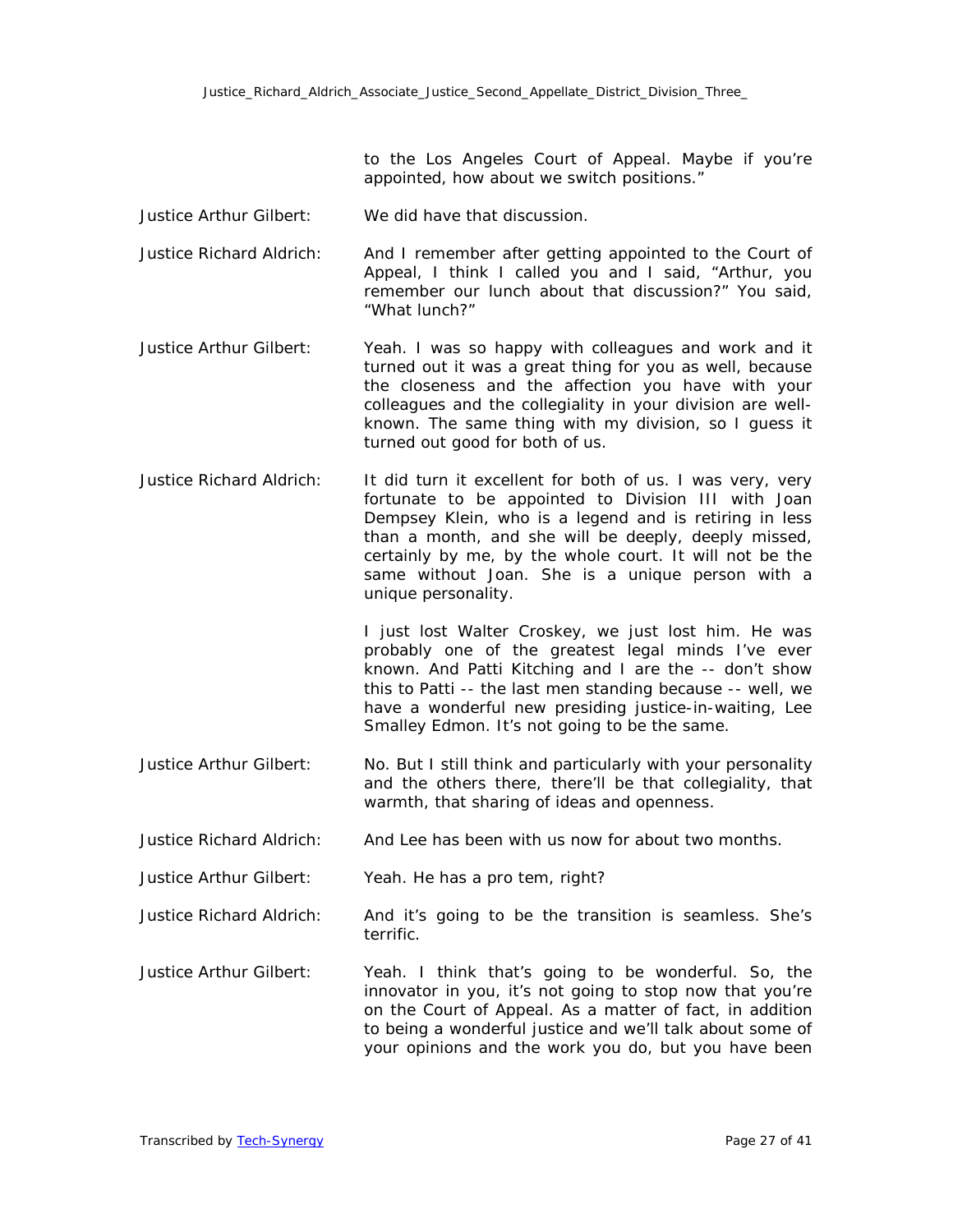recognized for so many changes. You were able to affect in California.

(01:05:01)

The Chief recognized your abilities. Tell us a little bit about what you did in mediation and in other areas.

Justice Richard Aldrich: Well, being a plaintiff's lawyer and knowing the plaintiff's bar as I did so well, I think the Chief Justice, starting Malcolm Lucas and the with Ron George and after him, as we talked about earlier, when I became a judge there was a municipal court and there was a superior court, and we had very, very capable bright people on the Municipal Court, but for one reason or another, timing being the biggest factor, they were never elevated to the Superior Court.

> We thought that there would probably a great saving of judicial resources, time, money, everything, if we could unify the courts. But there was a great deal of resistance to the concept of unification, mainly coming from the Superior Court judges, not the Municipal Court judges. Some, not all and not the majority, but some Superior Court judges felt that they were on a higher level than the Municipal Court judges and that it should stay that way. I certainly didn't agree with that because I knew just from my contact with many of the municipal judges in Ventura, they were ever been as brightest as many of the Superior Court judges and could do the job just as well, if not better.

> So, the first assignment I got was from Chief Justice Malcolm Lucas and that was just after I was appointed to this court, the Court of Appeal with Joan Dempsey Klein being my presiding justice. He formed the Blue Ribbon Commission -- let's see, what was it called?

| Justice Arthur Gilbert: | I think, the Select Committee on Trial -- boy, they have |
|-------------------------|----------------------------------------------------------|
|                         | these --                                                 |

Justice Richard Aldrich: The Select Committee on Coordination Implementation.

Justice Arthur Gilbert: That's it. Wow! That's a big name and you chaired this.

Justice Richard Aldrich: I chaired that. And who did he appoint to be on my committee? My presiding justice, Joan Dempsey Klein. A lot of very leading lights in the judicial community and we were taking baby steps at that time. What I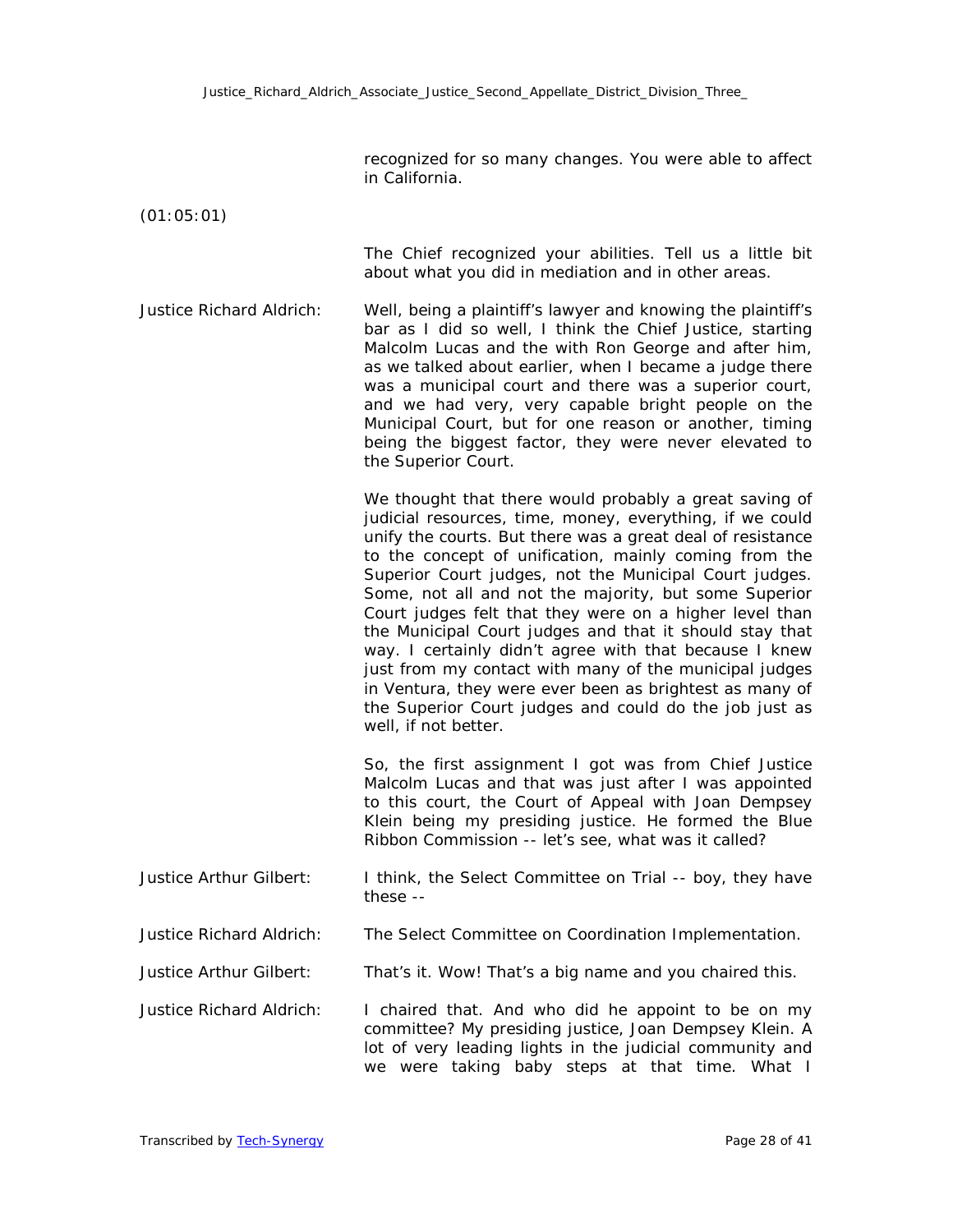envisioned at that time is we would coordinate, and I want to I use the word unify, coordinate the administrative staffs of the two courts and bring that together. And if that worked, then I thought it would be an easier step to unify the judges, the courts. And so, we were successful in getting that done. The Judicial Council approved that coordination of the administrative staffs. And so then, we started on unification.

The Chief Justice then asked me if I would be a mediator and Chair a committee to bring the Municipal Court, mainly Los Angeles because they're the largest court in the country, bring the Municipal Court and the Superior Court together.

- Justice Arthur Gilbert: So, it was a taskforce that you chaired.
- Justice Richard Aldrich: A taskforce that I chaired. I don't think we reached consensus or even agreement, but we got the parties talking, and that was the first step to getting them talking. Not too long after that, the Legislature acted and unified the courts.
- Justice Arthur Gilbert: Now, what became and always has been important, but particularly today more than ever is bringing the parties together, so they can avoid court, they can have mediation, a settlement, because court should be the last resort. That's always been a passion of yours.
- Justice Richard Aldrich: It has.

Justice Arthur Gilbert: And I recall at your confirmation hearing, you were discussing that and you became very instrumental in instituting programs in that area.

Justice Richard Aldrich: In fact, I instituted one here at the Court of Appeal in the Second District just after I got here. In many respects, it was much easier to institute these programs at the trial level where you didn't have a winner or a loser. It was much more difficult instituting it here at the Court of Appeal, when you have an absolute winner and an absolute loser. But with the Appellate Bar's help, we had many meetings and during which we discussed pressure points, what are the pressure points in trying to get an appeal settled?

(01:10:00)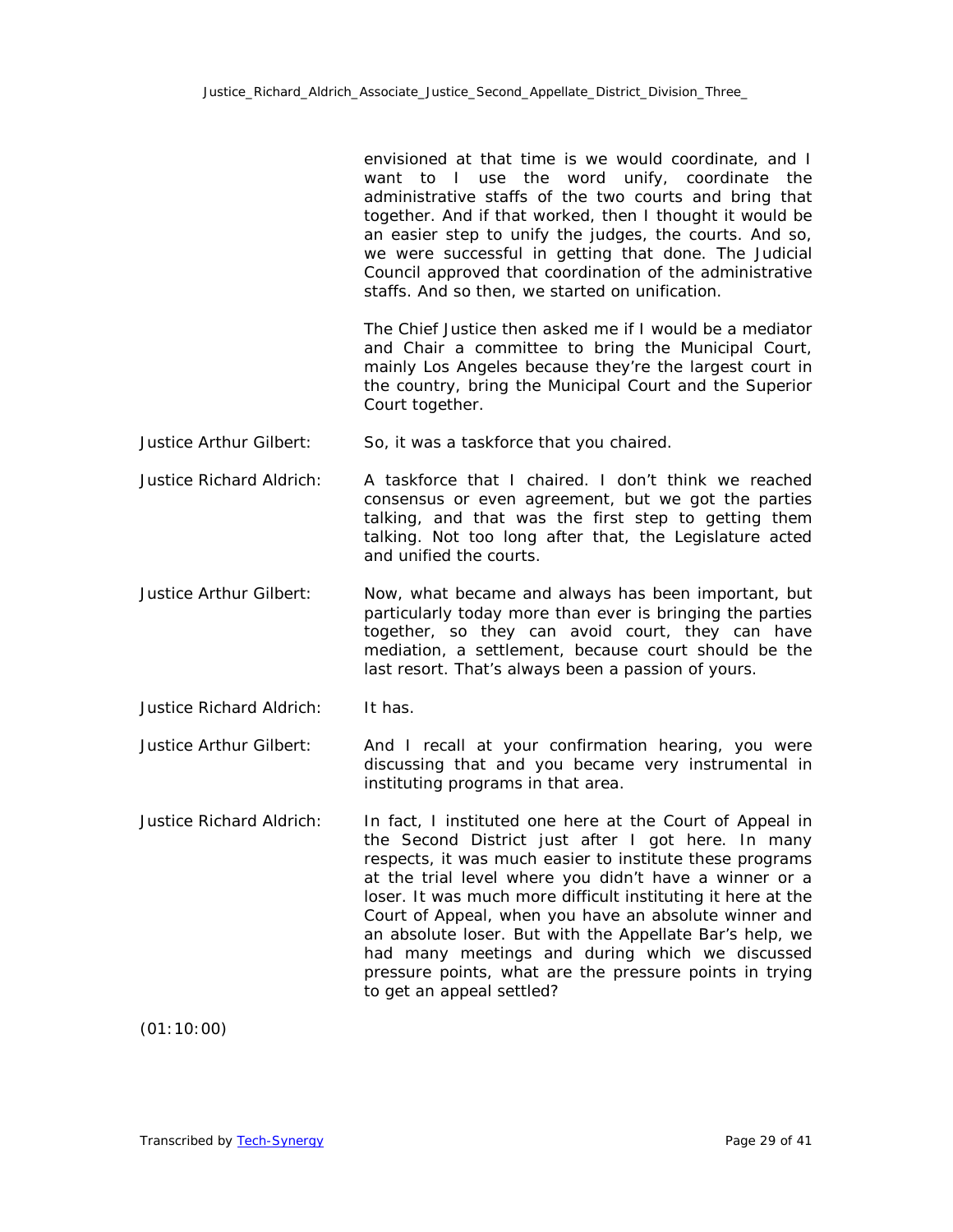The Standard of Review was a good example. A lot of lawyers, and I'm sure you find it in your court, I certainly still do in Division III, lawyers really don't understand the Standard of Review. They think that we can retry the facts.

Justice Arthur Gilbert: Yeah. When trial lawyers tend to argue appeals, you find that a lot, don't you?

Justice Richard Aldrich: Right.

Justice Arthur Gilbert: Yes, and we have constraints and they don't understand it all the time.

Justice Richard Aldrich: That's one of the -- I call it pressure points. I mean, that's not a very good term to use, but a lever, a lever to bring the parties together to reason. But I think the most important part of the program that we have here is that it gets them together early before the record is prepared, before everybody is gone to the expense of writing briefs, paying for the records and by last count, we have a success rate of over 40% in the Court of Appeals.

Justice Arthur Gilbert: Wow! For the Court of Appeal, that is --

Justice Richard Aldrich: Phenomenal.

Justice Arthur Gilbert: -- phenomenal. Wow! You also were involved -- the world's become more complex, the law has become more complex and we have what we call complex litigation which can take forever and bring in parties from different parts of the country and different manufacturers and so on. It had become so unwieldy; you were quite significant in bringing about some reforms about in that area.

Justice Richard Aldrich: I was. That started almost by happenstance. There are a few states in this country that have business courts, and those courts are -- for example, New York, is probably the prime example. Delaware is -- the Delaware Chancery courts are the originators, but those are only chancery courts, they're not law courts. New York was the first one to set aside a branch of their trial court to be a business or commercial division, they call it, and the idea was floated here that it might be a good idea in California, if California started a business court or a commercial division.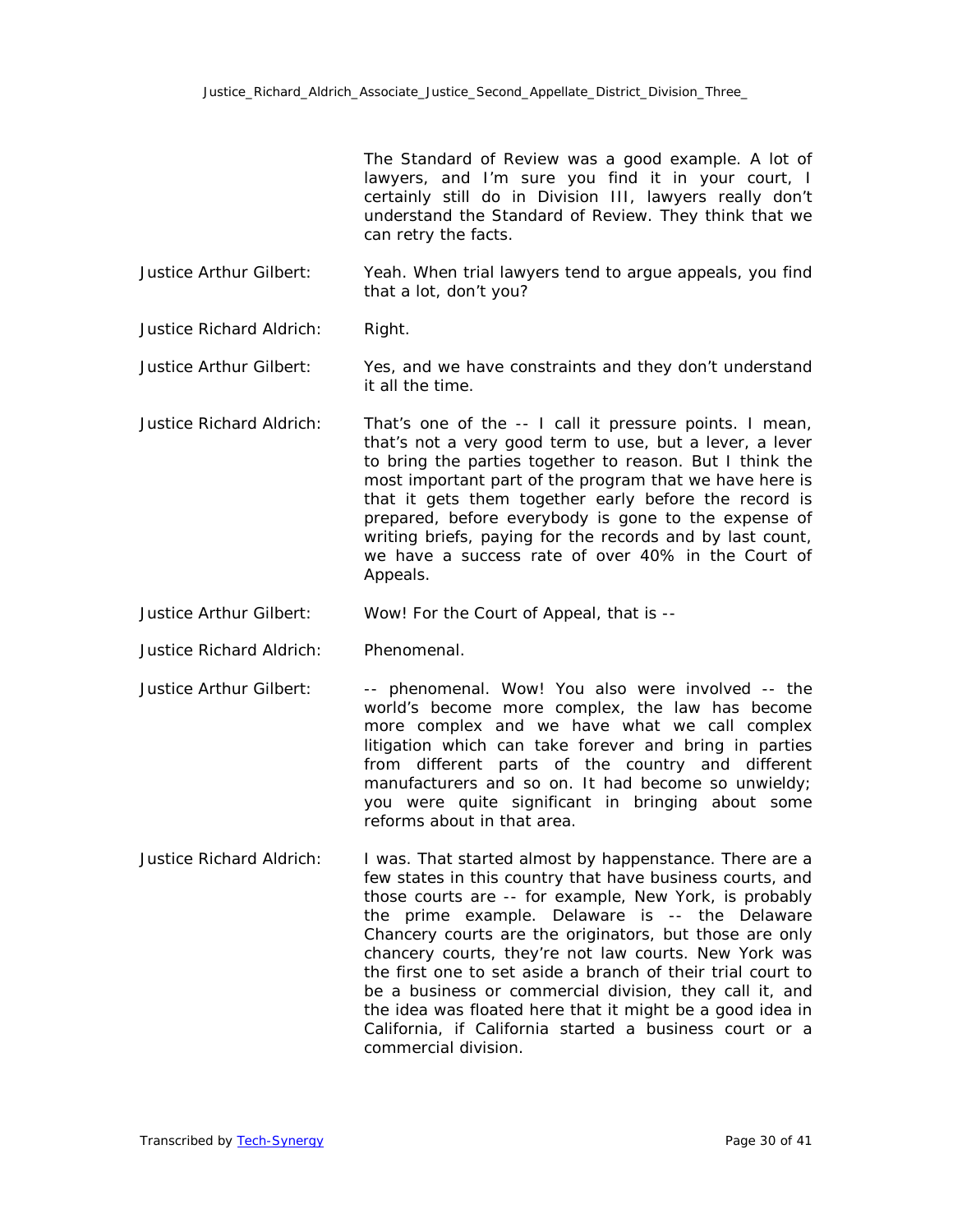By this time, Ronald George was our Chief Justice and he asked that I chair a business court study task force to explore the feasibility and the desirability of forming a commercial division in California. So we formed a task force to do that. I chaired the task force and I went back to New York, met the judges of their commercial division, met their Chief Judge Judith Kay, very impressive woman, and I studied their model. I also then took a survey in California of judges and lawyers of whether they were in favor -- and legislators, I should add -- of whether they were in favor of forming a business court. And as a follow up question, I asked if the answer to number one is no, how would you feel about a complex litigation court. Having in mind that not all complex cases are business cases and not all business cases are complex. Much to my surprise, the results were overwhelming. From the legislature, they were against a business court as such, but were overwhelmingly in favor of a complex litigation court.

The trial bar, primarily the personal injury trial bar were overwhelmingly against the formation of a business court, but were in favor of a complex court. I think the fear on the part of the bar was that we would be taking the best and brightest judges out of their pool and putting them in a commercial division. But having in mind that there are personal injury and product liability cases that are very complex, they could opt into the complex litigation court and so that's how the idea was germinated. I remember the night, I was tasked with giving a report on the business court study task force to the Judicial Councill at one of their meetings in San Francisco.

(01:15:00)

Not knowing how it was going to be received, my recommendation was going to be against forming a business court, and then I had to float this idea of a complex litigation court. And in my mind the first hurdle I had to get over was the Chief Justice because here he sent me on another mission and here I was changing the agenda completely.

We weren't in San Francisco, we were in one of the smaller venues up in Northern California, and I can remember he was just driving away and I wouldn't let him go. I had my hand on the sill of the car talking about this complex litigation court. And on the next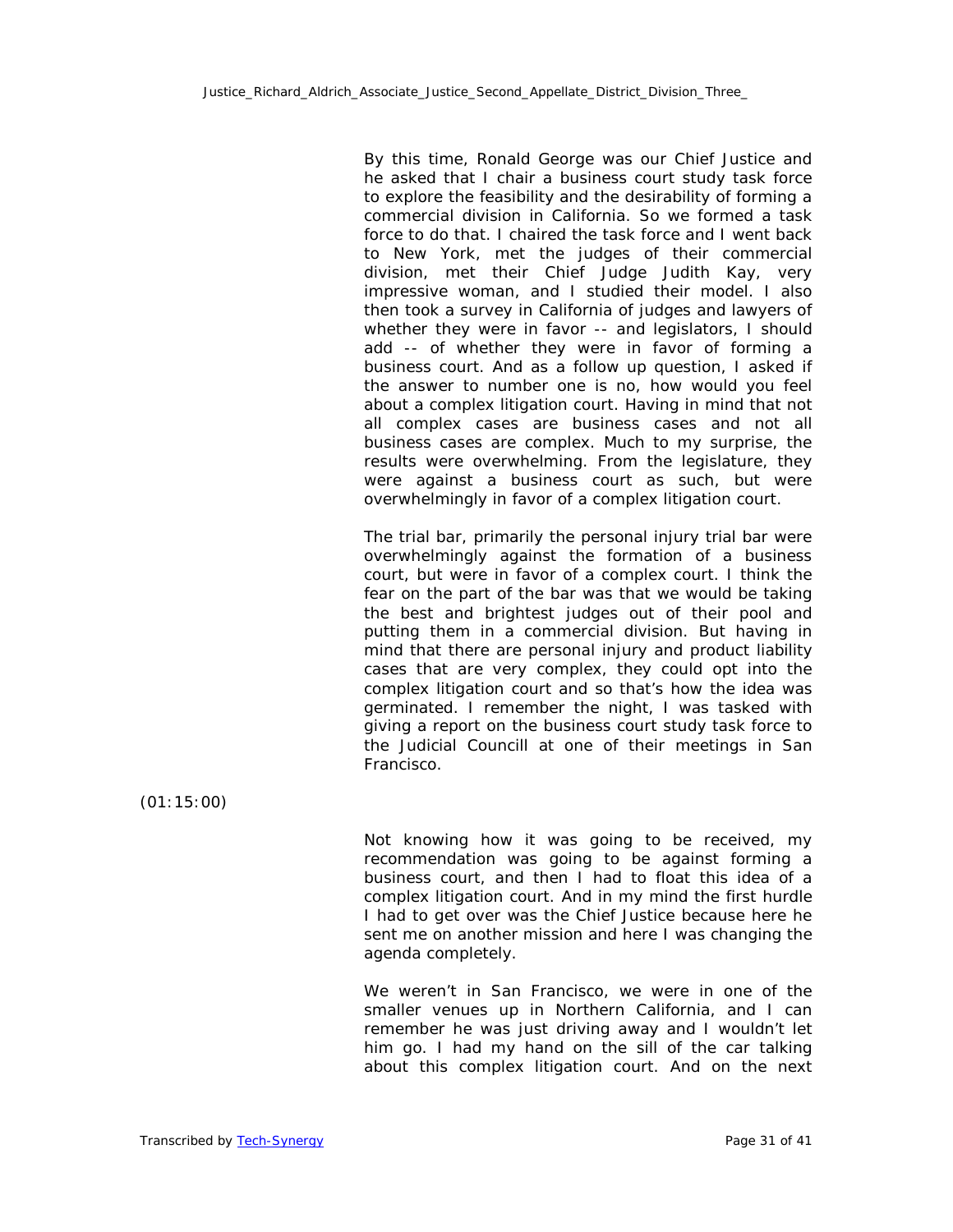morning, I gave my report to the Judicial Council, and within about four months, the Chief authorized the establishment of the Complex Litigation Task force.

- Justice Arthur Gilbert: And it's chugging ahead with full steam today.
- Justice Richard Aldrich: Full steam and thankfully it's still being funded in this lean times.
- Justice Arthur Gilbert: And it has to be. I mean, it's really a critical court. In fact, you wrote a book. You wrote the Desk Book.

Justice Richard Aldrich: The Desk Book.

- Justice Arthur Gilbert: Because judges have to have real expertise in handling these complex cases and you wrote the book that helps them do that.
- Justice Richard Aldrich: It was the first draft of the book and now it was taken over by Thompson Reuters, I think, and they now do the updates of the book.

Justice Arthur Gilbert: One of the big publishers.

- Justice Richard Aldrich: Big publisher in the house.
- Justice Arthur Gilbert: But you're the one that wrote it and it was the Desk Book of the Management of Complex --
- Justice Richard Aldrich: Complex litigation.
- Justice Arthur Gilbert: Civil cases of litigation. This is used not just in California, is it?
- Justice Richard Aldrich: No. In fact, I've lectured nationwide on it.
- Justice Arthur Gilbert: Now, you're doing all of this while you're keeping up with your case load.

Justice Richard Aldrich: Yes.

Justice Arthur Gilbert: I mean, this is extra -- we have to make it clear, this sounds like a fulltime job, which it is, but you're doing a full case load while all of this is going on. Now, of course, the kudos don't stop, it keeps going on. You are on so many committees. You were actually appointed to the Judicial Council.

Justice Richard Aldrich: I was. I was on for four years.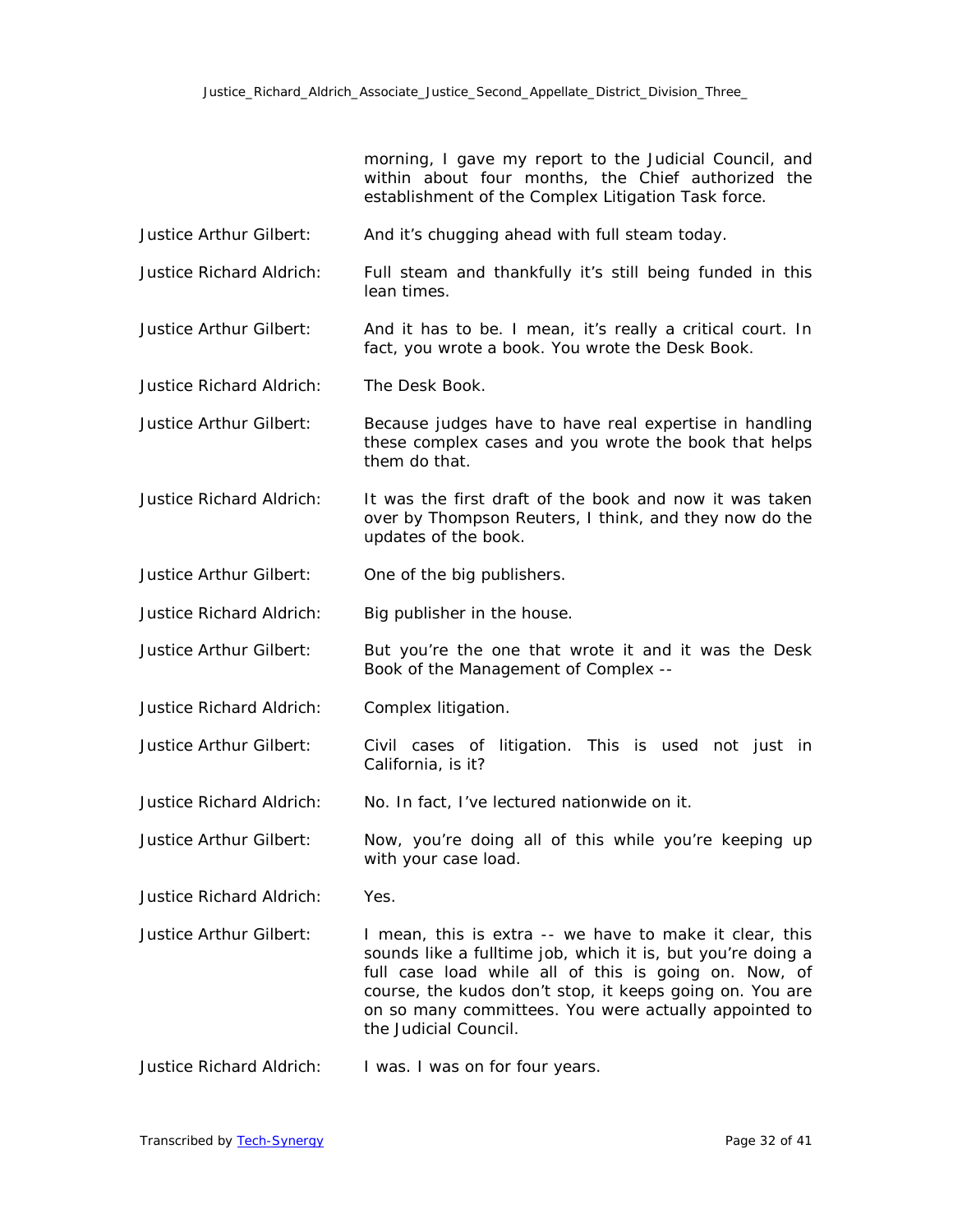- Justice Arthur Gilbert: Yeah, and that's a very important body. Tell us just a little bit about what you do there.
- Justice Richard Aldrich: It's the constitutionally mandated body that manages the courts in California. When I say manages the courts, they are responsible for dispersing the funding of the courts, everything from buying paper clips to funding judges salaries to formulating the California Rules of Court. Everything having to do with keeping our courts running in California, we are --
- Justice Arthur Gilbert: A huge jurisdiction, larger than most foreign countries.
- Justice Richard Aldrich: Larger than most foreign countries. To my knowledge, the largest court system in the world.
- Justice Arthur Gilbert: Yeah.

Justice Richard Aldrich: And terribly underfunded. It's a tragedy. I talked to trial lawyers and trial judges today and there's not enough funding, we're closing courthouses so that litigants have to travel hours just to get to court.

- Justice Arthur Gilbert: We have such financial burdens and problems now. Let's hope, whoever's watching this particular interview in the future will say, "Gee, things were bad back then, but they're great now."
- Justice Richard Aldrich: A budget that, I think. It used to be only two percent of the state budget. Now it's, I think, one percent or less than one percent and we're supposed to be a co-equal branch of government.

Justice Arthur Gilbert: It's tragic.

Justice Richard Aldrich: It's not only tragic. I want to emphasize, the tragedy is not just for the Judicial Branch, the tragedy is for the people of the State of California.

Justice Arthur Gilbert: Who can't get to court.

Justice Richard Aldrich: Who can't get to court. And so, what we're doing is we're forcing them outside the court system to arbitrations and mediations and other types of alternative dispute resolution where the taxpayers have paid for them to be able to resolve their disputes before us.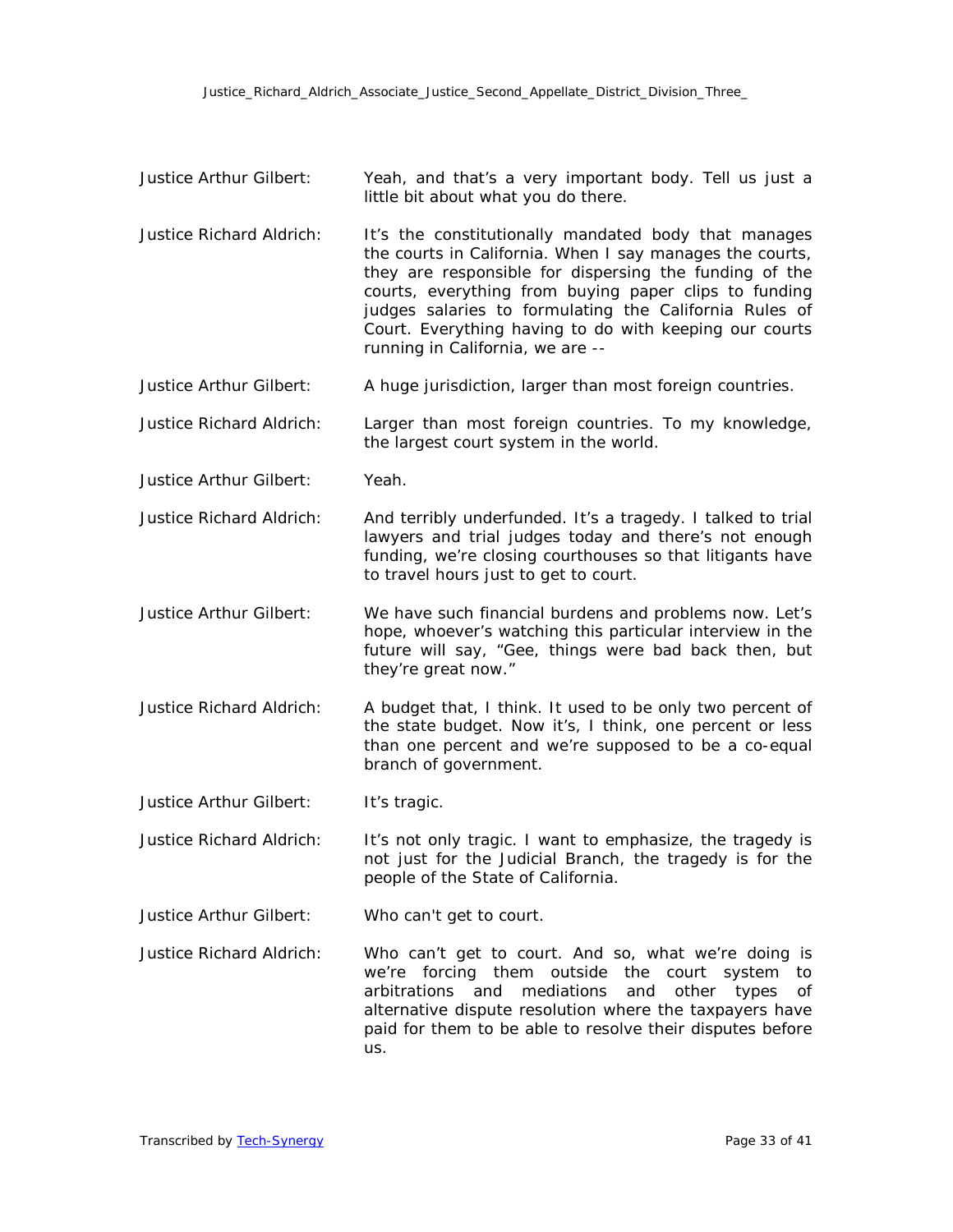## Justice\_Richard\_Aldrich\_Associate\_Justice\_Second\_Appellate\_District\_Division\_Three\_

| Justice Arthur Gilbert:         | Yeah. We're all crying about this now.                                                                                                                                                                                                                                                               |
|---------------------------------|------------------------------------------------------------------------------------------------------------------------------------------------------------------------------------------------------------------------------------------------------------------------------------------------------|
| <b>Justice Richard Aldrich:</b> | We could talk forever about it.                                                                                                                                                                                                                                                                      |
| Justice Arthur Gilbert:         | And you were on a number of committees as well when<br>you're on the judicial council - you chaired committees.                                                                                                                                                                                      |
| <b>Justice Richard Aldrich:</b> | I did.                                                                                                                                                                                                                                                                                               |
| <b>Justice Arthur Gilbert:</b>  | Ranging from all kinds things. You were on Blue Ribbon<br>panels for the efficiency of experts.                                                                                                                                                                                                      |
| <b>Justice Richard Aldrich:</b> | Fair and Efficient Administration of Justice, called the<br>Blue Ribbon Panel of Experts and we hit everything,<br>including -- and it goes right back to our funding<br>argument, including court fees and how much litigants<br>should be charged for filing a complaint on the Superior<br>Court. |
| (01:20:10)                      |                                                                                                                                                                                                                                                                                                      |
|                                 | I think when I started in practice in 1963, filing a<br>complaint was about \$40 or \$50. A complex case today<br>is \$1,000 or \$2,000. I'm told now that if you want to file<br>a motion, you have to pay a filing fee. Where does the<br>middle class --                                          |
| Justice Arthur Gilbert:         | And the poor are completely out of the system.                                                                                                                                                                                                                                                       |
| <b>Justice Richard Aldrich:</b> | -- or the poor, are completely out of the system.                                                                                                                                                                                                                                                    |
| Justice Arthur Gilbert:         | Frozen out of the system. Now, you've also -- you've<br>taught at the Judges College for several years?                                                                                                                                                                                              |
| <b>Justice Richard Aldrich:</b> | I taught a course for almost 20 years on Civil Settlement<br>Techniques and --                                                                                                                                                                                                                       |
| Justice Arthur Gilbert:         | And you've actually gone -- I know people who have<br>gone to class -- in fact, I've even observed like your<br>class and it's really quite impressive. You brought some<br>great litigators up and actually did settlements.                                                                        |
| <b>Justice Richard Aldrich:</b> | We actually -- every year, we bring lawyers up to the<br>Judicial College, it's usually in Berkeley at the University<br>of California and we had -- we held actual settlement<br>conferences and tried to get the cases settled. We<br>usually were able to settle them.                            |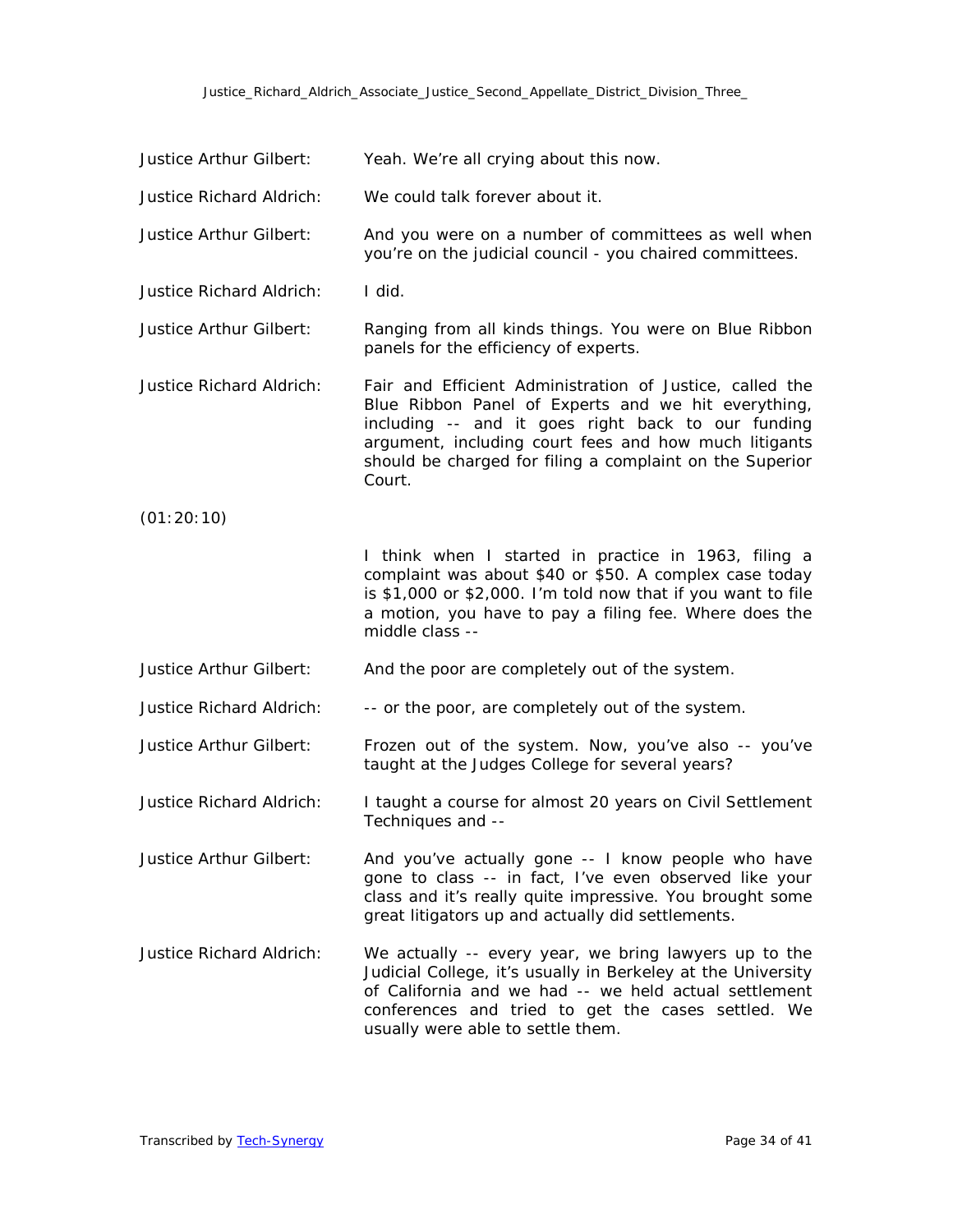- Justice Arthur Gilbert: And you could show different techniques that could be used to do that for the judges?
- Justice Richard Aldrich: We had. When we started, it was an entire day course. So in the morning, we would lecture them on, "These are the techniques that you use," and then in the afternoon, I would usually be the judge who would conduct the settlement conference and I would show them how I employed the techniques. For example, you can settle most of the case. But if there are some issues hanging out there, then get the parties to agree to stipulate to send those few issues to arbitration. The key thing I tried to impart to all the students was never leave the case in the same condition you found it.

Justice Arthur Gilbert: Right.

Justice Richard Aldrich: Change it in some way because it's going to change the dynamic.

Justice Arthur Gilbert: Right, and it's going to always be changed for the better, isn't it?

Justice Richard Aldrich: Always.

Justice Arthur Gilbert: So, I'd like to just talk a little bit about your work on the Court of Appeal, some of the significant cases. I don't want to embarrass you by all these awards you received, but I think -- I think viewers would really, really like to know about it. When you were practicing law -- I mean, you were -- they have this survey of the best lawyers in America and every year. I mean, you were always -- you were in that list all the time and you were the most respected lawyers that was in the California Lawyer Magazine and you were the recipient of the American Board of Trial Advocates, Trial Lawyer of the Year and we also mentioned Judge of the Year and you're also considered one of the Los Angeles' most powerful judges in 2000.

> I don't know what powerful means, but I think it means respected. Tell us about the Consumer Lawyers, awarded you a very prestigious award named after one of our great Chief Justices.

Justice Richard Aldrich: That was -- what even makes that award very special is its name sake, Roger Traynor Award. I think Roger Traynor was one of our greatest Supreme Court Justices and that was awarded in -- I think it 2001.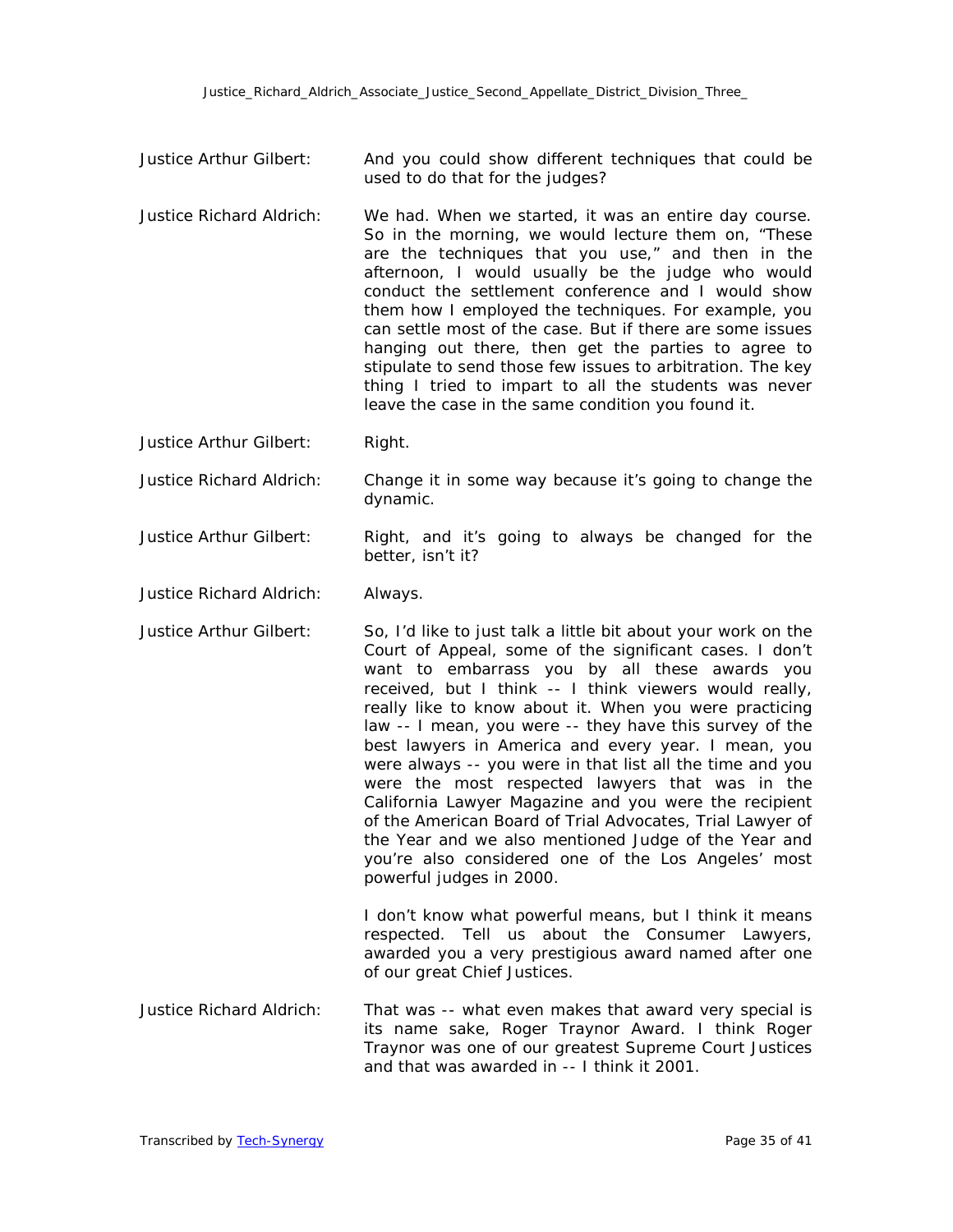| Justice Arthur Gilbert:         | I think it was -- that was 2000, I think.                                                                                                                                                                                                                                                                                                                                                                                                                                                                                                                                                                                                    |
|---------------------------------|----------------------------------------------------------------------------------------------------------------------------------------------------------------------------------------------------------------------------------------------------------------------------------------------------------------------------------------------------------------------------------------------------------------------------------------------------------------------------------------------------------------------------------------------------------------------------------------------------------------------------------------------|
| <b>Justice Richard Aldrich:</b> | 2000.                                                                                                                                                                                                                                                                                                                                                                                                                                                                                                                                                                                                                                        |
| Justice Arthur Gilbert:         | Yeah.                                                                                                                                                                                                                                                                                                                                                                                                                                                                                                                                                                                                                                        |
| <b>Justice Richard Aldrich:</b> | And so it was the Consumer Attorneys is basically the<br>plaintiff's bar and gave me that award.                                                                                                                                                                                                                                                                                                                                                                                                                                                                                                                                             |
| Justice Arthur Gilbert:         | That's right. And in 2006, the Judicial Council gave you a<br>very prestigious award, The Jurist of the Year Award.                                                                                                                                                                                                                                                                                                                                                                                                                                                                                                                          |
| <b>Justice Richard Aldrich:</b> | That was the Jurist of the Year.                                                                                                                                                                                                                                                                                                                                                                                                                                                                                                                                                                                                             |
| Justice Arthur Gilbert:         | Yeah, and no surprise there with all the contributions<br>you've --                                                                                                                                                                                                                                                                                                                                                                                                                                                                                                                                                                          |
| <b>Justice Richard Aldrich:</b> | Well, it surprised me. In fact, the day the award was<br>announced, I was on the judicial council at that time,<br>but I had driven up to the judicial council meeting from<br>Monterey and I misjudged traffic. And so I walked in as<br>they were announcing the award and as I walked<br>through the door, people started applauding. I had no<br>idea what they were applauding for, but I heard that<br>Chief Justice Ron George talking about the award and<br>the only thing I could think of saying was, "Well, Chief, I<br>want to thank you and everyone for this great honor. I<br>really appreciate it. Could I ask what it is?" |
| Justice Arthur Gilbert:         | A great laugh. Oh wonderful!                                                                                                                                                                                                                                                                                                                                                                                                                                                                                                                                                                                                                 |
| (01:25:16)                      |                                                                                                                                                                                                                                                                                                                                                                                                                                                                                                                                                                                                                                              |
| <b>Justice Richard Aldrich:</b> | And then the Chief said it's the Jurist of the Year.                                                                                                                                                                                                                                                                                                                                                                                                                                                                                                                                                                                         |
| Justice Arthur Gilbert:         | Well, you've also distinguished yourself as a scholar on<br>the court. You've helped shape the law of California over<br>the years, and before we close and then you may have<br>some closing comments you'd like to make, tell us about<br>some of the cases that mean the most to you or some<br>significant cases you've participated in or wrote?                                                                                                                                                                                                                                                                                        |
| <b>Justice Richard Aldrich:</b> | I think one of the cases -- I have to tell you, that gave<br>me the most satisfaction was a case I dissented in and<br>the Supreme took in reverse.                                                                                                                                                                                                                                                                                                                                                                                                                                                                                          |
| Justice Arthur Gilbert:         | Right, that's always a good feeling. Isn't it?                                                                                                                                                                                                                                                                                                                                                                                                                                                                                                                                                                                               |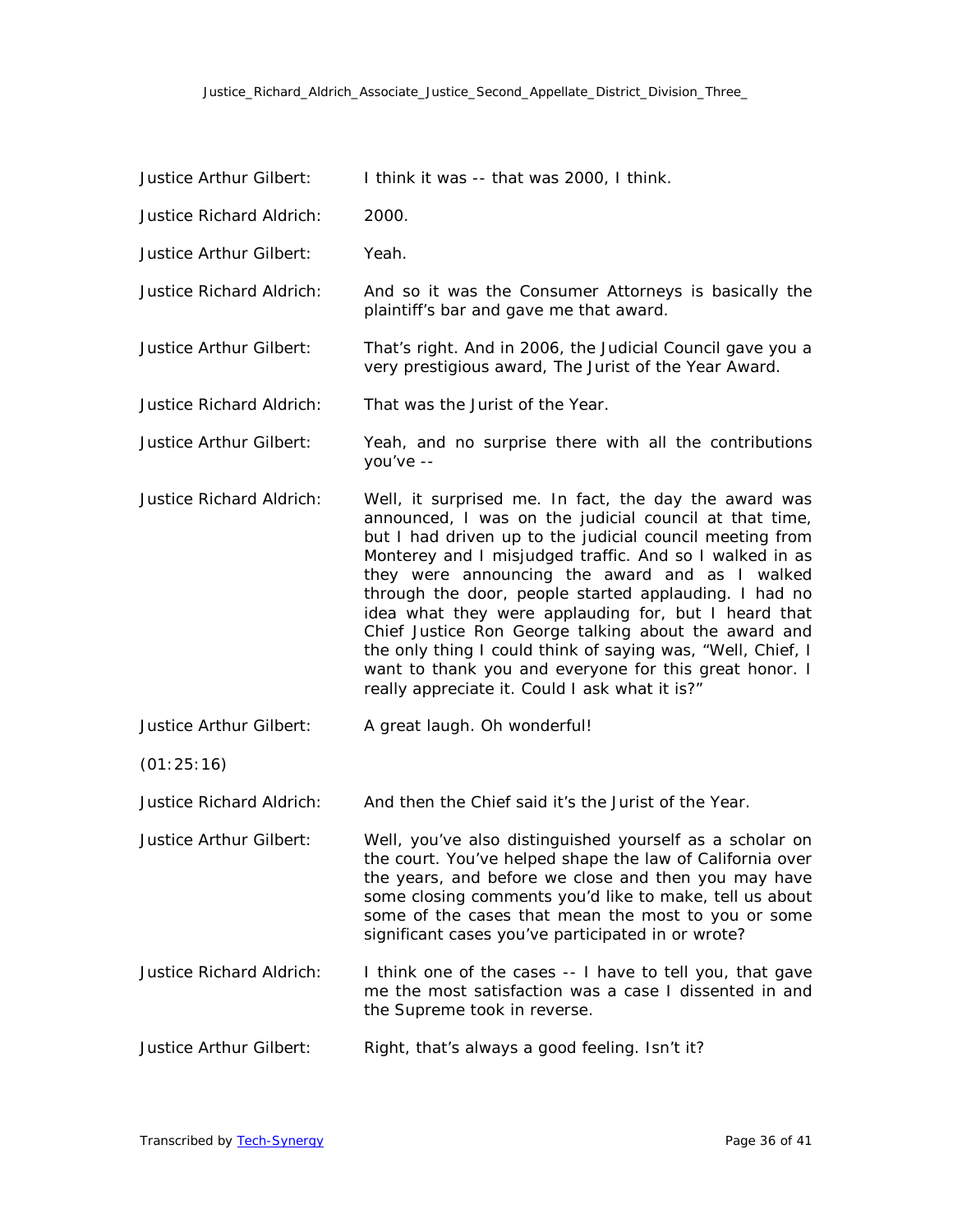- Justice Richard Aldrich: And it was so much sweeter because the majority was written by a justice who I have the utmost respect for and that was Walter Croskey. He may have even taken the case away from me and talked one of the other justices on the panel to go with him.
- Justice Arthur Gilbert: To go with him instead of your view?
- Justice Richard Aldrich: And it was a case entitled Simmons versus Ghaderi and it was a case involving mediation, and the -- there was a doctor, it was a medical malpractice case and Dr. Ghaderi was going to a mediation of the case that had been filed by her patient against her. And her particular insurance company required that before they go to mediation, they get a consent in writing from the doctor to settle the case up to a particular amount. And in this case, the insurance company had Dr. Ghaderi sign a consent to settle the case for an amount up to and including \$125,000.

They went into the mediation and in the mediation a lawyer ultimately offered a \$125,000. The plaintiff took it and Dr. Ghaderi's lawyer came out into the courtroom, she was sitting there waiting and said, "Well, congratulations, doctor, we settled your case." She said, "How much?" And they said, "A \$125,000." She said, "What? You're not going to pay \$125,000 for that case," and she revoked her consent.

Walter was firmly of the opinion that she had waived any mediation confidentiality when she signed the consent before the mediation. I dissented and I said, "You can't have a judicially created exception to the mediation confidentiality law statute."

Justice Arthur Gilbert: That would undermine the whole idea of mediation.

- Justice Richard Aldrich: It would undermine the whole idea of mediation and the confidentiality and Walter disagreed, disagreed and so I said, "Well, okay, Walter, you do the majority and I'll dissent." And I did and the Supreme Court took that case and in due course reversed, and I think mentioned both Walter and me by name.
- Justice Arthur Gilbert: Yeah, that's always a nice -- on occasion, They'll do that.
- Justice Richard Aldrich: Yeah.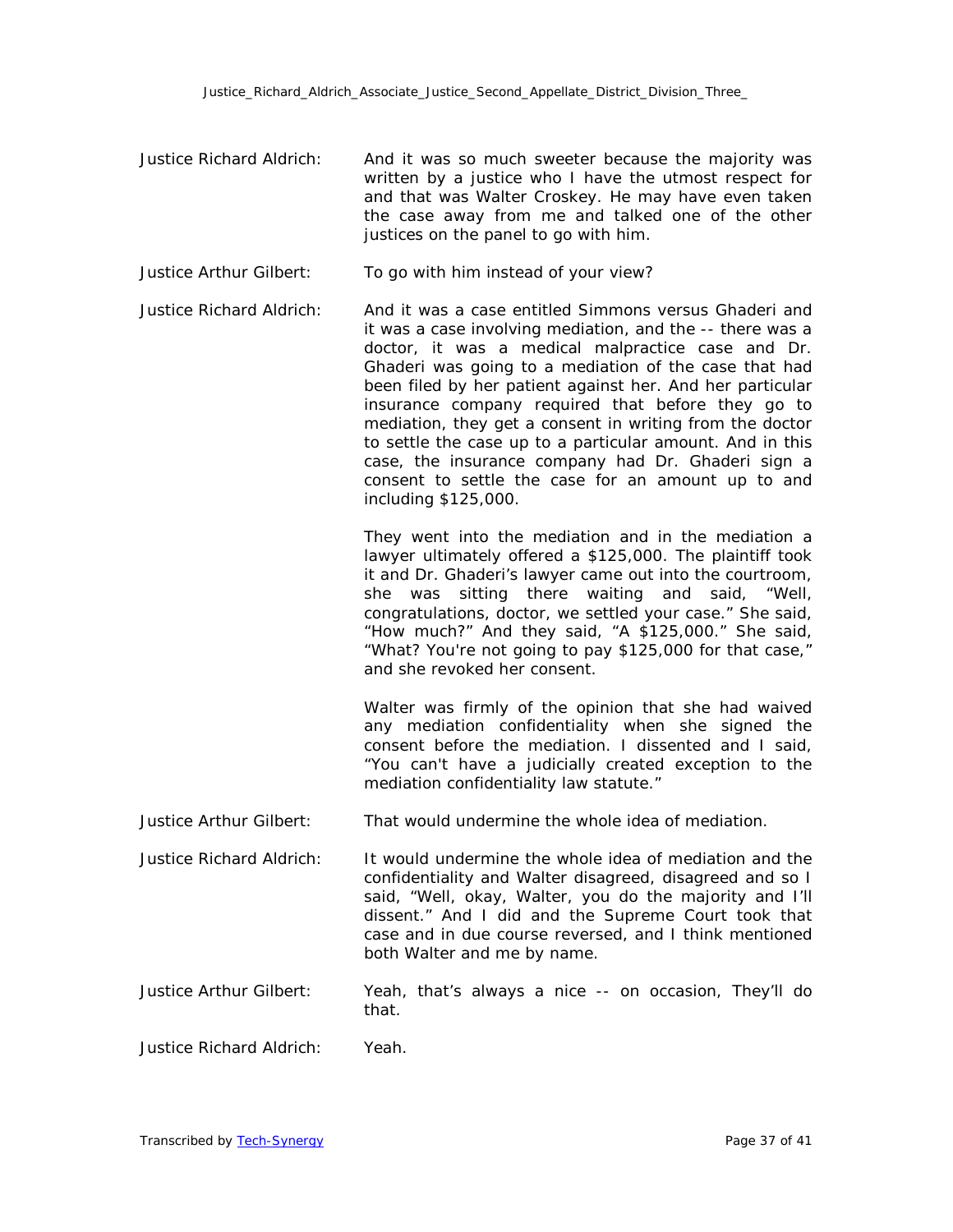- Justice Arthur Gilbert: When they're on your -- when they're against you and they mention your name, you don't like it. Any other cases that come to mind?
- Justice Richard Aldrich: Well, one is not too old, LeFiell versus Watrous and that's a very interesting case which I heard twice, and it was a man who was injured in a machine like a lathe, although he wasn't lathing wood, it was metal, steel, a steel bar, and the employer had taken a guard off the bar which allowed a piece of the die to fly out of the machine and hit Mr. Watrous in the head and injured him quite severely.

So there is an exception to the Workers' Compensation exclusivity rule, and so for any non-lawyers, watching this years from now, if you are injured and it's on the job in the course and scope of your employment and if that injury is due to the negligence of your employer, then you can't sue your employer in Superior Court in a civil lawsuit, you are limited in your remedy to Workers Compensation.

(01:30:00)

The first appeal that came to us in that case was from Mrs. Watrous, when the Superior Court had granted a summary judgment against her on her Workers' Compensation -- I mean, on her loss of consortium claim. She claimed that she lost the -- her husband's love, affection due to the time he was injured, a loss of consortium.

I looked at that case and it looked to me as though that Mr. Watrous' injury fell within the punch press exception to the Workers' Compensation Exclusivity Rule and that's by statute, it says that if many workers were being injured by these punch presses that are huge machines that come down and form metal parts, usually for automobiles, and what was happening is that some of these machines were operated with a foot pedal and so the poor worker was putting the piece of metal into the machine when inadvertently would trip with his foot or her foot, the punch press and that punch press had come down and take off their fingers or seriously injure them.

So the legislature established the punch press exception to the Workers Compensation Exclusivity which allows the worker to sue in Superior Court for damages.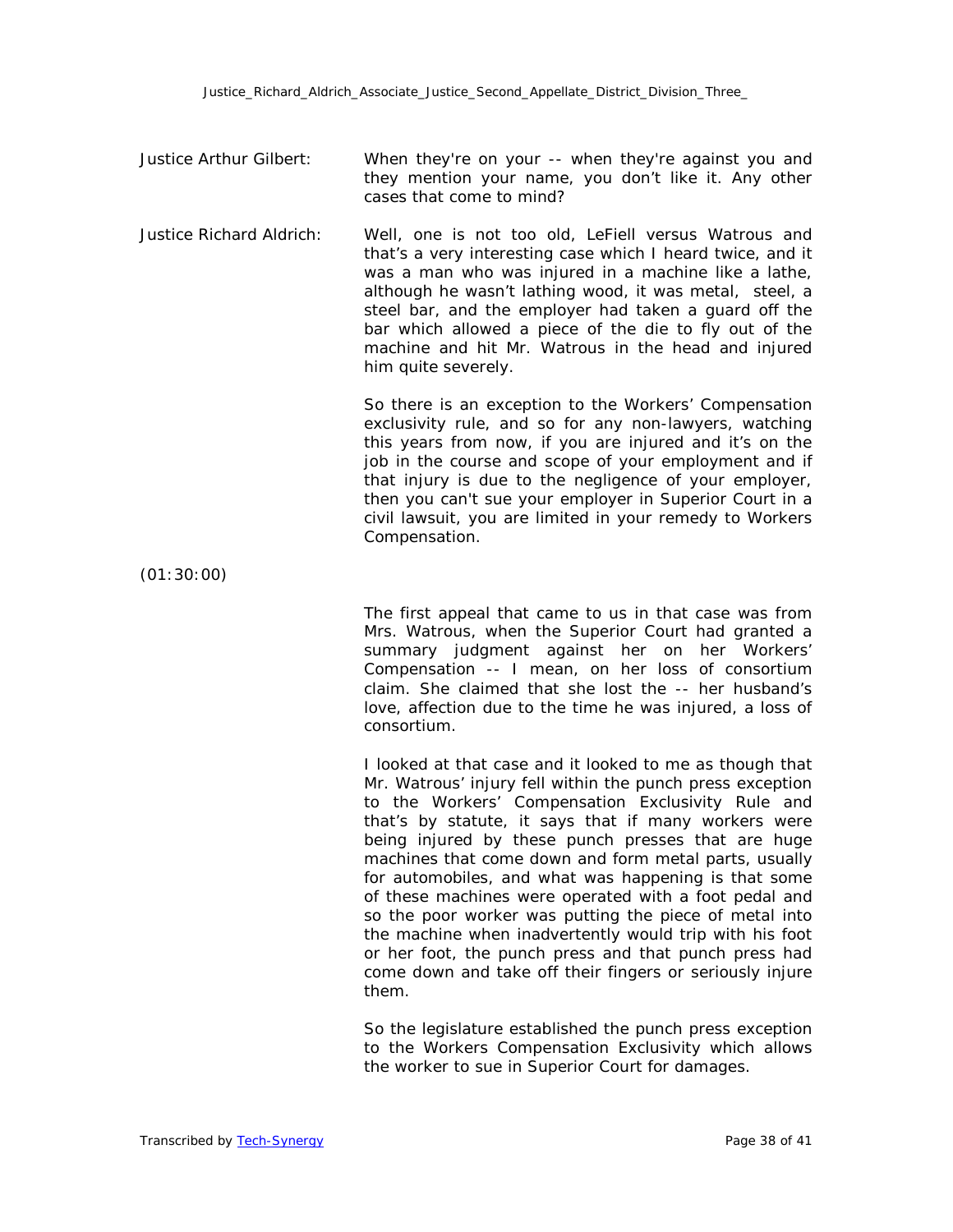| Justice Arthur Gilbert:         | Quite apart from any Workers' Comp?                                                                                                                                                                                                                                                                                                                                                                                                                                                                                                                                                                                                                                                                         |
|---------------------------------|-------------------------------------------------------------------------------------------------------------------------------------------------------------------------------------------------------------------------------------------------------------------------------------------------------------------------------------------------------------------------------------------------------------------------------------------------------------------------------------------------------------------------------------------------------------------------------------------------------------------------------------------------------------------------------------------------------------|
| <b>Justice Richard Aldrich:</b> | Apart from any Workers' Compensation award they<br>might received. And so I looked at Mrs. Watrous' case<br>and I thought, "Well, it looks like Mr. Watrous comes<br>within the punch press exception and so it looks like he's<br>not going to be limited to Workers' Compensation." So in<br>her consortium claim, certainly is derivative of his<br>personal injury claim. Therefore, if he's not bound by<br>Workers' Compensation, then she shouldn't be bound by<br>it. So I reversed the trial court.                                                                                                                                                                                                |
|                                 | The Supreme Court reversed me and said, "Somehow<br>she's part of the whole Workers' Compensation scheme<br>and for even though he might not be covered by the<br>Workers' Compensation Exclusivity Rule, she is."                                                                                                                                                                                                                                                                                                                                                                                                                                                                                          |
| Justice Arthur Gilbert:         | What does the Supreme Court know?                                                                                                                                                                                                                                                                                                                                                                                                                                                                                                                                                                                                                                                                           |
| <b>Justice Richard Aldrich:</b> | I still don't understand that.                                                                                                                                                                                                                                                                                                                                                                                                                                                                                                                                                                                                                                                                              |
| Justice Arthur Gilbert:         | Neither do I, but you know courts change --                                                                                                                                                                                                                                                                                                                                                                                                                                                                                                                                                                                                                                                                 |
| Justice Richard Aldrich:        | The rationale.                                                                                                                                                                                                                                                                                                                                                                                                                                                                                                                                                                                                                                                                                              |
| Justice Arthur Gilbert:         | -- and sometimes that issue may -- in fact, it's about --<br>it's due to change.                                                                                                                                                                                                                                                                                                                                                                                                                                                                                                                                                                                                                            |
| Justice Richard Aldrich:        | Well --                                                                                                                                                                                                                                                                                                                                                                                                                                                                                                                                                                                                                                                                                                     |
| Justice Arthur Gilbert:         | And that issue could come back.                                                                                                                                                                                                                                                                                                                                                                                                                                                                                                                                                                                                                                                                             |
| Justice Richard Aldrich:        | It could.                                                                                                                                                                                                                                                                                                                                                                                                                                                                                                                                                                                                                                                                                                   |
| Justice Arthur Gilbert:         | You never know.                                                                                                                                                                                                                                                                                                                                                                                                                                                                                                                                                                                                                                                                                             |
| Justice Richard Aldrich:        | Now the irony or the reason I raise that particular case<br>is the irony of all ironies is -- let's see, the Supreme<br>Court denied a summary judgment to the employer on<br>Mr. Watrous' civil action because he claims -- he claimed<br>he was covered by the punch press exception and he<br>filed a civil complaint and they moved for summary<br>judgment. The court denied that and they took a writ.<br>They came up here on a writ and I looked at that and<br>now here's a guard. The employer was undisputed. The<br>employer had taken the guard off because the guard<br>was taken off, that allowed a piece of the die to fly out<br>of the punch press, it hit poor Mr. Watrous in the head, |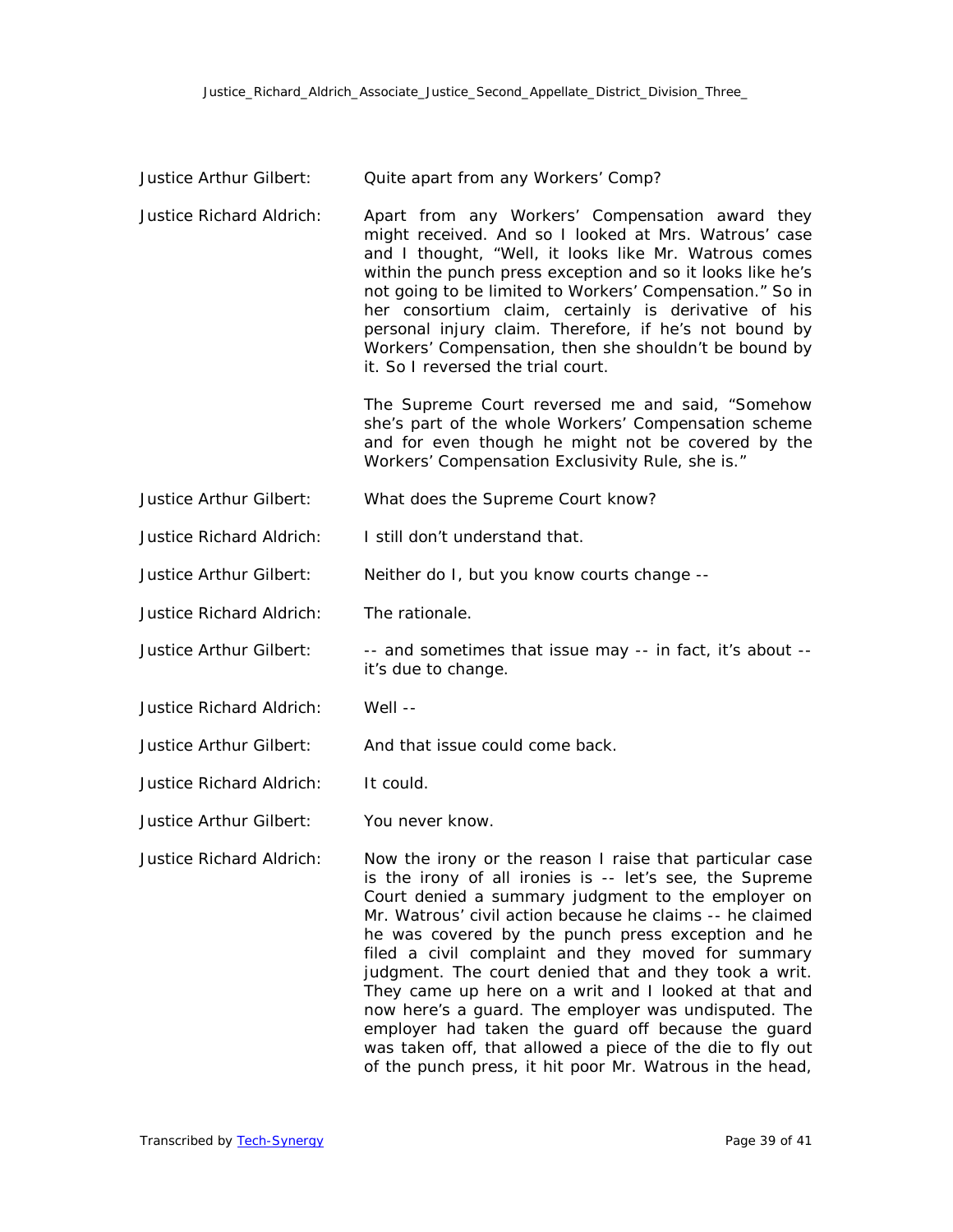|                          | injuring him, and my initial read through of the brief<br>was, "Of course, the punch press exception applies."<br>Then I started thinking, "Is this really a punch press?"<br>And after an extensive amount of research, came to the<br>conclusion, "This was not a punch press and therefore<br>the punch press exclusion doesn't even apply to poor<br>$Mr. --$                              |
|--------------------------|------------------------------------------------------------------------------------------------------------------------------------------------------------------------------------------------------------------------------------------------------------------------------------------------------------------------------------------------------------------------------------------------|
| Justice Arthur Gilbert:  | Doesn't apply after all.                                                                                                                                                                                                                                                                                                                                                                       |
| Justice Richard Aldrich: | -- after all to Mr. Watrous." And the Supreme Court just<br>denied a review in that case.                                                                                                                                                                                                                                                                                                      |
| Justice Arthur Gilbert:  | Wow!                                                                                                                                                                                                                                                                                                                                                                                           |
| Justice Richard Aldrich: | But I defined what a punch press is.                                                                                                                                                                                                                                                                                                                                                           |
| Justice Arthur Gilbert:  | Isn't that amazing and this has been so helpful because<br>people who watch this interview, particularly students<br>will see the process that one goes through deciding a<br>case and how language is so uncertain and how we --<br>and what it takes to go through a decision-making<br>process.                                                                                             |
| Justice Richard Aldrich: | That's the beauty of this job.                                                                                                                                                                                                                                                                                                                                                                 |
| Justice Arthur Gilbert:  | Yeah.                                                                                                                                                                                                                                                                                                                                                                                          |
| Justice Richard Aldrich: | So my trial lawyer friends are constantly asking me,<br>"Don't you miss the Trial Court, and aren't you lonely up<br>there?" I say, "Absolutely not." I said, "First of all, every<br>time I open a new set of briefs, it's like opening an issue<br>of the National Inquirer. You are seeing life as it's lived."                                                                             |
| (01:35:07)               |                                                                                                                                                                                                                                                                                                                                                                                                |
|                          | I said, "It's fascinating," and I said, "Plus, the interaction<br>with my colleagues on the court is fascinating and<br>reasoning through an issue, and as you pointed out, the<br>fallibility of the English language, that's what we deal in.<br>We deal in the English language," and getting to the<br>bottom of these problems is much more difficult<br>sometimes than it first appears. |
| Justice Arthur Gilbert:  | Well, it's been a pleasure interviewing you and talking<br>with you and I found it to be a educational experience<br>for me and it's a sheer joy to spend this time with you.                                                                                                                                                                                                                  |